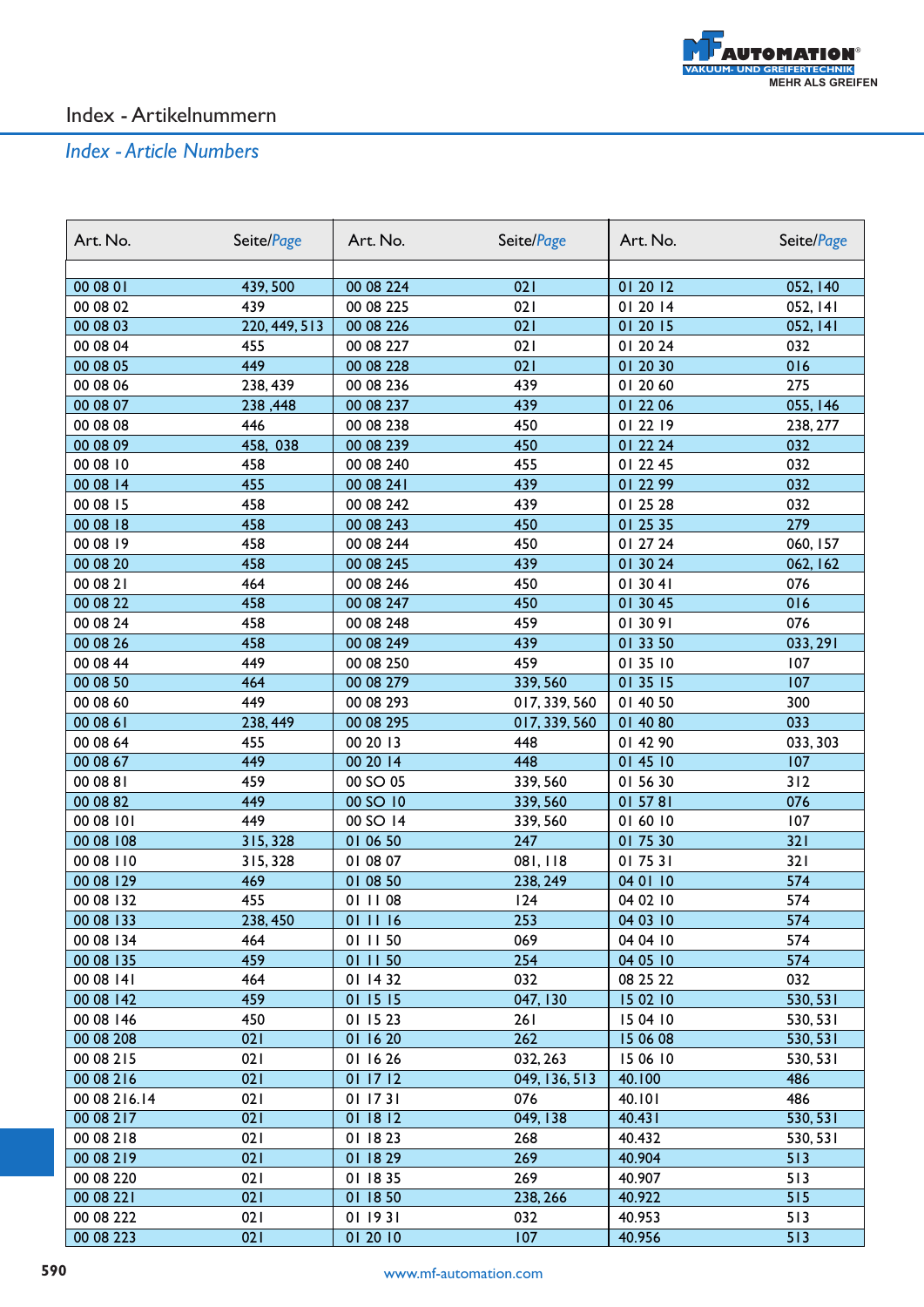

| Art. No.                          | Seite/Page      | Art. No.           | Seite/Page                | Art. No.             | Seite/Page           |
|-----------------------------------|-----------------|--------------------|---------------------------|----------------------|----------------------|
|                                   |                 |                    |                           |                      |                      |
| 41.450                            | 468             | AT.0017            | 460                       | AT.0108              | 468, 469             |
| 41.451                            | 468             | AT.0018            | 470                       | AT.0109              | 456                  |
| 41.452                            | 472             | AT.0019            | 470                       | AT.0110              | 456                  |
| 44.001                            | 468             | AT.0020            | 470                       | AT.0111              | 083, 358, 438        |
| 44.002                            | 468             | AT.0021<br>AT.0022 | 451                       | AT.0131              | 468                  |
| 44.009                            | 468             |                    | 440<br>464                | AT.0132              | 038, 452             |
| 44.010                            | 468, 484<br>468 | AT.0031            | 446                       | AT.0134              | 220, 230, 231,       |
| 44.011                            | 468             | AT.0036            | 466                       |                      | 440                  |
| 44.012<br>45.001                  | 492             | AT.0037            | 467                       | AT.0137<br>AT.0137-1 | 343, 347, 440        |
|                                   | 492             | AT.0037.M26.VA     | 464                       |                      | 343, 347, 440<br>463 |
| 45.002                            | 492             | AT.0038            |                           | AT.0141              |                      |
| 45.003                            | 492             | AT.0039            | 230, 231, 438<br>470      | AT.0145              | 460<br>452           |
| 45.004<br>45.011                  | 492             | AT.0040<br>AT.0049 |                           | AT.0147<br>AT.0152   | 460                  |
| 45.012                            | 492             |                    | 015,460<br>098, 200, 203, | AT.0153.GR           | 440                  |
|                                   | 492             | AT.0056<br>AT.0056 |                           |                      | 440                  |
| 45.013                            | 492             |                    | 207, 235, 236,            | AT.0153.MSV          | 460                  |
| 45.021<br>45.022                  | 492             | AT.0057            | 331, 335<br>446           | AT.0175<br>AT.0176   | 460                  |
|                                   | 492             |                    |                           |                      |                      |
| 45.023<br>45.024                  | 492             | AT.0061<br>AT.0063 | 455<br>451                | AT.0179<br>AT.0180   | 099, 467<br>099, 467 |
| 45.031                            | 492             |                    | 451                       |                      |                      |
|                                   |                 | AT.0064            | 455                       | AT.0182.O            | 327, 461, 470        |
| 45.032                            | 492             | AT.0065            |                           | AT.0182.U            | 461                  |
| 45.033                            | 492             | AT.0077            | 452                       | AT.0184              | 327, 461             |
| 45.034                            | 492<br>022      | AT.0078            | 469                       | AT.0188              | 452<br>452           |
| <b>AMG.D19.G18</b>                | 022             | AT.0079            | 468                       | AT.0189              |                      |
| AMG.D19 G 14                      | 022             | AT.0085            | 343, 347, 452             | AT.0190              | 461<br>464           |
| <b>AMG.K28.G18</b><br>AMG.K28.G14 | 022             | AT.0086<br>AT.0087 | 343, 347, 455<br>452      | AT.0192<br>AT.0194   | 461                  |
| AQ 32 1/4"                        | 021             | AT.0088            | 349, 381, 387,            | AT.0200              | 440                  |
| AQ 32 3/8"                        | 021             |                    | 399, 460                  | AT.0204              | 461                  |
| ASG.030.001.F                     | 011             | AT.0089            | 349, 381, 387,            | AT.0206              | 456                  |
| ASG.040.001.F                     | 011             |                    | 399, 464,                 | AT.0213              | 461                  |
| ASG.050.001.F                     | 011             | AT.0090            | 469                       | AT.0216              | 461                  |
| ASG.030.001.R                     | 011             | AT.0092            | 456                       | AT.0228              | 470                  |
| ASG.040.001.R                     | 011             | AT.0093            | 452                       | AT.0233              | 088, 467             |
| ASG.050.001.R                     | 011             | AT.0094            | 105, 343, 358,            | AT.0234              | 088, 467             |
| AT.0001-1                         | 451             |                    | 359, 440                  | AT.0235              | 088, 467             |
| AT.0002-SW5                       | 448, 451        | AT.0095            | 105, 343, 358,            | AT.0238              | 453, 513             |
| AT.0003                           | 090, 227, 451   |                    | 359, 452                  | AT.0238.M5           | 453                  |
| AT.0005                           | 444             | AT.0096            | 105, 343, 358,            | AT.0239              | 444                  |
| AT.0006                           | 232, 451        |                    | 359, 456                  | AT.0240              | 456                  |
| AT.0007                           | 455             | AT.0097            | 105, 344, 347,            | AT.0242              | 453                  |
| AT.0009                           | 451             |                    | 359, 460                  | AT.0248              | 465                  |
| AT.0010                           | 460             | AT.0098            | 105, 344, 347,            | AT.0249              | 461                  |
| AT.0011                           | 469             |                    | 359, 464                  | AT.0250              | 445, 454             |
| AT.0012                           | 469             | AT.0103            | 446                       | AT.0253              | 446                  |
| AT.0013                           | 469             | AT.0104            | 446                       | AT.0259              | 188, 467             |
| AT.0014                           | 470             | AT.0105            | 446                       | AT.0262              | 188, 467             |
| AT.0015                           | 451             | AT.0107            | 468                       | AT.0274              | 461                  |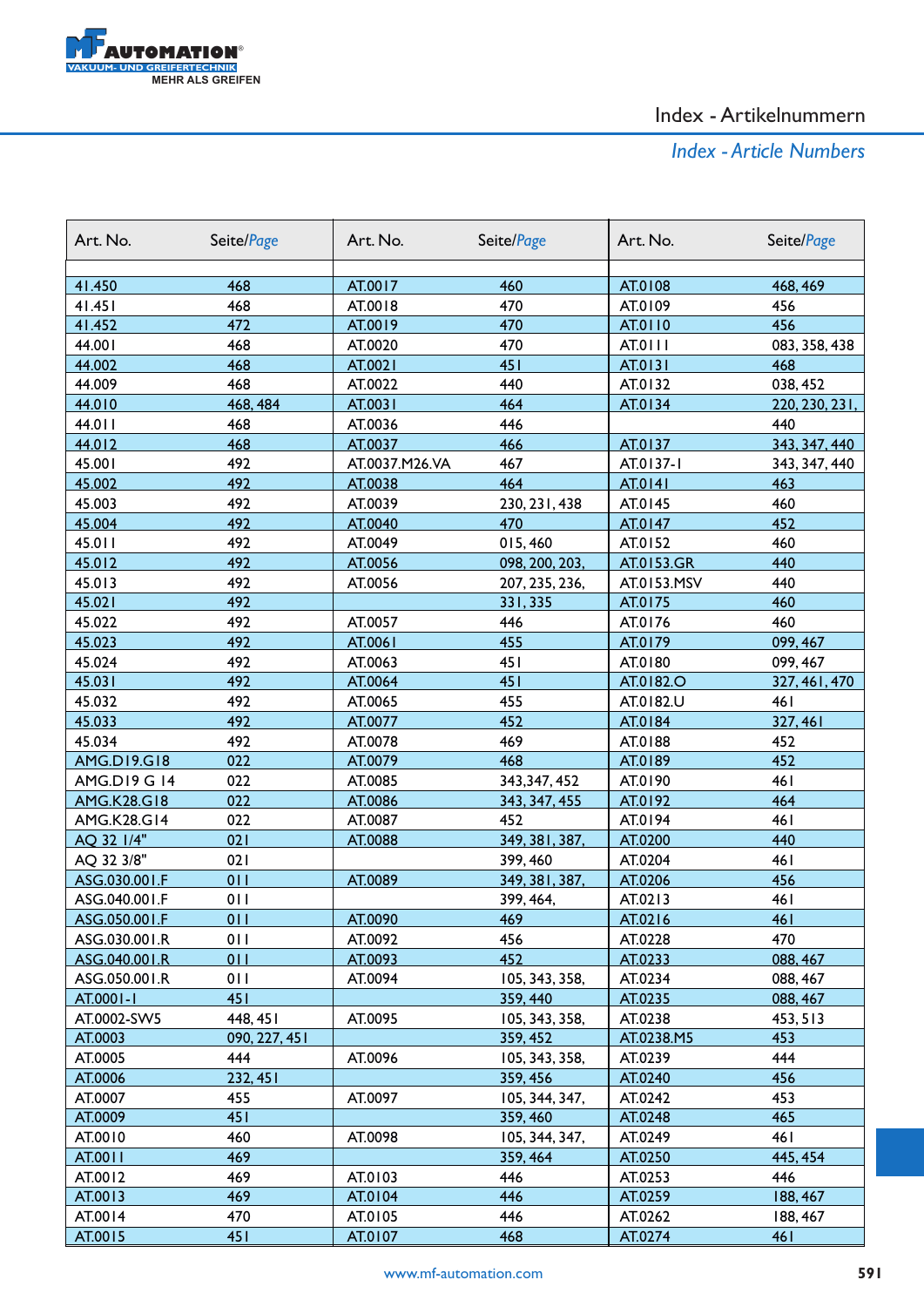

| Art. No.    | Seite/Page    | Art. No.    | Seite/Page     | Art. No.   | Seite/Page     |
|-------------|---------------|-------------|----------------|------------|----------------|
| AT.0275     | 465           | AT.0533     | 041            | AT.0647    | 442            |
| AT.0279     | 468           | AT.0536     | 081, 090, 227, | AT.0648    | 447            |
| AT.0281     | 462           |             | 441            | AT.0650    | 081,443        |
| AT.0282     | 465           | AT.0537     | 441            | AT.0651    | 443            |
| AT.0283     | 083, 440      | AT.0538     | 232, 233, 453  | AT.0656    | 443            |
| AT.0284     | 188, 467      | AT.0539     | 233, 453       | AT.0701    | 069, 246, 443  |
| AT.0300     | 081, 358, 400 | AT.0541     | 453            | AT.0701/29 | 443            |
| AT.0300-08  | 080, 242, 440 | AT.0560     | 441            | AT.0702    | 232, 233, 443  |
| AT.0303     | 468           | AT.0567-0.6 | 453            | AT.0703    | 445            |
| AT.0304     | 469           | AT.0567-4   | 453            | AT.0704    | 448            |
| AT.0305     | 469           | AT.0600     | 447            | AT.0705    | 220, 230, 231, |
| AT.0306     | 468           | AT.0601     | 447            |            | 444            |
| AT.0307     | 468           | AT.0602     | 323, 324       | AT.0711    | 443            |
| AT.0308     | 470           | AT.0603     | 348, 462       | AT.0712    | 344, 347, 359, |
| AT.0309     | 470           | AT.0605     | 342, 371       |            | 462            |
| AT.0310     | 441           | AT.0606     | 441            | AT.0713    | 443            |
| AT.0311     | 441           | AT.0607     | 438            | AT.0714    | 031, 317, 466  |
| AT.0312.Alu | 232, 446      | AT.0608     | 438            | AT.0715    | 088, 444       |
| AT.0312.MSV | 232, 233, 446 | AT.0609     | 462            | AT.0717    | 454            |
| AT.0317     | 44 I          | AT.0610     | 465            | AT.0723    | 348, 454       |
| AT.0320     | 469           | AT.0611     | 438            | AT.0802    | 220, 445, 454  |
| AT.0324     | 465           | AT.0612     | 015, 233, 453  | AT.0802.FS | 220, 445, 454  |
| AT.0326     | 325           | AT.0613     | 090, 227, 233, | AT.0802.V  | 220, 445, 454, |
| AT.0335     | 099, 208, 467 |             | 348, 441       | AT.0803    | 220, 445, 454  |
| AT.0339     | 443           | AT.0614     | 081, 242, 358, | AT.0803.FS | 220, 445, 454  |
| AT.0339.M5  | 443           |             | 438            | AT.0803.V  | 220, 445, 454  |
| AT.0340     | 447           | AT.0615     | 456            | AT.0809    | 220, 457       |
| AT.0340.M5  | 447           | AT.0619     | 456            | AT.0809.FS | 220, 457       |
| AT.0347     | 444           | AT.0620     | 456            | AT.0809.V  | 220, 457       |
| AT.0352     | 453           | AT.0621     | 441            | AT.0810    | 221,457        |
| AT.0356     | 465           | AT.0622     | 441            | AT.0810.FS | 221,457        |
| AT.0358     | 465           | AT.0623     | 442            | AT.0810.V  | 221,457        |
| AT.0359     | 462           | AT.0624     | 442            | AT.0811    | 221,457        |
| AT.0364     | 325           | AT.0625     | 438            | AT.0811.FS | 221,457        |
| AT.0365     | 329           | AT.0626     | 438            | AT.0812    | 221,457        |
| AT.0372     | 030, 316      | AT.0627     | 442            | AT.0812.FS | 014, 221, 457  |
| AT.0378     | 448           | AT.0628     | 442            | AT.0812.V  | 221,457        |
| AT.0382     | 088, 444      | AT.0629     | 442            | AT.0813    | 221,457        |
| AT.0400     | 039           | AT.0631     | 442            | AT.0813.FS | 014, 221, 457  |
| AT.0401     | 039           | AT.0632     | 454            | AT.0813.V  | 221,457        |
| AT.0402     | 039           | AT.0634     | 462            | AT.0814    | 220, 454       |
| AT.0403     | 039           | AT.0636     | 448            | AT.0814.FS | 220, 454       |
| AT.0404     | 039           | AT.0637     | 343, 347, 442  | AT.0814.V  | 220, 454       |
| AT.0405     | 040           | AT.0638     | 444            | AT.0815    | 457            |
| AT.0406     | 040           | AT.0639     | 444            | AT.0815.FS | 457            |
| AT.0451     | 462           | AT.0642     | 465            | AT.0819.FS | 220, 454       |
| AT.0504     | 462           | AT.0643     | 447            | AT.0820.FS | 220, 457       |
| AT.0531     | 041           | AT.0645     | 454            | AT.0823    | 221,463        |
| AT.0532     | 041           | AT.0646     | 442            | AT.0823.FS | 221,463        |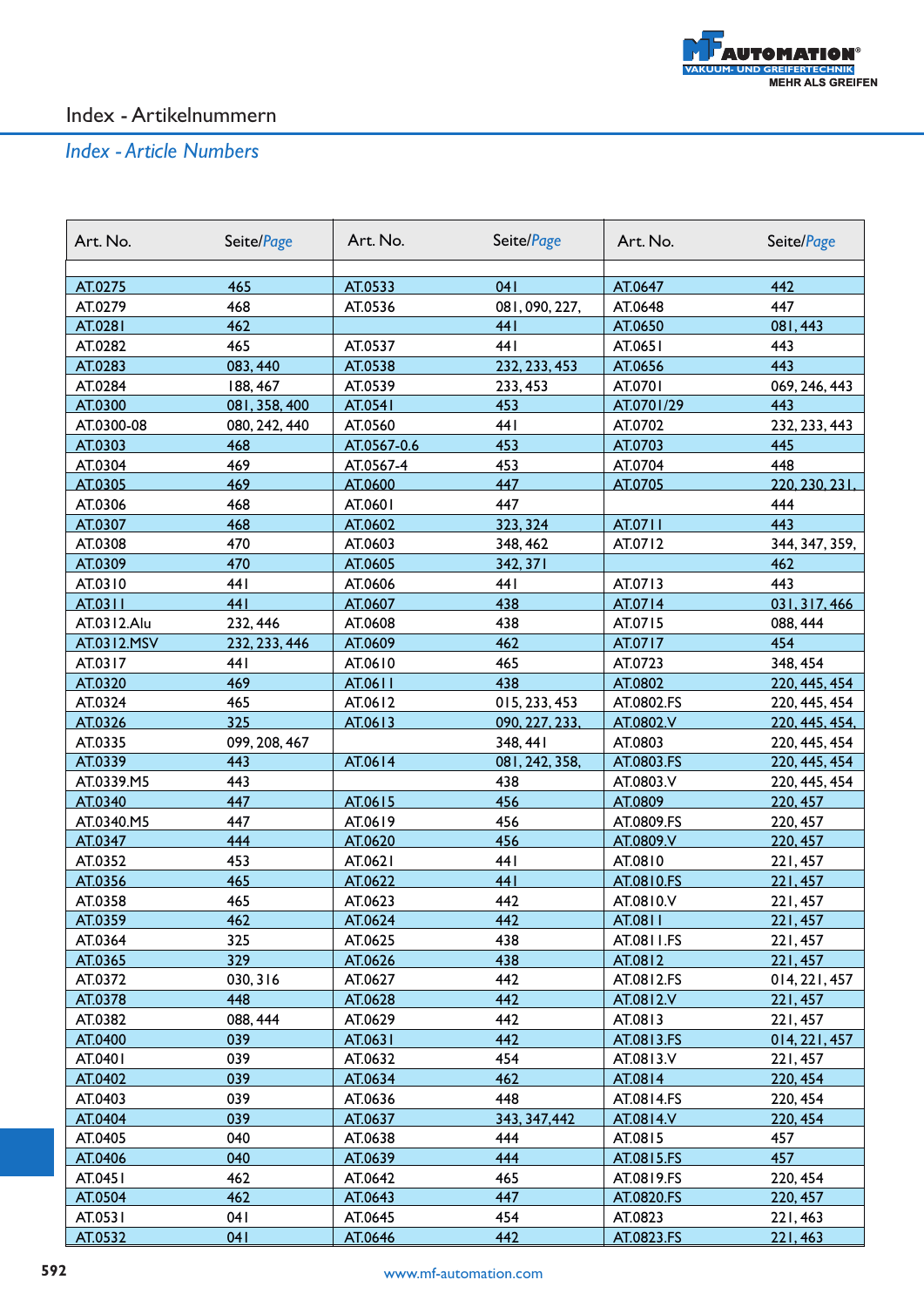

| Art. No.              | Seite/Page                      | Art. No.                   | Seite/Page                | Art. No.                   | Seite/Page           |
|-----------------------|---------------------------------|----------------------------|---------------------------|----------------------------|----------------------|
|                       |                                 |                            |                           |                            |                      |
| AT.0823.V             | 221,463                         | <b>ATP.II8.IM5</b>         | 473                       | B10.016.011                | 070, 262             |
| AT.0824               | 221 463                         | ATP.I38.II4                | 473                       | B10.016.012                | 263                  |
| AT.0824.FS            | 014, 221, 463                   | ATP.138.118                | 473                       | B10.016.AM2.bl             | 237, 262             |
| AT.0824.V             | 221,463                         | B10.002.001                | 227, 241, 517             | B10.017.001                | 070, 264             |
| AT.0826.FS            | 221,463                         | B10.004.001<br>B10.004.003 | 242                       | B10.017.002                | 070, 264             |
| AT.0827.FS            | 221,466                         |                            | 227, 243, 517<br>228, 243 | B10.017.003<br>B10.017.004 | 070, 264             |
| AT.0828<br>AT.0828.FS | 222, 457, 466<br>014, 222, 457, | B10.004.004<br>B10.005.001 | 244                       | B10.017.005                | 070, 264             |
|                       | 466                             | B10.005.004                | 245                       | B10.017.006                | 070, 264<br>071,264  |
| AT.0828.V             | 222, 457, 466                   | B10.005.005                | 244                       | B10.017.007                | 071,265              |
| AT.0830.FS            | 222, 466                        | B10.005.AM2.bl             | 237, 244                  | B10.017.008                | 071.265              |
| AT.0831.FS            | 014, 222, 466                   | B10.006.001                | 227, 246, 517             | B10.017.009                |                      |
| AT.0836.FS            | 014, 222, 466                   | B10.006.002                | 228, 246                  | B10.017.010                | 071,265<br>071,265   |
| AT.0850               | 015,462                         | B10.006.003                | 069, 246                  | B10.018.001                | 018, 072, 267        |
| AT.0851               | 015,466                         | B10.007.001                | 223, 248                  | B10.018.002                | 018, 072, 267        |
| AT.0852               |                                 | B10.008.001                | 227, 249, 517             | B10.018.004                |                      |
| AT.0902               | 015,466<br>011                  |                            | 249                       |                            | 072, 266<br>072, 266 |
| AT.0903               | 011                             | B10.008.002<br>B10.008.003 |                           | B10.018.005<br>B10.018.006 |                      |
| AT.0904               | 011                             | B10.008.005                | 228, 249<br>249           | B10.018.007                | 018, 267<br>224, 266 |
| AT.0905               | 011                             | B10.009.001                | 239, 250                  | B10.018.010                | 019, 267, 513        |
| AT.0906               | 011                             | B10.009.004                | 223, 250                  | B10.018.011                | 072, 266             |
| AT.0907               | 011                             | B10.010.001                | 230, 251                  | B10.018.AM2.bl             | 237                  |
| AT.0908               | 011                             | B10.010.002                | 228, 251                  | B10.019.001                | 270                  |
| AT.0909               | 011                             | B10.010.003                |                           | B10.019.005                | 072, 270             |
| <b>ATM.001</b>        | 080, 242, 438                   | B10.010.005                | 227, 251, 517<br>251      | B10.019.006                | 073, 270             |
| ATM.002               | 080, 242                        | B10.010.009                | 251                       | B10.019.007                | 073, 270             |
| <b>ATM.003</b>        | 080, 242                        | B10.011.001                | 253                       | B10.019.AM2.bl             | 237, 270             |
| ATM.004               | 080, 242                        | B10.011.003                | 253                       | B10.020.001                | 233, 271             |
| <b>ATM.005</b>        | 080, 242                        | B10.011.005                | 253                       | B10.020.003                | 230, 271             |
| ATP.A12.112           | 473                             | B10.011.006                | 253                       | B10.020.004                | 271                  |
| <b>ATPA14.112</b>     | 473                             | B10.011.AM2.bl             | 237, 253                  | B10.020.005                | 271                  |
| ATP.A14.114           | 473                             | B10.012.006                | 223, 255                  | B10.020.006                | 227, 517, 272        |
| <b>ATPA14.118</b>     | 473                             | B10.013.003                | 069, 256                  | B10.020.007                | 272                  |
| ATP.A14.138           | 473                             | B10.013.004                | 256                       | B10.020.008                | 228, 272             |
| <b>ATPA14.IM5</b>     | 473                             | B10.013.005                | 069, 256                  | B10.020.009                | 272                  |
| ATP.A18.114           | 473                             | B10.013.006                | 069, 256                  | B10.020.010                | 272                  |
| <b>ATP.A18.118</b>    | 473                             | B10.013.AM2.bl             | 237, 256                  | B10.020.011                | 272                  |
| ATP.A18.138           | 473                             | B10.014.001                | 258                       | B10.020.012                | 273                  |
| ATP.A18.IM5           | 473                             | B10.015.001                | 227, 259, 517             | B10.020.013                | 273                  |
| ATP.A38.II2           | 473                             | B10.015.002                | 228, 259                  | B10.020.014                | 271                  |
| ATP.A38.II4           | 473                             | B10.015.003                | 259                       | B10.020.015                | 073, 273             |
| ATP.A38.II8           | 473                             | B10.015.004                | 259                       | B10.020.016                | 073, 273             |
| ATP.A38.I38           | 473                             | B10.015.005                | 259                       | B10.020.017                | 073, 273             |
| ATP.AM5.II8           | 473                             | B10.015.006                | 260                       | B10.021.001                | 025                  |
| ATP.AM5.IM5           | 473                             | B10.015.016                | 223, 260                  | B10.022.001                | 276                  |
| ATP.AM5.IM5.L         | 473                             | B10.016.002                | 262                       | B10.022.002                | 073, 277             |
| ATP.II2.II4           | 473                             | B10.016.003                | 262                       | B10.022.003                | 276                  |
| ATP.II2.138           | 473                             | B10.016.007                | 262                       | B10.022.004                | 276                  |
| ATP.I14.118           | 473                             | B10.016.008                | 032, 262                  | B10.022.005                | 224, 276             |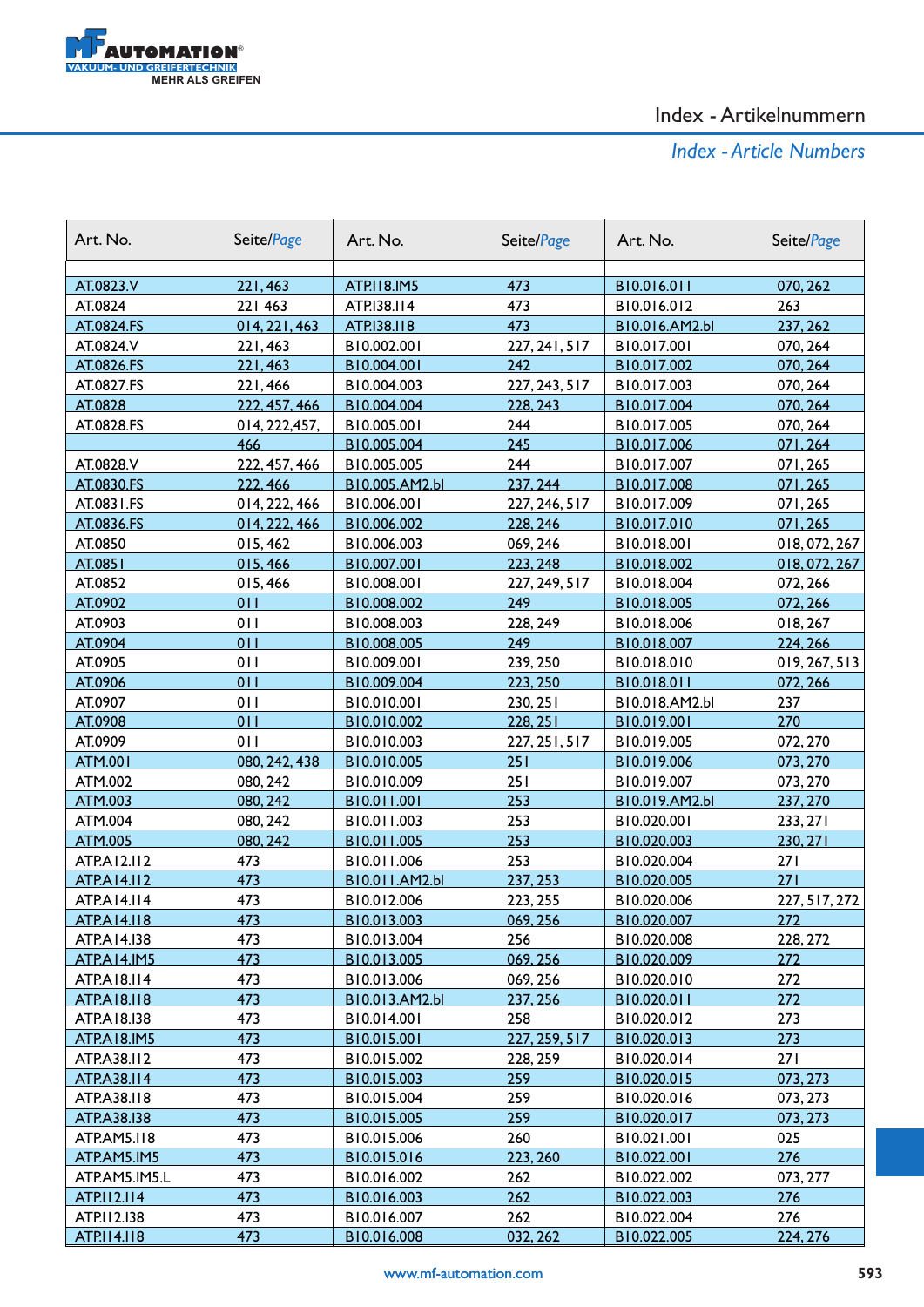

| B10.022.AM2.bl<br>237, 276<br>B10.042.001<br>302<br>B11.020.004<br>271<br>B11.030.012<br>B10.023.001<br>073, 278<br>B10.042.002<br>303<br>285<br>303<br>B11.033.002<br>290<br>B10.024.001<br>074, 278<br>B10.042.003<br>302<br>298<br>B10.024.002<br>025, 278<br>B10.042.004<br>B11.040.002<br>302<br>074, 278<br>302<br>B10.024.003<br>B10.042.005<br>B11.042.005<br>278<br>304<br>B10.024.007<br>B10.043.003<br>B11.044.001<br>304 | Art. No. |
|--------------------------------------------------------------------------------------------------------------------------------------------------------------------------------------------------------------------------------------------------------------------------------------------------------------------------------------------------------------------------------------------------------------------------------------|----------|
|                                                                                                                                                                                                                                                                                                                                                                                                                                      |          |
|                                                                                                                                                                                                                                                                                                                                                                                                                                      |          |
|                                                                                                                                                                                                                                                                                                                                                                                                                                      |          |
|                                                                                                                                                                                                                                                                                                                                                                                                                                      |          |
|                                                                                                                                                                                                                                                                                                                                                                                                                                      |          |
|                                                                                                                                                                                                                                                                                                                                                                                                                                      |          |
|                                                                                                                                                                                                                                                                                                                                                                                                                                      |          |
| 237, 278<br>226, 304<br>307<br>B10.024.AM2.bl<br>B11.050.001<br>B10.043.004                                                                                                                                                                                                                                                                                                                                                          |          |
| B10.025.005<br>228, 279<br>B10.043.AM2.bl<br>237, 304<br>B11.052.001<br>310                                                                                                                                                                                                                                                                                                                                                          |          |
| 279<br>305<br>313<br>B10.025.006<br>B11.057.001<br>B10.045.001                                                                                                                                                                                                                                                                                                                                                                       |          |
| B10.025.007<br>279<br>B10.046.001<br>305<br>B11.060.001<br>314                                                                                                                                                                                                                                                                                                                                                                       |          |
| 279<br>305<br>B11.060.003.M10<br>229, 314<br>B10.025.008<br>B10.046.002                                                                                                                                                                                                                                                                                                                                                              |          |
| 279<br>315<br>B10.025.009<br>B10.049.001<br>305<br>B11.060.004                                                                                                                                                                                                                                                                                                                                                                       |          |
| 237<br>305<br>229, 319<br>B10.025.AM2.bl<br>B11.070.003.M10<br>B10.049.002                                                                                                                                                                                                                                                                                                                                                           |          |
| 282<br>307<br>B10.026.001<br>B10.050.001<br>B11.070.005<br>319                                                                                                                                                                                                                                                                                                                                                                       |          |
| 282<br>307<br>321<br>B10.026.002<br>B10.050.003<br>B11.075.001                                                                                                                                                                                                                                                                                                                                                                       |          |
| 283<br>B10.028.001<br>B10.050.004<br>230, 308<br>B11.080.001<br>323                                                                                                                                                                                                                                                                                                                                                                  |          |
| 074, 283<br>B10.028.002<br>B10.050.005<br>233, 307<br>B11.080.003.M10<br>229, 324                                                                                                                                                                                                                                                                                                                                                    |          |
| B10.028.003<br>225, 283<br>B10.050.006<br>307<br>B11.115.001<br>235, 331                                                                                                                                                                                                                                                                                                                                                             |          |
| B10.029.001<br>283<br>B10.050.007<br>307<br>B11.150.001<br>333                                                                                                                                                                                                                                                                                                                                                                       |          |
| 233, 284<br>B10.030.001<br>B10.050.008<br>229, 308<br>B11.150.004<br>333                                                                                                                                                                                                                                                                                                                                                             |          |
| 284<br>310<br>236, 335<br>B10.030.002<br>B10.052.001<br>B11.155.003                                                                                                                                                                                                                                                                                                                                                                  |          |
| B10.030.003.V.21<br>074, 284<br>B10.052.002<br>310<br>B11.200.001<br>336                                                                                                                                                                                                                                                                                                                                                             |          |
| 310<br>234, 249<br>B10.030.003.V.23<br>074, 284<br>B10.052.003<br>B12.008.001                                                                                                                                                                                                                                                                                                                                                        |          |
| B10.030.004<br>230, 284<br>B10.052.006<br>311<br>B12.015.001<br>234, 260                                                                                                                                                                                                                                                                                                                                                             |          |
| 016<br>312<br>B12.030.004<br>B10.030.006<br>B10.053.002<br>234, 286                                                                                                                                                                                                                                                                                                                                                                  |          |
| B10.030.007<br>284<br>B10.053.003<br>B12.040.002<br>226, 312<br>234, 298                                                                                                                                                                                                                                                                                                                                                             |          |
| 229, 285<br>304<br>B10.030.008<br>B10.053.AM2.bl<br>237, 312<br>B12.044.001                                                                                                                                                                                                                                                                                                                                                          |          |
| 285<br>312<br>B10.030.009<br>B10.055.001<br>B12.055.001<br>234, 312                                                                                                                                                                                                                                                                                                                                                                  |          |
| 285<br>314<br>B10.030.011<br>B10.060.001<br>B12.060.001<br>314                                                                                                                                                                                                                                                                                                                                                                       |          |
| 285<br>B10.030.012<br>B10.060.004<br>315<br>B12.060.004<br>315                                                                                                                                                                                                                                                                                                                                                                       |          |
| 318<br>025, 285<br>234, 322<br>B10.030.013<br>B10.063.001<br>B12.075.001                                                                                                                                                                                                                                                                                                                                                             |          |
| B10.030.014<br>026<br>B10.063.AM2.bl<br>237, 318<br>B12.080.002<br>324                                                                                                                                                                                                                                                                                                                                                               |          |
| <u>B10.031.001</u><br>288<br>B10.070.001<br>318<br>B12.100.001<br><u>234, 330 </u>                                                                                                                                                                                                                                                                                                                                                   |          |
| 288<br>B10.031.002<br>B10.070.002<br>318<br>B12.100.002<br>329                                                                                                                                                                                                                                                                                                                                                                       |          |
| 290<br>321<br>234, 332<br>B10.033.001<br>B10.075.002<br>B12.125.001                                                                                                                                                                                                                                                                                                                                                                  |          |
| 290<br>B10.033.002<br>B10.078.001<br>322<br>241<br>B20.003.001                                                                                                                                                                                                                                                                                                                                                                       |          |
| 290<br>237, 322<br>241<br>B10.033.004<br>B10.078.AM2.bl<br>B20.003.002                                                                                                                                                                                                                                                                                                                                                               |          |
| 290<br>B10.080.001<br>323<br>243<br>B10.033.005<br>B20.004.001                                                                                                                                                                                                                                                                                                                                                                       |          |
| 325<br>B10.033.AM2.bl<br>237, 290<br>B10.080.002<br>B20.004.002<br>242                                                                                                                                                                                                                                                                                                                                                               |          |
| B10.080.003<br>323<br>B20.005.001<br>244<br>B10.034.001<br>225, 292                                                                                                                                                                                                                                                                                                                                                                  |          |
| 244<br>B10.035.001<br>033, 293<br>B10.080.004<br>324<br>B20.005.002                                                                                                                                                                                                                                                                                                                                                                  |          |
| B10.085.001<br>326<br>B20.005.003<br>244<br>B10.035.002<br>229, 293                                                                                                                                                                                                                                                                                                                                                                  |          |
| 293<br>329<br>B20.005.004<br>244<br>B10.035.003<br>B10.100.002                                                                                                                                                                                                                                                                                                                                                                       |          |
| 295<br>B10.115.001<br>B20.005.006<br>245<br>B10.036.001<br>235, 331                                                                                                                                                                                                                                                                                                                                                                  |          |
| 230, 298<br>333<br>245<br>B10.040.001<br>B10.150.004<br>B20.005.007                                                                                                                                                                                                                                                                                                                                                                  |          |
| 233, 298<br>B10.155.001<br>B20.005.AM2.bl<br>B10.040.002<br>236, 335<br>237, 244                                                                                                                                                                                                                                                                                                                                                     |          |
| 298<br>B20.006.001<br>B10.040.003<br>B10.250.001<br>336<br>246                                                                                                                                                                                                                                                                                                                                                                       |          |
| B10.040.004<br>B10.300.001<br>B20.006.002<br>246<br>229, 298<br>337                                                                                                                                                                                                                                                                                                                                                                  |          |
| B10.040.005<br>299<br>B10.350.001<br>337<br>B20.007.002<br>248                                                                                                                                                                                                                                                                                                                                                                       |          |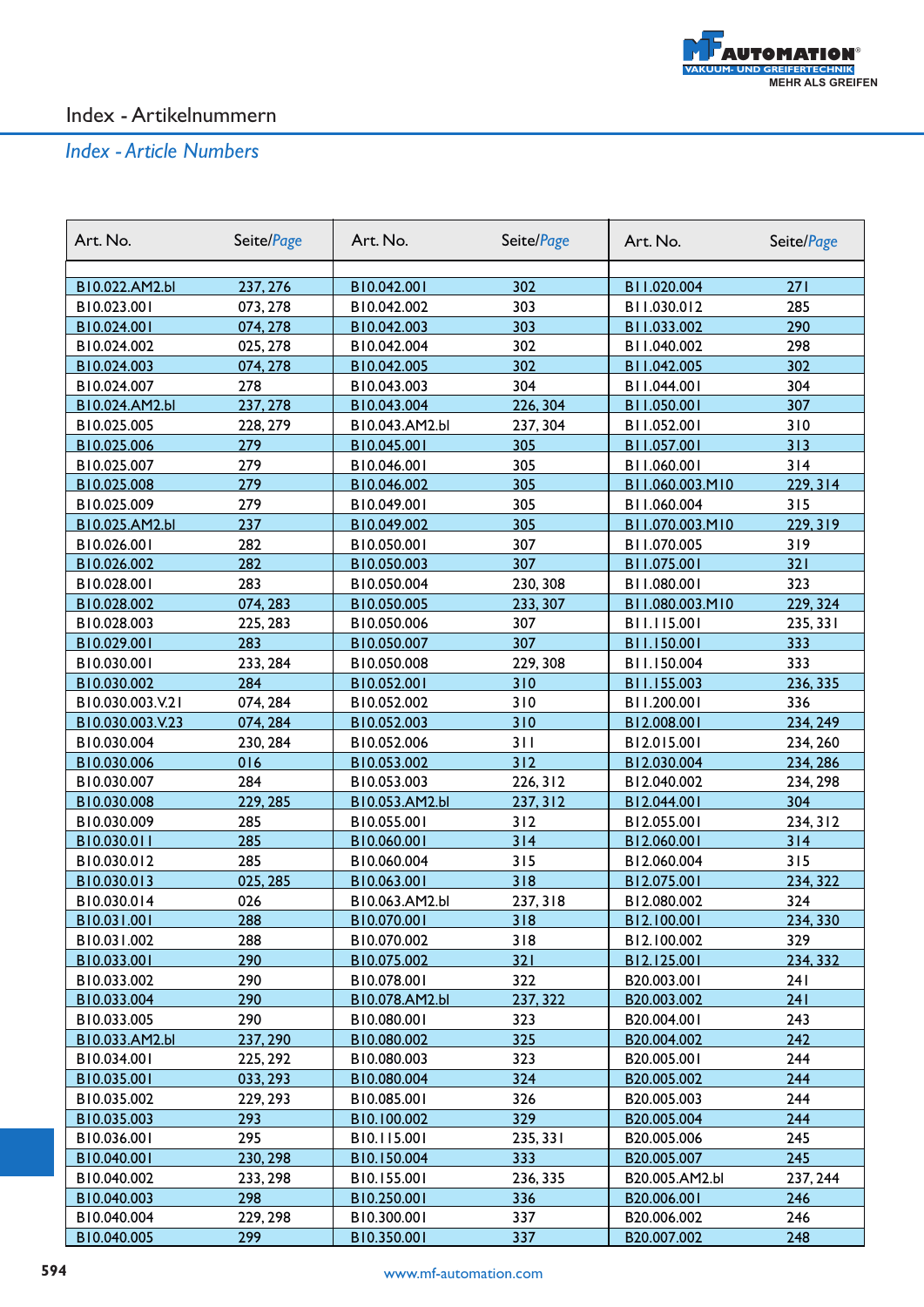

| Art. No.            | Seite/Page | Art. No.            | Seite/Page | Art. No.            | Seite/Page    |
|---------------------|------------|---------------------|------------|---------------------|---------------|
|                     |            |                     |            |                     |               |
| B20.007.003         | 248        | B20.025.003         | 280        | B20.070.001         | 319           |
| B20.007.004         | 248        | B20.025.AM2.bl      | 237, 280   | B20.080.002         | 325           |
| B20.007.AM2.bl      | 237, 248   | B20.026.001         | 282        | B20.085.002         | 327           |
| B20.009.001         | 250        | B20.026.002         | 282        | B20.085.003         | 327           |
| B20.009.002         | 250        | B20.026.010.PU30/60 | 218,282    | B20.088.001         | 327           |
| B20.009.004         | 250        | B20.029.001         | 283        | B20.095.001         | 328           |
| B20.009.AM2.bl      | 237, 250   | B20.030.001         | 016        | B20.115.001         | 332           |
| B20.010.001         | 251        | B20.030.002         | 286        | B21.030.001         | 286           |
| B20.010.013         | 252        | B20.030.005         | 026, 286   | B21.040.001         | 299           |
| B20.010.014         | 252        | B20.030.007         | 286        | B21.050.001         | 308           |
| B20.010.016         | 252        | B20.030.008         | 286        | B21.050.002         | 308           |
| B20.010.017         | 252        | B20.030.009         | 287        | B21.150.001         | 334           |
| B20.010.018         | 252        | B20.030.010.PU30/60 | 218, 287   | B22.070.010.PU30/60 | 219, 319      |
| B20.011.002         | 254        | B20.032.002         | 288        | B30.003.001         | 241           |
| B20.011.010.PU30/60 | 218, 253   | B20.032.003         | 288        | B30.005.001         | 245           |
| B20.012.001         | 255        | B20.032.004         | 289        | B30.019.001         | 270           |
| B20.012.003         | 255        | B20.032.005         | 289        | B30.020.001         | 232, 274      |
| B20.012.010         | 032, 255   | B20.032.006         | 288        | B30.025.001         | 280           |
| B20.012.AM2.bl      | 237, 255   | B20.032.008         | 288        | B30.025.002         | 280           |
| B20.014.003         | 258        | B20.032.AM2.bl      | 237, 288   | B30.025.004         | 280           |
| B20.014.005         | 239, 258   | B20.034.001         | 034, 292   | B30.025.010.S       | 014           |
| B20.014.007         | 258        | B20.034.002         | 026, 292   | B30.030.001         | 232, 287      |
| B20.014.008         | 258        | B20.034.003         | 292        | B30.031.001         | 015           |
| B20.014.AM2.bl      | 237,258    | B20.035.002         | 293        | B30.032.001         | 289           |
| B20.015.001         | 260        | B20.036.001         | 295        | B30.032.002         | 289           |
| B20.015.004         | 260        | B20.040.001         | 299        | B30.033.001         | 033, 291      |
| B20.015.005         | 260        | B20.040.003         | 299        | B30.034.010.S       | 014           |
| B20.015.006         | 261        | B20.040.004         | 028        | B30.035.001.        | 293           |
| B20.016.001         | 263        | B20.040.010.PU30/60 | 219,300    | B30.035.004         | 294           |
| B20.016.010.PU30/60 | 218, 263   | B20.042.AM2.bl      | 237, 304   | B30.038.001         | 296           |
| B20.018.001         | 268        | B20.043.001         | 304        | B30.038.002         | 296           |
| B20.018.002         | 268        | B20.049.001         | 306        | B30.040.001         | 232, 300      |
| B20.018.003         | 239, 268   | B20.050.001         | 308        | B30.041.001         | 015           |
| B20.018.004         | 268        | B20.050.002         | 308        | B30.041.010.S       | 014           |
| B20.018.006         | 269        | B20.050.003         | 309        | B30.048.010.S       | 014           |
| B20.018.010         | 268        | B20.050.004         | 309        | B30.049.001         | 306           |
| B20.018.AM2.bl      | 237, 268   | B20.050.005         | 030        | B30.051.001         | 015           |
| B20.020.001         | 273        | B20.050.010.PU30/60 | 219,309    | B30.062.001         | 318           |
| B20.020.002         | 273        | B20.051.004         | 310        | B30.064.010.S       | 014           |
| B20.020.003         | 016        | B20.051.005         | 310        | B30.073.001         | 031,320       |
| B20.020.005         | 274        | B20.052.001         | 311        | B40.010.001         | 231, 252      |
| B20.020.006         | 274        | B20.052.AM2.bl      | 237, 311   | B40.020.002         | 231, 275      |
| B20.020.007         | 274        | B20.060.002         | 315        | B40.020.003         | 275           |
| B20.020.008         | 274        | B20.060.003         | 030, 316   | B40.024.001         | 025, 278      |
| B20.020.009         | 274        | B20.060.004         | 316        | B40.025.001         | 025, 280      |
| B20.020.AM2.bl      | 237, 274   | B20.060.005         | 316        | B40.025.002         | 025, 281      |
| B20.021.010.PU30/60 | 218, 276   | B20.060.007         | 317        | B40.030.002         | 231,287       |
| B20.023.002         | 278        | B20.062.001         | 318        | B40.034.001         | 034, 292      |
| B20.025.001         | 280        | B20.062.AM2.bl      | 237, 318   | B40.035.001         | 023, 026, 294 |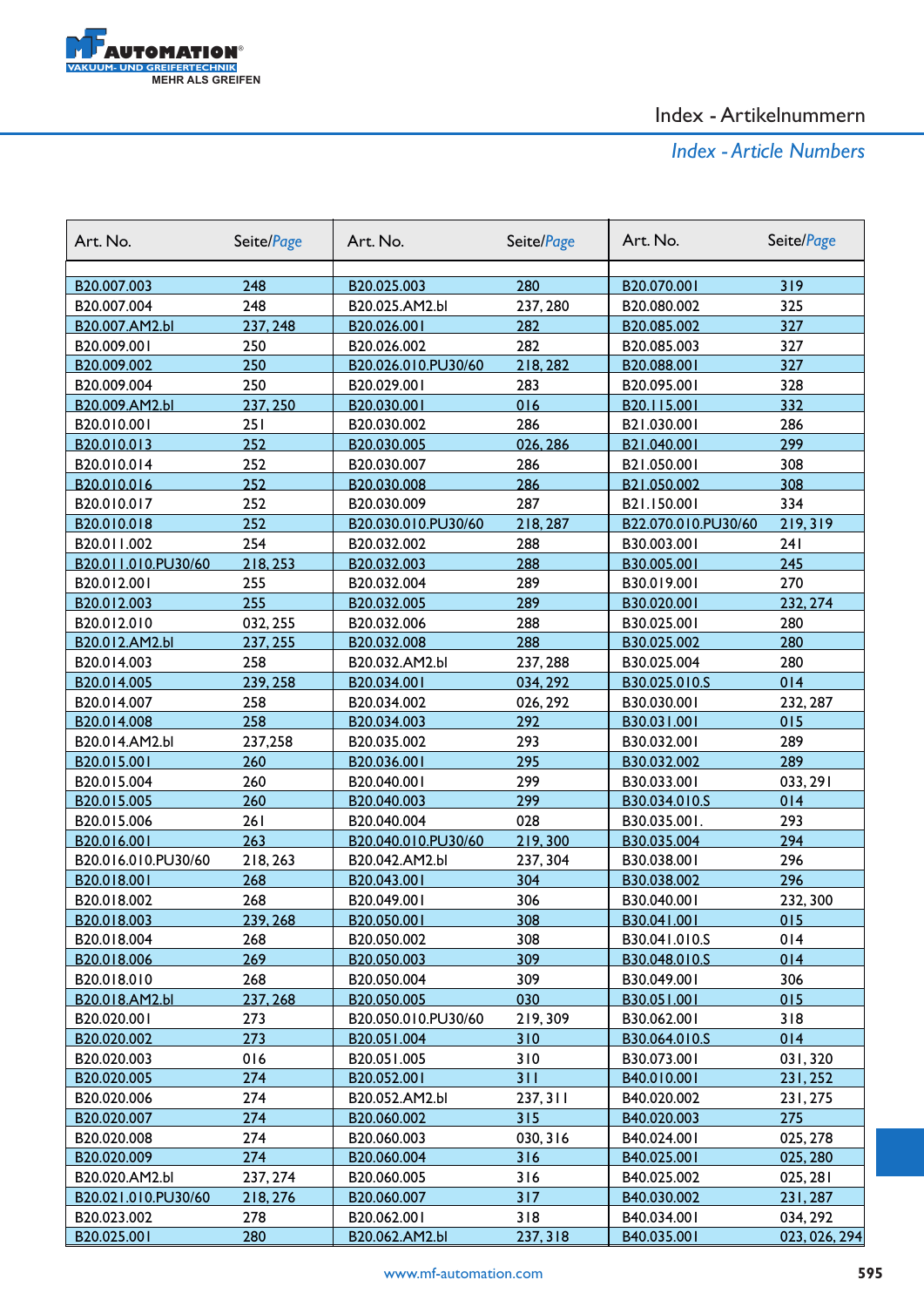

| Art. No.        | Seite/Page    | Art. No.          | Seite/Page    | Art. No.         | Seite/Page      |
|-----------------|---------------|-------------------|---------------|------------------|-----------------|
|                 |               |                   |               |                  |                 |
| B40.038.001     | 027, 296      | B52.040.918.S20   | 012           | DN.11210         | 471             |
| B40.038.002     | 027, 296      | B52.040.918.S40   | 012           | DN.112112        | 472             |
| B40.039.001     | 023, 027, 297 | B52.050.906.S20   | 012           | <b>DN.112114</b> | 471             |
| B40.040.001     | 023, 028, 300 | B52.050.906.S40   | 012           | DN.11234         | 471             |
| B40.040.002     | 028, 301      | B52.050.907.S20   | 012           | <b>DN.11410</b>  | 471             |
| B40.040.005     | 231,300       | B52.050.907.S40   | 012           | <b>DN.114114</b> | 472             |
| B40.042.001     | 023, 029, 303 | B52.050.908.S20   | 012           | <b>DN.11412</b>  | 471             |
| B40.050.002     | 231,309       | B52.050.908.S40   | 012           | DN.11434         | 47 <sub>1</sub> |
| B40.058.001     | 313           | B52.050.916.S20   | 012           | <b>DN.1212</b>   | 472             |
| B40.060.001     | 031, 317      | B52.050.916.S40   | 012           | <b>DN.1214</b>   | 47 I            |
| B40.091.001     | 328           | B52.050.917.S20   | 012           | <b>DN.1238</b>   | 471             |
| B40.102.001     | 330           | B52.050.917.S40   | 012           | <b>DN.1414</b>   | 472             |
| B41.070.001     | 320           | B52.050.918.S20   | 012           | <b>DN.1418</b>   | 471             |
| B41.084.001     | 326           | B52.050.918.S40   | 012           | <b>DN.14M5</b>   | 471             |
| B50.013.001     | 257           | B60.038.001       | 296           | <b>DN.1818</b>   | 471,472         |
| B50.013.002     | 257           | B60.040.001       | 023, 028, 301 | <b>DN.18M5</b>   | 47 <sub>1</sub> |
| B50.030.9.S20   | 011           | B80.040.001       | 023, 029, 301 | DN.2010          | 471             |
| B50.030.9.S40   | 011           | B80.040.002       | 023, 029, 301 | DN.20112         | 47 I            |
| B50.035.001     | 026, 294      | BAG.025.010.POM   | 014           | DN.20114         | 471             |
| B50.035.002     | 294           | BAG.034.010.POM   | 014           | DN.2020          | 472             |
| B50.036.001     | 026, 295      | BAG.041.010.POM   | 014           | DN.21220         | 471             |
| B50.039.001     | 027, 297      | BAG.048.010.POM   | 014           | DN.212212        | 472             |
| B50.040.9.S20   | 011           | BAG.064.010.POM   | 014           | DN.3020          | 471             |
| B50.040.9.S40   | 011           | BCH.01.Db         | 024           | DN.30212         | 471             |
| B50.042.001     | 023, 029, 303 | BCH.02.Dbl        | 024           | DN.3030          | 472             |
| B50.050.9.S20   | 011           | BCH.03.Db         | 024           | DN.3412          | 47 I            |
| B50.050.9.S40   | 011           | BCH.04.Db         | 024           | <b>DN.3434</b>   | 472             |
| B52.030.906.S20 | 012           | BCH.05.Dsw        | 024           | DN.3438          | 471             |
| B52.030.906.S40 | 012           | <b>BCH.06.Db</b>  | 024           | <b>DN.3814</b>   | 471             |
| B52.030.907.S20 | 012           | <b>BCH.07.Db</b>  | 024           | DN.3818          | 471             |
| B52.030.907.S40 | 012           | <b>BCH.08.Db</b>  | 024           | <b>DN.3838</b>   | 472             |
| B52.030.908.S20 | 012           | <b>BCH.MW</b>     | 024           | DN.M5            | 472             |
| B52.030.908.S40 | 012           | <b>BGS.080.AL</b> | 497           | DN.M5M3          | 47 I            |
| B52.030.916.S20 | 012           | <b>BGS.080.G</b>  | 497           | DN.M5M5          | 47 I            |
| B52.030.916.S40 | 012           | <b>BGS.100.AL</b> | 497           | DN.M5-Mini       | 472             |
| B52.030.917.S20 | 012           | <b>BGS.100.G</b>  | 497           | <b>DNR.1012</b>  | 47 I            |
| B52.030.917.S40 | 012           | BK3.025.010.TPE   | 014           | <b>DNR.1034</b>  | 471             |
| B52.030.918.S20 | 012           | BK3.034.010.TPE   | 014           | <b>DNR.1214</b>  | 47 I            |
| B52.030.918.S40 | 012           | BK3.041.010.TPE   | 014           | <b>DNR.1218</b>  | 471             |
| B52.040.906.S20 | 012           | BK3.048.010.TPE   | 014           | <b>DNR.1234</b>  | 47 I            |
| B52.040.906.S40 | 012           | BK3.064.010.TPE   | 014           | <b>DNR.1238</b>  | 471             |
| B52.040.907.S20 | 012           | BLF.025.010.S     | 014           | <b>DNR.1412</b>  | 47 I            |
| B52.040.907.S40 | 012           | BLF.034.010.S     | 014           | <b>DNR.1418</b>  | 471             |
| B52.040.908.S20 | 012           | BLF.041.010.S     | 014           | <b>DNR.1438</b>  | 47 I            |
| B52.040.908.S40 | 012           | BLF.048.010.S     | 014           | <b>DNR.14M5</b>  | 471             |
| B52.040.916.S20 | 012           | BLF.064.010.S     | 014           | <b>DNR.1812</b>  | 47 I            |
| B52.040.916.S40 | 012           | <b>DN.1010</b>    | 472           | <b>DNR.1814</b>  | 471             |
| B52.040.917.S20 | 012           | DN.1012           | 47 I          | <b>DNR.1838</b>  | 47 I            |
| B52.040.917.S40 | 012           | DN.1034           | <b>471</b>    | <b>DNR.18M5</b>  | 471             |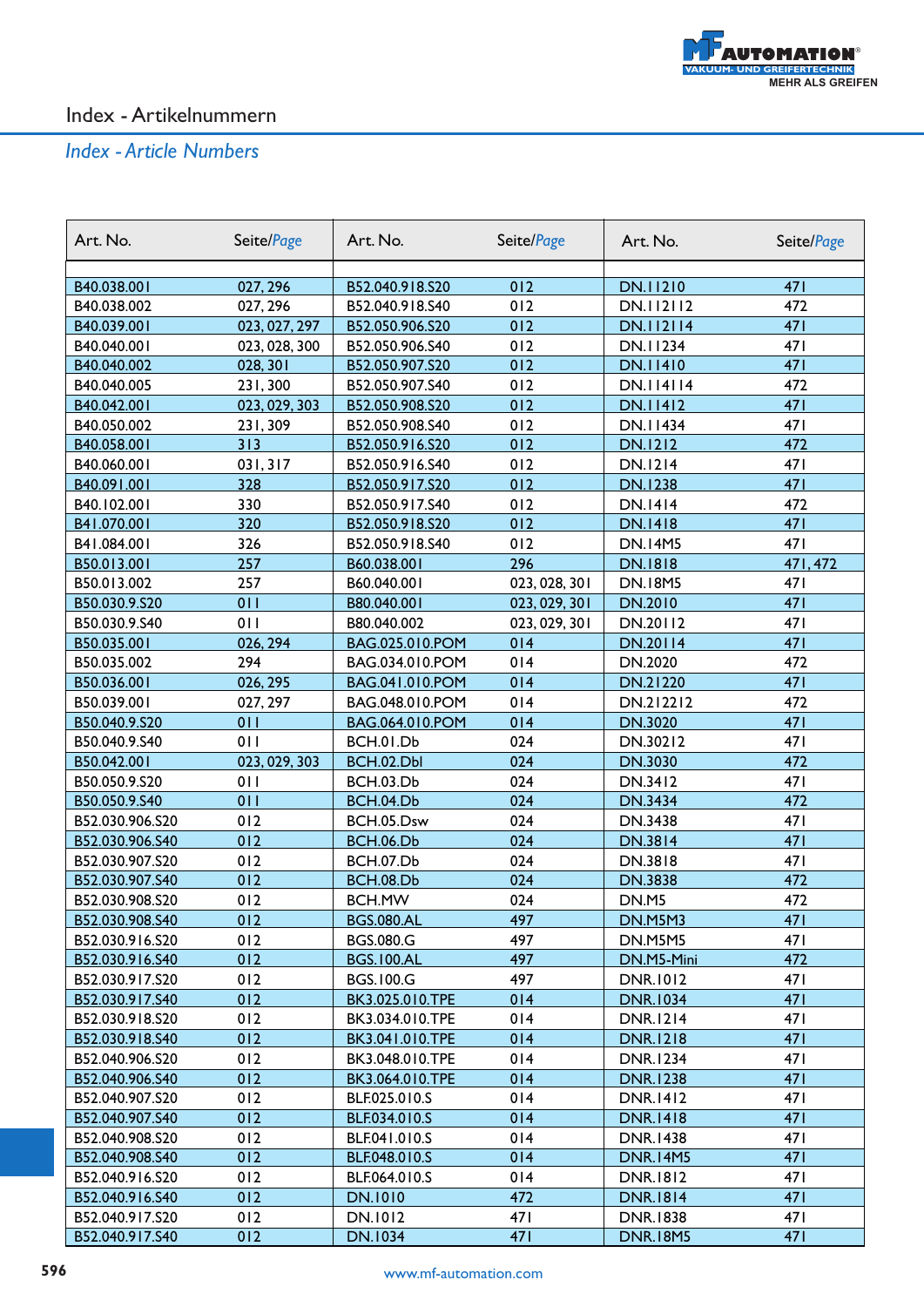

| Art. No.            | Seite/Page      | Art. No.   | Seite/Page | Art. No.        | Seite/Page     |
|---------------------|-----------------|------------|------------|-----------------|----------------|
|                     |                 |            |            |                 |                |
| <b>DNR.3412</b>     | 471<br>471      | DR.222.014 | 043<br>043 | DR.445.063      | 043<br>043     |
| <b>DNR.3414</b>     |                 | DR.238.015 |            | DR.445.064      |                |
| <b>DNR.3438</b>     | 471             | DR.238.016 | 043        | DR.445.065      | 043            |
| <b>DNR.3812</b>     | 47 <sub>1</sub> | DR.238.017 | 043        | DR.445.066      | 043            |
| <b>DNR.3814</b>     | 471             | DR.238.018 | 043        | DR.508.067      | 043            |
| <b>DNR.3818</b>     | 47 <sub>1</sub> | DR.238.019 | 043        | DR.508.068      | 043            |
| <b>DNR.M518</b>     | 471             | DR.254.020 | 043        | DR.508.069      | 043            |
| DNR.M5M3            | 47 I            | DR.254.021 | 043        | DR.508.070      | 043            |
| DP.03.EPDM.sw       | 102             | DR.254.022 | 043        | DRA.016.001     | 067            |
| DP.04.EPDM.sw       | 102             | DR.254.023 | 043        | DRA.016.002     | 067            |
| DP.04.NR.sw         | 102             | DR.270.024 | 043        | DRA.016.003     | 067            |
| DP.05.04.S          | 103             | DR.270.025 | 043        | DRA.016.007     | 067            |
| DP.05.EPDM.sw       | 102             | DR.270.026 | 043        | DRA.016.008     | 067            |
| DP.06.EPDM.gr       | 102             | DR.270.027 | 043        | DRA.016.009     | 067            |
| DP.08.NR.gr         | 102             | DR.286.028 | 043        | DRA.016.010     | 067            |
| DP.0806.EPDM        | 102             | DR.286.029 | 043        | DRA.017.001     | 068            |
| <b>DP.0806.NR</b>   | 102             | DR.286.030 | 043        | DRA.017.002     | 068            |
| DP.10.07.EPDM       | 103             | DR.286.031 | 043        | DRA.017.003     | 068            |
| DP.10.08.EPDM       | 103             | DR.286.032 | 043        | DRA.017.004     | 068            |
| DP.10.EPDM.gr       | 102             | DR.286.033 | 043        | DRA.017.005     | 068            |
| DP.1006.EPDM        | 102             | DR.302.034 | 043        | DRA.022.001     | 068            |
| DP.I I.EPDM.sw      | 102             | DR.302.035 | 043        | DRA.023.001     | 068            |
| DP.12.EPDM.gr       | 102             | DR.302.036 | 043        | DRH.15.16.06    | 076            |
| DP.1408.EPDM        | 102             | DR.302.037 | 043        | DRH.15.16.13    | 076            |
| DP.15.NR.gr         | 102             | DR.302.038 | 043        | <b>DRH.15.6</b> | 076            |
| DP.2.5.EPDM.sw      | 102             | DR.318.039 | 043        | <b>DRH.25.6</b> | 076            |
| DP.2010.EPDM        | 102             | DR.318.040 | 043        | DS.022x006.07   | 076            |
| DP.2010.R.EPDM      | 102             | DR.318.041 | 043        | DS.025x006.15   | 076            |
| DP.2015.R.EPDM      | 102             | DR.318.042 | 043        | DS.032x015.10   | 076            |
| DP.2311.EPDM        | 102             | DR.318.043 | 043        | DS.045x007.02   | 076            |
| <b>DP.2314.EPDM</b> | 102             | DR.318.044 | 043        | DS.056x011.03   | 076            |
| DP.2410.EPDM        | 102             | DR.318.045 | 043        | DS.II0x065.02   | 076            |
| DP.2520.R.EPDM      | 102             | DR.350.046 | 043        | EF.IT           | 559            |
| DP.26.15.EPDM       | 103             | DR.350.047 | 043        | EF.14           | 559            |
| DP.2814.EPDM        | 102             | DR.350.048 | 043        | F0.001.001      | $\blacksquare$ |
| DP.3515.R.EPDM      | 102             | DR.350.049 | 043        | F0.001.002      | $\mathbf{H}$   |
| DR.127.001          | 043             | DR.350.050 | 043        | F0.001.003      | 082, 111, 500  |
| DR.159.002          | 043             | DR.381.051 | 043        | F0.002.001      | 081, 111       |
| DR.159.003          | 043             | DR.381.052 | 043        | F0.002.003      | 082, 111, 500  |
| DR.175.004          | 043             | DR.381.053 | 043        | F0.002.004      | $\mathbf{H}$   |
| DR.190.005          | 043             | DR.381.054 | 043        | F0.003.001      | 081, 112       |
| DR.190.006          | 043             | DR.381.055 | 043        | F0.003.002      | 082, 112, 500  |
| DR.190.007          | 043             | DR.381.056 | 043        | F0.003.003      | 091, 112       |
| DR.190.008          | 043             | DR.381.057 | 043        | F0.003.004      | 112            |
| DR.206.009          | 043             | DR.413.058 | 043        | F0.004.001      | 113            |
| DR.206.010          | 043             | DR.413.059 | 043        | F0.004.002      | 082, 113, 500  |
| DR.206.011          | 043             | DR.413.060 | 043        | F0.004.004      | 113            |
| DR.222.012          | 043             | DR.413.061 | 043        | F0.004.005      | 090, 113, 517  |
| DR.222.013          | 043             | DR.445.062 | 043        | F0.004.006      | 114            |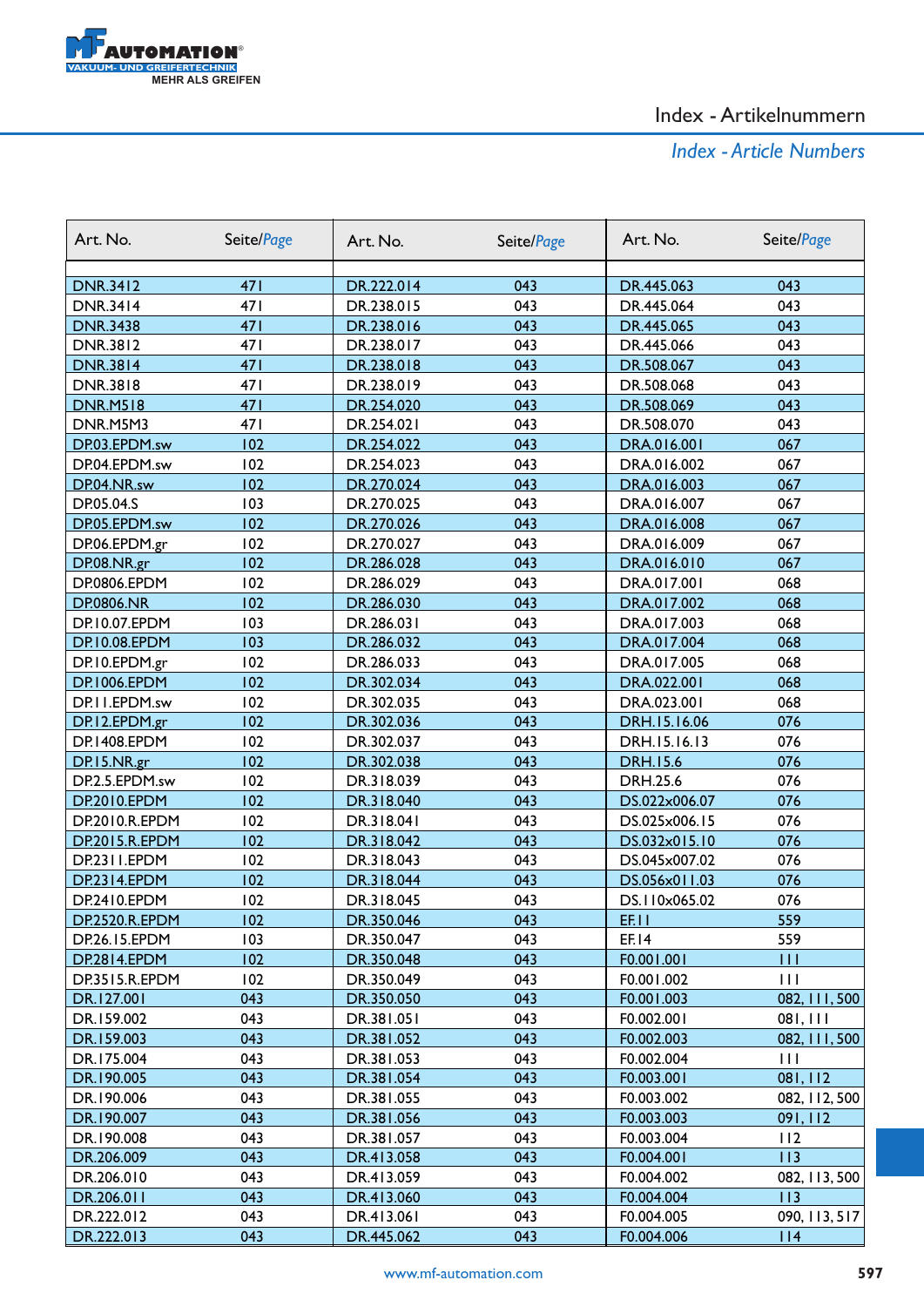

| Art. No.      | Seite/Page    | Art. No.      | Seite/Page    | Art. No.        | Seite/Page    |
|---------------|---------------|---------------|---------------|-----------------|---------------|
|               |               |               |               |                 |               |
| F0.004.007    | 14            | F0.011.001    | 124           | F0.016.017      | 132           |
| F0.004.008    | 114           | F0.011.002    | 044, 124      | F0.016.018      | 132           |
| F0.004.009    | 114           | F0.011.003    | 124           | F0.016.021      | 048, 133      |
| F0.005.001    | 081, 115      | F0.011.005    | 124           | F0.017.001      | 049, 136      |
| F0.005.002    | 115           | F0.012.001    | 125           | F0.017.003      | 049, 136      |
| F0.005.006    | 091, 115      | F0.012.003    | 125           | F0.017.004      | 049, 136      |
| F0.005.007    | 115           | F0.012.004    | 045, 125      | F0.017.005      | 136           |
| F0.005.AM2.bl | 106, 115      | F0.012.005    | 045, 125      | F0.018.001.NRb  | 050, 137      |
| F0.006.001    | 081, 116      | F0.012.007    | 045, 125      | F0.018.001.NRbg | 049, 137      |
| F0.006.002    | 082, 116, 500 | F0.012.008    | 092, 126      | F0.018.003      | 138           |
| F0.006.003    | 116           | F0.012.009    | 092, 126      | F0.018.004      | 138           |
| F0.006.004    | 090, 116, 517 | F0.013.001    | 045, 127      | F0.018.005      | 050, 137      |
| F0.006.005    | 116           | F0.014.001    | 045, 127      | F0.018.006      | 050, 137      |
| F0.006.AM2.bl | 106, 116      | F0.014.002    | 045, 127      | F0.018.007      | 050, 137      |
| F0.007.001    | 117           | F0.014.003    | 046, 127      | F0.018.008      | 137           |
| F0.007.002    | 117           | F0.014.004    | 127           | F0.018.009      | 092, 138      |
| F0.007.003    | 091, 117      | F0.015.001    | 046, 083, 128 | F0.018.010      | 092, 138      |
| F0.007.004    | 091, 117      | F0.015.002    | 128           | F0.018.011      | 050, 138      |
| F0.008.001    | 081, 118      | F0.015.003    | 128           | F0.019.001      | 051,139       |
| F0.008.002    | 044, 83, 118  | F0.015.004    | 086, 128      | F0.019.002      | 051,139       |
| F0.008.003    | 082, 119, 500 | F0.015.005    | 129           | F0.019.003      | 051,139       |
| F0.008.004    | 082, 119, 500 | F0.015.006    | 129           | F0.019.004      | 051,139       |
| F0.008.005    | 090, 118, 517 | F0.015.007    | 090, 129, 517 | F0.019.005      | 051,139       |
| F0.008.006    | 118           | F0.015.008    | 046, 129      | F0.019.006      | 051,139       |
| F0.008.007    | 044, 119      | F0.015.009    | 046, 129      | F0.019.007      | 139           |
| F0.008.008    | 044, 118      | F0.015.010    | 088, 129      | F0.020.001      | 4             |
| F0.008.009    | 119           | F0.015.011    | 046, 130      | F0.020.002      | 052, 140      |
| F0.008.010    | 119           | F0.015.012    | 046, 128      | F0.020.003      | 052, 140      |
| F0.008.AM2.bl | 106, 118      | F0.015.013    | 087, 128      | F0.020.004      | 052, 140      |
| F0.009.001    | 120           | F0.015.014    | 092, 130      | F0.020.005/21   | 053, 140      |
| F0.009.002    | 120           | F0.015.015    | 092, 130      | F0.020.005/27   | 053, 140      |
| F0.009.003    | 120           | F0.015.016    | 3             | F0.020.006      | 053, 141      |
| F0.009.004    | 091,120       | F0.015.AM2.bl | 106, 128      | F0.020.007      | 143           |
| F0.009.005    | 120           | F0.016.001    | 047, 133      | F0.020.008      | 053, 140      |
| F0.010.001    | 081, 121      | F0.016.002    | 047, 133      | F0.020.009      | 053, 141      |
| F0.010.002    | 044, 121      | F0.016.003    | 133           | F0.020.010      | 43            |
| F0.010.003    | 089, 121      | F0.016.004    | 134           | F0.020.012      | 089, 144      |
| F0.010.005    | 088, 121      | F0.016.005    | 084, 134      | F0.020.013      | 053, 140      |
| F0.010.006    | 090, 122, 517 | F0.016.006    | 132           | F0.020.014      | 142           |
| F0.010.007    | 086, 121      | F0.016.007    | 047, 134      | F0.020.015      | 142           |
| F0.010.008    | 122           | F0.016.008    | 047, 135      | F0.020.016      | 053, 141      |
| F0.010.009    | 122           | F0.016.009    | 047, 135      | F0.020.017      | 143           |
| F0.010.010    | 122           | F0.016.010    | 048, 135      | F0.020.020      | 42            |
| F0.010.013    | 044, 083, 121 | F0.016.011    | 048, 134      | F0.020.022      | 086, 141      |
| F0.010.014    | 122           | F0.016.012    | 048, 134      | F0.020.023      | 090, 143, 517 |
| F0.010.015    | 122           | F0.016.013    | 048, 135      | F0.020.024      | 054, 083, 142 |
| F0.010.016    | 123           | F0.016.014    | 048, 134      | F0.020.026      | 054, 142      |
| F0.010.017    | 123           | F0.016.015    | 048, 133      | F0.020.027      | 088, 143      |
| F0.010.AM2.bl | 106, 121      | F0.016.016    | 133           | F0.020.028      | 054, 141      |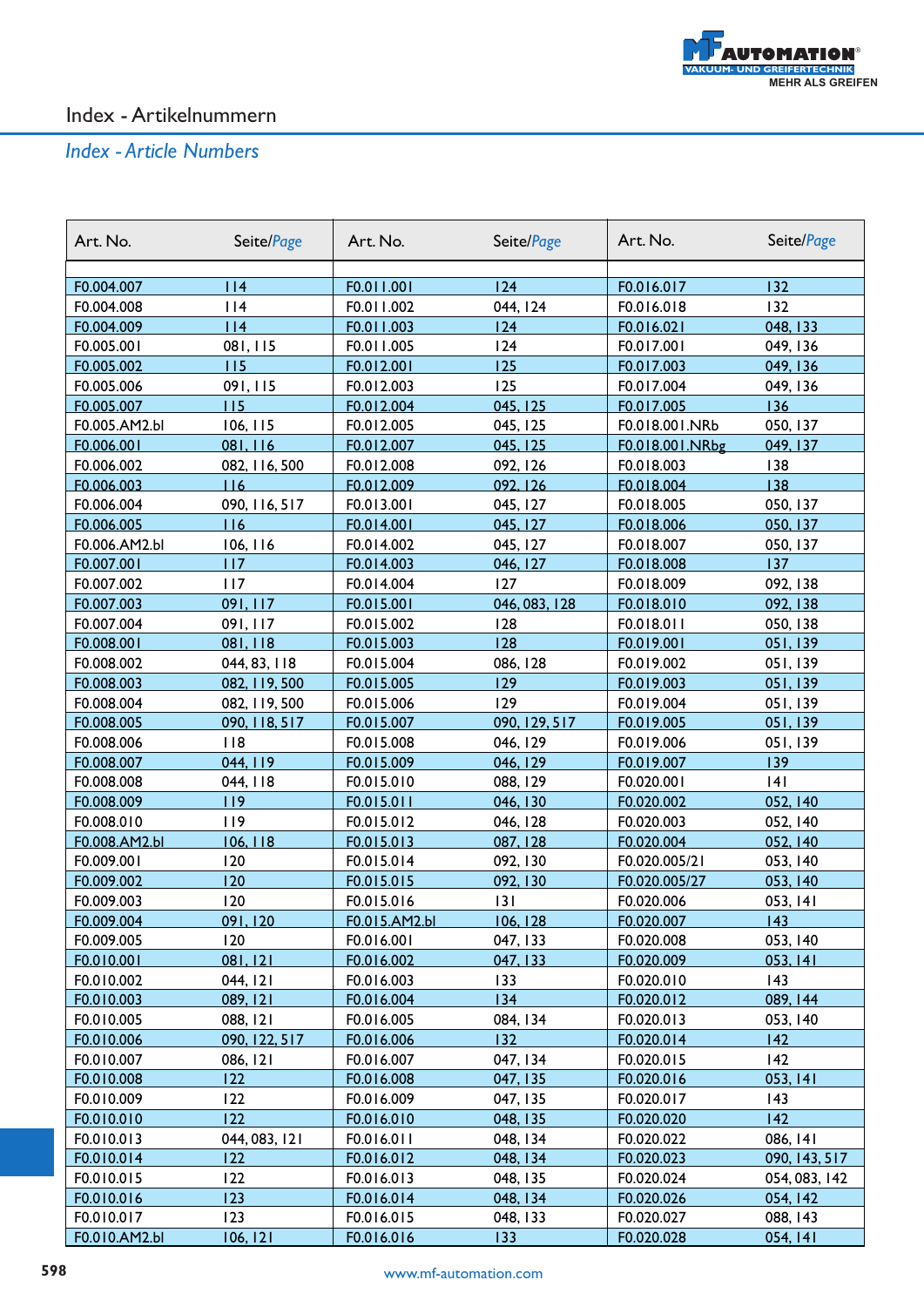

| F0.020.029<br>142<br>F0.025.023<br>058, 153<br>F0.030.012<br>163<br>054, 142<br>F0.020.030<br>F0.025.024<br>088, 153<br>F0.030.013<br>090, 162, 517<br>058, 153<br>F0.020.031<br>087, 143<br>F0.025.026<br>F0.030.014<br>061, 163<br>F0.020.032<br>144<br>F0.025.027<br>F0.030.015<br>058, 154<br>062, 163<br>F0.020.AM2.bl<br>106, 141<br>057, 154<br>088, 163<br>F0.025.028<br>F0.030.016<br>F0.021.001<br>084, 145<br>F0.025.029<br>154<br>F0.030.017<br>062, 163<br>145<br>154<br>163<br>F0.021.002<br>F0.025.030<br>F0.030.020<br>154<br>F0.021.003<br>054, 145<br>F0.025.031<br>F0.030.AM2.bl<br>106, 161<br>058, 153<br>F0.021.004<br>054, 145<br>F0.025.032<br>F0.032.002<br>062, 164<br>F0.021.005<br>F0.025.AM2.bl<br>F0.032.003<br>164<br>055, 145<br>106, 150<br>055, 145<br>155<br>164<br>F0.021.006<br>F0.026.001<br>F0.032.004<br>F0.021.007<br>164<br>055, 145<br>F0.026.003<br>059, 155<br>F0.032.005<br>F0.022.005<br>F0.026.004<br>059, 155<br>F0.032.007<br>032, 164<br>108, 146<br>F0.022.007<br>146<br>F0.026.006<br>059, 155<br>F0.032.010<br>165<br>055, 146<br>059, 155<br>165<br>F0.022.011<br>F0.026.007<br>F0.032.013<br>166<br>F0.022.012<br>055, 146<br>F0.026.008<br>059, 155<br>F0.032.030<br>146<br>166<br>F0.022.030<br>F0.027.001<br>059, 156<br>F0.032.036<br>166<br>F0.022.036<br>146<br>F0.027.003<br>060, 156<br>F0.032.040<br>F0.022.040<br>147<br>F0.027.004<br>060, 156<br>F0.032.041<br>166, 513<br>F0.022.041<br>F0.032.046<br>165<br>147, 513<br>F0.027.005<br>060, 156<br>147<br>165<br>F0.022.046<br>F0.027.006<br>060, 156<br>F0.032.047<br>147<br>157<br>104<br>F0.022.047<br>F0.027.007<br>F0.032.053<br>156<br>104<br>F0.023.001<br>084, 148<br>F0.027.008<br>F0.032.056<br>F0.023.003<br>056, 148<br>F0.027.009<br>060, 157<br>F0.033.001<br>062, 167<br>F0.023.004<br>056, 148<br>F0.027.010<br>157<br>F0.033.002<br>062, 167<br>F0.023.005<br> 48<br>F0.027.030<br>157<br>F0.033.003<br>167<br>F0.023.006<br>093, 148<br>F0.027.036<br>F0.033.004<br>167<br>157<br>F0.023.007<br>093, 148<br>F0.028.002<br>158<br>F0.033.005<br>063, 167<br>F0.024.001<br>149<br>F0.028.003<br>093, 158<br>F0.034.001<br>168<br>168<br>F0.025.001<br>150<br>F0.028.004<br>093, 158<br>F0.034.002<br>158<br>056, 150<br>063, 168<br>F0.025.002<br>F0.028.005<br>F0.034.003<br>F0.025.003<br>087, 154<br>F0.028.006<br>061, 158<br>F0.034.004<br>168<br><u>F0.025.004</u><br><u>056, I50</u><br>F0.028.007<br>158<br>F0.035.001<br>169<br>F0.025.005<br>150<br>F0.028.040<br>159<br>F0.035.003<br>063, 169<br>056, 150<br>159, 513<br>F0.035.004<br>F0.025.006<br>F0.028.041<br>063, 169<br>F0.025.007<br>F0.029.001<br>F0.035.005<br>058, 150<br>061,160<br>063, 169<br>F0.029.002<br>160<br>063, 169<br>F0.025.009<br>151<br>F0.035.006<br>F0.029.003<br>160<br>F0.035.008<br>088, 169<br>F0.025.010<br>151<br>170<br>061,160<br>F0.025.011<br>108, 151<br>F0.029.004<br>F0.035.009<br>F0.025.012<br>058, 151<br>F0.029.006<br>061,160<br>F0.035.010<br>093, 170<br>F0.025.014<br>056, 151<br>F0.030.001<br>061,161<br>F0.035.011<br>093, 170<br>F0.025.015<br>F0.030.002<br>089, 161<br>F0.035.012<br>086, 151<br>064, 170<br>F0.025.016<br>F0.030.003<br> 6 <br>F0.036.001<br>171<br>152<br>F0.025.017<br>057, 152<br>F0.030.004<br>086, 161<br>F0.036.002<br>171<br>171<br>F0.025.018<br>057, 152<br>F0.030.005<br>087, 161<br>F0.036.004<br>F0.030.006<br>F0.036.005<br>171<br>F0.025.019<br>057, 152<br>084, 162<br>064, 172<br>F0.025.020<br>057, 152<br>F0.030.007<br>084, 162<br>F0.038.004<br>F0.025.021<br>F0.030.008<br>F0.038.005<br>064, 172<br>057, 152<br>108, 162 | Art. No.   | Seite/Page | Art. No.   | Seite/Page | Art. No.   | Seite/Page |
|-------------------------------------------------------------------------------------------------------------------------------------------------------------------------------------------------------------------------------------------------------------------------------------------------------------------------------------------------------------------------------------------------------------------------------------------------------------------------------------------------------------------------------------------------------------------------------------------------------------------------------------------------------------------------------------------------------------------------------------------------------------------------------------------------------------------------------------------------------------------------------------------------------------------------------------------------------------------------------------------------------------------------------------------------------------------------------------------------------------------------------------------------------------------------------------------------------------------------------------------------------------------------------------------------------------------------------------------------------------------------------------------------------------------------------------------------------------------------------------------------------------------------------------------------------------------------------------------------------------------------------------------------------------------------------------------------------------------------------------------------------------------------------------------------------------------------------------------------------------------------------------------------------------------------------------------------------------------------------------------------------------------------------------------------------------------------------------------------------------------------------------------------------------------------------------------------------------------------------------------------------------------------------------------------------------------------------------------------------------------------------------------------------------------------------------------------------------------------------------------------------------------------------------------------------------------------------------------------------------------------------------------------------------------------------------------------------------------------------------------------------------------------------------------------------------------------------------------------------------------------------------------------------------------------------------------------------------------------------------------------------------------------------------------------------------------------------------------------------------------------------------------------------------------------------------------------------------------------------------------------------------------------------------------------------------------------------------------------------------------------------------------------------------------------------------------------------------------------------------------------------------------------------------------------------------------------------------------------------------------------|------------|------------|------------|------------|------------|------------|
|                                                                                                                                                                                                                                                                                                                                                                                                                                                                                                                                                                                                                                                                                                                                                                                                                                                                                                                                                                                                                                                                                                                                                                                                                                                                                                                                                                                                                                                                                                                                                                                                                                                                                                                                                                                                                                                                                                                                                                                                                                                                                                                                                                                                                                                                                                                                                                                                                                                                                                                                                                                                                                                                                                                                                                                                                                                                                                                                                                                                                                                                                                                                                                                                                                                                                                                                                                                                                                                                                                                                                                                                                         |            |            |            |            |            |            |
|                                                                                                                                                                                                                                                                                                                                                                                                                                                                                                                                                                                                                                                                                                                                                                                                                                                                                                                                                                                                                                                                                                                                                                                                                                                                                                                                                                                                                                                                                                                                                                                                                                                                                                                                                                                                                                                                                                                                                                                                                                                                                                                                                                                                                                                                                                                                                                                                                                                                                                                                                                                                                                                                                                                                                                                                                                                                                                                                                                                                                                                                                                                                                                                                                                                                                                                                                                                                                                                                                                                                                                                                                         |            |            |            |            |            |            |
|                                                                                                                                                                                                                                                                                                                                                                                                                                                                                                                                                                                                                                                                                                                                                                                                                                                                                                                                                                                                                                                                                                                                                                                                                                                                                                                                                                                                                                                                                                                                                                                                                                                                                                                                                                                                                                                                                                                                                                                                                                                                                                                                                                                                                                                                                                                                                                                                                                                                                                                                                                                                                                                                                                                                                                                                                                                                                                                                                                                                                                                                                                                                                                                                                                                                                                                                                                                                                                                                                                                                                                                                                         |            |            |            |            |            |            |
|                                                                                                                                                                                                                                                                                                                                                                                                                                                                                                                                                                                                                                                                                                                                                                                                                                                                                                                                                                                                                                                                                                                                                                                                                                                                                                                                                                                                                                                                                                                                                                                                                                                                                                                                                                                                                                                                                                                                                                                                                                                                                                                                                                                                                                                                                                                                                                                                                                                                                                                                                                                                                                                                                                                                                                                                                                                                                                                                                                                                                                                                                                                                                                                                                                                                                                                                                                                                                                                                                                                                                                                                                         |            |            |            |            |            |            |
|                                                                                                                                                                                                                                                                                                                                                                                                                                                                                                                                                                                                                                                                                                                                                                                                                                                                                                                                                                                                                                                                                                                                                                                                                                                                                                                                                                                                                                                                                                                                                                                                                                                                                                                                                                                                                                                                                                                                                                                                                                                                                                                                                                                                                                                                                                                                                                                                                                                                                                                                                                                                                                                                                                                                                                                                                                                                                                                                                                                                                                                                                                                                                                                                                                                                                                                                                                                                                                                                                                                                                                                                                         |            |            |            |            |            |            |
|                                                                                                                                                                                                                                                                                                                                                                                                                                                                                                                                                                                                                                                                                                                                                                                                                                                                                                                                                                                                                                                                                                                                                                                                                                                                                                                                                                                                                                                                                                                                                                                                                                                                                                                                                                                                                                                                                                                                                                                                                                                                                                                                                                                                                                                                                                                                                                                                                                                                                                                                                                                                                                                                                                                                                                                                                                                                                                                                                                                                                                                                                                                                                                                                                                                                                                                                                                                                                                                                                                                                                                                                                         |            |            |            |            |            |            |
|                                                                                                                                                                                                                                                                                                                                                                                                                                                                                                                                                                                                                                                                                                                                                                                                                                                                                                                                                                                                                                                                                                                                                                                                                                                                                                                                                                                                                                                                                                                                                                                                                                                                                                                                                                                                                                                                                                                                                                                                                                                                                                                                                                                                                                                                                                                                                                                                                                                                                                                                                                                                                                                                                                                                                                                                                                                                                                                                                                                                                                                                                                                                                                                                                                                                                                                                                                                                                                                                                                                                                                                                                         |            |            |            |            |            |            |
|                                                                                                                                                                                                                                                                                                                                                                                                                                                                                                                                                                                                                                                                                                                                                                                                                                                                                                                                                                                                                                                                                                                                                                                                                                                                                                                                                                                                                                                                                                                                                                                                                                                                                                                                                                                                                                                                                                                                                                                                                                                                                                                                                                                                                                                                                                                                                                                                                                                                                                                                                                                                                                                                                                                                                                                                                                                                                                                                                                                                                                                                                                                                                                                                                                                                                                                                                                                                                                                                                                                                                                                                                         |            |            |            |            |            |            |
|                                                                                                                                                                                                                                                                                                                                                                                                                                                                                                                                                                                                                                                                                                                                                                                                                                                                                                                                                                                                                                                                                                                                                                                                                                                                                                                                                                                                                                                                                                                                                                                                                                                                                                                                                                                                                                                                                                                                                                                                                                                                                                                                                                                                                                                                                                                                                                                                                                                                                                                                                                                                                                                                                                                                                                                                                                                                                                                                                                                                                                                                                                                                                                                                                                                                                                                                                                                                                                                                                                                                                                                                                         |            |            |            |            |            |            |
|                                                                                                                                                                                                                                                                                                                                                                                                                                                                                                                                                                                                                                                                                                                                                                                                                                                                                                                                                                                                                                                                                                                                                                                                                                                                                                                                                                                                                                                                                                                                                                                                                                                                                                                                                                                                                                                                                                                                                                                                                                                                                                                                                                                                                                                                                                                                                                                                                                                                                                                                                                                                                                                                                                                                                                                                                                                                                                                                                                                                                                                                                                                                                                                                                                                                                                                                                                                                                                                                                                                                                                                                                         |            |            |            |            |            |            |
|                                                                                                                                                                                                                                                                                                                                                                                                                                                                                                                                                                                                                                                                                                                                                                                                                                                                                                                                                                                                                                                                                                                                                                                                                                                                                                                                                                                                                                                                                                                                                                                                                                                                                                                                                                                                                                                                                                                                                                                                                                                                                                                                                                                                                                                                                                                                                                                                                                                                                                                                                                                                                                                                                                                                                                                                                                                                                                                                                                                                                                                                                                                                                                                                                                                                                                                                                                                                                                                                                                                                                                                                                         |            |            |            |            |            |            |
|                                                                                                                                                                                                                                                                                                                                                                                                                                                                                                                                                                                                                                                                                                                                                                                                                                                                                                                                                                                                                                                                                                                                                                                                                                                                                                                                                                                                                                                                                                                                                                                                                                                                                                                                                                                                                                                                                                                                                                                                                                                                                                                                                                                                                                                                                                                                                                                                                                                                                                                                                                                                                                                                                                                                                                                                                                                                                                                                                                                                                                                                                                                                                                                                                                                                                                                                                                                                                                                                                                                                                                                                                         |            |            |            |            |            |            |
|                                                                                                                                                                                                                                                                                                                                                                                                                                                                                                                                                                                                                                                                                                                                                                                                                                                                                                                                                                                                                                                                                                                                                                                                                                                                                                                                                                                                                                                                                                                                                                                                                                                                                                                                                                                                                                                                                                                                                                                                                                                                                                                                                                                                                                                                                                                                                                                                                                                                                                                                                                                                                                                                                                                                                                                                                                                                                                                                                                                                                                                                                                                                                                                                                                                                                                                                                                                                                                                                                                                                                                                                                         |            |            |            |            |            |            |
|                                                                                                                                                                                                                                                                                                                                                                                                                                                                                                                                                                                                                                                                                                                                                                                                                                                                                                                                                                                                                                                                                                                                                                                                                                                                                                                                                                                                                                                                                                                                                                                                                                                                                                                                                                                                                                                                                                                                                                                                                                                                                                                                                                                                                                                                                                                                                                                                                                                                                                                                                                                                                                                                                                                                                                                                                                                                                                                                                                                                                                                                                                                                                                                                                                                                                                                                                                                                                                                                                                                                                                                                                         |            |            |            |            |            |            |
|                                                                                                                                                                                                                                                                                                                                                                                                                                                                                                                                                                                                                                                                                                                                                                                                                                                                                                                                                                                                                                                                                                                                                                                                                                                                                                                                                                                                                                                                                                                                                                                                                                                                                                                                                                                                                                                                                                                                                                                                                                                                                                                                                                                                                                                                                                                                                                                                                                                                                                                                                                                                                                                                                                                                                                                                                                                                                                                                                                                                                                                                                                                                                                                                                                                                                                                                                                                                                                                                                                                                                                                                                         |            |            |            |            |            |            |
|                                                                                                                                                                                                                                                                                                                                                                                                                                                                                                                                                                                                                                                                                                                                                                                                                                                                                                                                                                                                                                                                                                                                                                                                                                                                                                                                                                                                                                                                                                                                                                                                                                                                                                                                                                                                                                                                                                                                                                                                                                                                                                                                                                                                                                                                                                                                                                                                                                                                                                                                                                                                                                                                                                                                                                                                                                                                                                                                                                                                                                                                                                                                                                                                                                                                                                                                                                                                                                                                                                                                                                                                                         |            |            |            |            |            |            |
|                                                                                                                                                                                                                                                                                                                                                                                                                                                                                                                                                                                                                                                                                                                                                                                                                                                                                                                                                                                                                                                                                                                                                                                                                                                                                                                                                                                                                                                                                                                                                                                                                                                                                                                                                                                                                                                                                                                                                                                                                                                                                                                                                                                                                                                                                                                                                                                                                                                                                                                                                                                                                                                                                                                                                                                                                                                                                                                                                                                                                                                                                                                                                                                                                                                                                                                                                                                                                                                                                                                                                                                                                         |            |            |            |            |            |            |
|                                                                                                                                                                                                                                                                                                                                                                                                                                                                                                                                                                                                                                                                                                                                                                                                                                                                                                                                                                                                                                                                                                                                                                                                                                                                                                                                                                                                                                                                                                                                                                                                                                                                                                                                                                                                                                                                                                                                                                                                                                                                                                                                                                                                                                                                                                                                                                                                                                                                                                                                                                                                                                                                                                                                                                                                                                                                                                                                                                                                                                                                                                                                                                                                                                                                                                                                                                                                                                                                                                                                                                                                                         |            |            |            |            |            |            |
|                                                                                                                                                                                                                                                                                                                                                                                                                                                                                                                                                                                                                                                                                                                                                                                                                                                                                                                                                                                                                                                                                                                                                                                                                                                                                                                                                                                                                                                                                                                                                                                                                                                                                                                                                                                                                                                                                                                                                                                                                                                                                                                                                                                                                                                                                                                                                                                                                                                                                                                                                                                                                                                                                                                                                                                                                                                                                                                                                                                                                                                                                                                                                                                                                                                                                                                                                                                                                                                                                                                                                                                                                         |            |            |            |            |            |            |
|                                                                                                                                                                                                                                                                                                                                                                                                                                                                                                                                                                                                                                                                                                                                                                                                                                                                                                                                                                                                                                                                                                                                                                                                                                                                                                                                                                                                                                                                                                                                                                                                                                                                                                                                                                                                                                                                                                                                                                                                                                                                                                                                                                                                                                                                                                                                                                                                                                                                                                                                                                                                                                                                                                                                                                                                                                                                                                                                                                                                                                                                                                                                                                                                                                                                                                                                                                                                                                                                                                                                                                                                                         |            |            |            |            |            |            |
|                                                                                                                                                                                                                                                                                                                                                                                                                                                                                                                                                                                                                                                                                                                                                                                                                                                                                                                                                                                                                                                                                                                                                                                                                                                                                                                                                                                                                                                                                                                                                                                                                                                                                                                                                                                                                                                                                                                                                                                                                                                                                                                                                                                                                                                                                                                                                                                                                                                                                                                                                                                                                                                                                                                                                                                                                                                                                                                                                                                                                                                                                                                                                                                                                                                                                                                                                                                                                                                                                                                                                                                                                         |            |            |            |            |            |            |
|                                                                                                                                                                                                                                                                                                                                                                                                                                                                                                                                                                                                                                                                                                                                                                                                                                                                                                                                                                                                                                                                                                                                                                                                                                                                                                                                                                                                                                                                                                                                                                                                                                                                                                                                                                                                                                                                                                                                                                                                                                                                                                                                                                                                                                                                                                                                                                                                                                                                                                                                                                                                                                                                                                                                                                                                                                                                                                                                                                                                                                                                                                                                                                                                                                                                                                                                                                                                                                                                                                                                                                                                                         |            |            |            |            |            |            |
|                                                                                                                                                                                                                                                                                                                                                                                                                                                                                                                                                                                                                                                                                                                                                                                                                                                                                                                                                                                                                                                                                                                                                                                                                                                                                                                                                                                                                                                                                                                                                                                                                                                                                                                                                                                                                                                                                                                                                                                                                                                                                                                                                                                                                                                                                                                                                                                                                                                                                                                                                                                                                                                                                                                                                                                                                                                                                                                                                                                                                                                                                                                                                                                                                                                                                                                                                                                                                                                                                                                                                                                                                         |            |            |            |            |            |            |
|                                                                                                                                                                                                                                                                                                                                                                                                                                                                                                                                                                                                                                                                                                                                                                                                                                                                                                                                                                                                                                                                                                                                                                                                                                                                                                                                                                                                                                                                                                                                                                                                                                                                                                                                                                                                                                                                                                                                                                                                                                                                                                                                                                                                                                                                                                                                                                                                                                                                                                                                                                                                                                                                                                                                                                                                                                                                                                                                                                                                                                                                                                                                                                                                                                                                                                                                                                                                                                                                                                                                                                                                                         |            |            |            |            |            |            |
|                                                                                                                                                                                                                                                                                                                                                                                                                                                                                                                                                                                                                                                                                                                                                                                                                                                                                                                                                                                                                                                                                                                                                                                                                                                                                                                                                                                                                                                                                                                                                                                                                                                                                                                                                                                                                                                                                                                                                                                                                                                                                                                                                                                                                                                                                                                                                                                                                                                                                                                                                                                                                                                                                                                                                                                                                                                                                                                                                                                                                                                                                                                                                                                                                                                                                                                                                                                                                                                                                                                                                                                                                         |            |            |            |            |            |            |
|                                                                                                                                                                                                                                                                                                                                                                                                                                                                                                                                                                                                                                                                                                                                                                                                                                                                                                                                                                                                                                                                                                                                                                                                                                                                                                                                                                                                                                                                                                                                                                                                                                                                                                                                                                                                                                                                                                                                                                                                                                                                                                                                                                                                                                                                                                                                                                                                                                                                                                                                                                                                                                                                                                                                                                                                                                                                                                                                                                                                                                                                                                                                                                                                                                                                                                                                                                                                                                                                                                                                                                                                                         |            |            |            |            |            |            |
|                                                                                                                                                                                                                                                                                                                                                                                                                                                                                                                                                                                                                                                                                                                                                                                                                                                                                                                                                                                                                                                                                                                                                                                                                                                                                                                                                                                                                                                                                                                                                                                                                                                                                                                                                                                                                                                                                                                                                                                                                                                                                                                                                                                                                                                                                                                                                                                                                                                                                                                                                                                                                                                                                                                                                                                                                                                                                                                                                                                                                                                                                                                                                                                                                                                                                                                                                                                                                                                                                                                                                                                                                         |            |            |            |            |            |            |
|                                                                                                                                                                                                                                                                                                                                                                                                                                                                                                                                                                                                                                                                                                                                                                                                                                                                                                                                                                                                                                                                                                                                                                                                                                                                                                                                                                                                                                                                                                                                                                                                                                                                                                                                                                                                                                                                                                                                                                                                                                                                                                                                                                                                                                                                                                                                                                                                                                                                                                                                                                                                                                                                                                                                                                                                                                                                                                                                                                                                                                                                                                                                                                                                                                                                                                                                                                                                                                                                                                                                                                                                                         |            |            |            |            |            |            |
|                                                                                                                                                                                                                                                                                                                                                                                                                                                                                                                                                                                                                                                                                                                                                                                                                                                                                                                                                                                                                                                                                                                                                                                                                                                                                                                                                                                                                                                                                                                                                                                                                                                                                                                                                                                                                                                                                                                                                                                                                                                                                                                                                                                                                                                                                                                                                                                                                                                                                                                                                                                                                                                                                                                                                                                                                                                                                                                                                                                                                                                                                                                                                                                                                                                                                                                                                                                                                                                                                                                                                                                                                         |            |            |            |            |            |            |
|                                                                                                                                                                                                                                                                                                                                                                                                                                                                                                                                                                                                                                                                                                                                                                                                                                                                                                                                                                                                                                                                                                                                                                                                                                                                                                                                                                                                                                                                                                                                                                                                                                                                                                                                                                                                                                                                                                                                                                                                                                                                                                                                                                                                                                                                                                                                                                                                                                                                                                                                                                                                                                                                                                                                                                                                                                                                                                                                                                                                                                                                                                                                                                                                                                                                                                                                                                                                                                                                                                                                                                                                                         |            |            |            |            |            |            |
|                                                                                                                                                                                                                                                                                                                                                                                                                                                                                                                                                                                                                                                                                                                                                                                                                                                                                                                                                                                                                                                                                                                                                                                                                                                                                                                                                                                                                                                                                                                                                                                                                                                                                                                                                                                                                                                                                                                                                                                                                                                                                                                                                                                                                                                                                                                                                                                                                                                                                                                                                                                                                                                                                                                                                                                                                                                                                                                                                                                                                                                                                                                                                                                                                                                                                                                                                                                                                                                                                                                                                                                                                         |            |            |            |            |            |            |
|                                                                                                                                                                                                                                                                                                                                                                                                                                                                                                                                                                                                                                                                                                                                                                                                                                                                                                                                                                                                                                                                                                                                                                                                                                                                                                                                                                                                                                                                                                                                                                                                                                                                                                                                                                                                                                                                                                                                                                                                                                                                                                                                                                                                                                                                                                                                                                                                                                                                                                                                                                                                                                                                                                                                                                                                                                                                                                                                                                                                                                                                                                                                                                                                                                                                                                                                                                                                                                                                                                                                                                                                                         |            |            |            |            |            |            |
|                                                                                                                                                                                                                                                                                                                                                                                                                                                                                                                                                                                                                                                                                                                                                                                                                                                                                                                                                                                                                                                                                                                                                                                                                                                                                                                                                                                                                                                                                                                                                                                                                                                                                                                                                                                                                                                                                                                                                                                                                                                                                                                                                                                                                                                                                                                                                                                                                                                                                                                                                                                                                                                                                                                                                                                                                                                                                                                                                                                                                                                                                                                                                                                                                                                                                                                                                                                                                                                                                                                                                                                                                         |            |            |            |            |            |            |
|                                                                                                                                                                                                                                                                                                                                                                                                                                                                                                                                                                                                                                                                                                                                                                                                                                                                                                                                                                                                                                                                                                                                                                                                                                                                                                                                                                                                                                                                                                                                                                                                                                                                                                                                                                                                                                                                                                                                                                                                                                                                                                                                                                                                                                                                                                                                                                                                                                                                                                                                                                                                                                                                                                                                                                                                                                                                                                                                                                                                                                                                                                                                                                                                                                                                                                                                                                                                                                                                                                                                                                                                                         |            |            |            |            |            |            |
|                                                                                                                                                                                                                                                                                                                                                                                                                                                                                                                                                                                                                                                                                                                                                                                                                                                                                                                                                                                                                                                                                                                                                                                                                                                                                                                                                                                                                                                                                                                                                                                                                                                                                                                                                                                                                                                                                                                                                                                                                                                                                                                                                                                                                                                                                                                                                                                                                                                                                                                                                                                                                                                                                                                                                                                                                                                                                                                                                                                                                                                                                                                                                                                                                                                                                                                                                                                                                                                                                                                                                                                                                         |            |            |            |            |            |            |
|                                                                                                                                                                                                                                                                                                                                                                                                                                                                                                                                                                                                                                                                                                                                                                                                                                                                                                                                                                                                                                                                                                                                                                                                                                                                                                                                                                                                                                                                                                                                                                                                                                                                                                                                                                                                                                                                                                                                                                                                                                                                                                                                                                                                                                                                                                                                                                                                                                                                                                                                                                                                                                                                                                                                                                                                                                                                                                                                                                                                                                                                                                                                                                                                                                                                                                                                                                                                                                                                                                                                                                                                                         |            |            |            |            |            |            |
|                                                                                                                                                                                                                                                                                                                                                                                                                                                                                                                                                                                                                                                                                                                                                                                                                                                                                                                                                                                                                                                                                                                                                                                                                                                                                                                                                                                                                                                                                                                                                                                                                                                                                                                                                                                                                                                                                                                                                                                                                                                                                                                                                                                                                                                                                                                                                                                                                                                                                                                                                                                                                                                                                                                                                                                                                                                                                                                                                                                                                                                                                                                                                                                                                                                                                                                                                                                                                                                                                                                                                                                                                         |            |            |            |            |            |            |
|                                                                                                                                                                                                                                                                                                                                                                                                                                                                                                                                                                                                                                                                                                                                                                                                                                                                                                                                                                                                                                                                                                                                                                                                                                                                                                                                                                                                                                                                                                                                                                                                                                                                                                                                                                                                                                                                                                                                                                                                                                                                                                                                                                                                                                                                                                                                                                                                                                                                                                                                                                                                                                                                                                                                                                                                                                                                                                                                                                                                                                                                                                                                                                                                                                                                                                                                                                                                                                                                                                                                                                                                                         |            |            |            |            |            |            |
|                                                                                                                                                                                                                                                                                                                                                                                                                                                                                                                                                                                                                                                                                                                                                                                                                                                                                                                                                                                                                                                                                                                                                                                                                                                                                                                                                                                                                                                                                                                                                                                                                                                                                                                                                                                                                                                                                                                                                                                                                                                                                                                                                                                                                                                                                                                                                                                                                                                                                                                                                                                                                                                                                                                                                                                                                                                                                                                                                                                                                                                                                                                                                                                                                                                                                                                                                                                                                                                                                                                                                                                                                         |            |            |            |            |            |            |
|                                                                                                                                                                                                                                                                                                                                                                                                                                                                                                                                                                                                                                                                                                                                                                                                                                                                                                                                                                                                                                                                                                                                                                                                                                                                                                                                                                                                                                                                                                                                                                                                                                                                                                                                                                                                                                                                                                                                                                                                                                                                                                                                                                                                                                                                                                                                                                                                                                                                                                                                                                                                                                                                                                                                                                                                                                                                                                                                                                                                                                                                                                                                                                                                                                                                                                                                                                                                                                                                                                                                                                                                                         |            |            |            |            |            |            |
|                                                                                                                                                                                                                                                                                                                                                                                                                                                                                                                                                                                                                                                                                                                                                                                                                                                                                                                                                                                                                                                                                                                                                                                                                                                                                                                                                                                                                                                                                                                                                                                                                                                                                                                                                                                                                                                                                                                                                                                                                                                                                                                                                                                                                                                                                                                                                                                                                                                                                                                                                                                                                                                                                                                                                                                                                                                                                                                                                                                                                                                                                                                                                                                                                                                                                                                                                                                                                                                                                                                                                                                                                         |            |            |            |            |            |            |
|                                                                                                                                                                                                                                                                                                                                                                                                                                                                                                                                                                                                                                                                                                                                                                                                                                                                                                                                                                                                                                                                                                                                                                                                                                                                                                                                                                                                                                                                                                                                                                                                                                                                                                                                                                                                                                                                                                                                                                                                                                                                                                                                                                                                                                                                                                                                                                                                                                                                                                                                                                                                                                                                                                                                                                                                                                                                                                                                                                                                                                                                                                                                                                                                                                                                                                                                                                                                                                                                                                                                                                                                                         |            |            |            |            |            |            |
|                                                                                                                                                                                                                                                                                                                                                                                                                                                                                                                                                                                                                                                                                                                                                                                                                                                                                                                                                                                                                                                                                                                                                                                                                                                                                                                                                                                                                                                                                                                                                                                                                                                                                                                                                                                                                                                                                                                                                                                                                                                                                                                                                                                                                                                                                                                                                                                                                                                                                                                                                                                                                                                                                                                                                                                                                                                                                                                                                                                                                                                                                                                                                                                                                                                                                                                                                                                                                                                                                                                                                                                                                         |            |            |            |            |            |            |
|                                                                                                                                                                                                                                                                                                                                                                                                                                                                                                                                                                                                                                                                                                                                                                                                                                                                                                                                                                                                                                                                                                                                                                                                                                                                                                                                                                                                                                                                                                                                                                                                                                                                                                                                                                                                                                                                                                                                                                                                                                                                                                                                                                                                                                                                                                                                                                                                                                                                                                                                                                                                                                                                                                                                                                                                                                                                                                                                                                                                                                                                                                                                                                                                                                                                                                                                                                                                                                                                                                                                                                                                                         |            |            |            |            |            |            |
|                                                                                                                                                                                                                                                                                                                                                                                                                                                                                                                                                                                                                                                                                                                                                                                                                                                                                                                                                                                                                                                                                                                                                                                                                                                                                                                                                                                                                                                                                                                                                                                                                                                                                                                                                                                                                                                                                                                                                                                                                                                                                                                                                                                                                                                                                                                                                                                                                                                                                                                                                                                                                                                                                                                                                                                                                                                                                                                                                                                                                                                                                                                                                                                                                                                                                                                                                                                                                                                                                                                                                                                                                         |            |            |            |            |            |            |
|                                                                                                                                                                                                                                                                                                                                                                                                                                                                                                                                                                                                                                                                                                                                                                                                                                                                                                                                                                                                                                                                                                                                                                                                                                                                                                                                                                                                                                                                                                                                                                                                                                                                                                                                                                                                                                                                                                                                                                                                                                                                                                                                                                                                                                                                                                                                                                                                                                                                                                                                                                                                                                                                                                                                                                                                                                                                                                                                                                                                                                                                                                                                                                                                                                                                                                                                                                                                                                                                                                                                                                                                                         |            |            |            |            |            |            |
|                                                                                                                                                                                                                                                                                                                                                                                                                                                                                                                                                                                                                                                                                                                                                                                                                                                                                                                                                                                                                                                                                                                                                                                                                                                                                                                                                                                                                                                                                                                                                                                                                                                                                                                                                                                                                                                                                                                                                                                                                                                                                                                                                                                                                                                                                                                                                                                                                                                                                                                                                                                                                                                                                                                                                                                                                                                                                                                                                                                                                                                                                                                                                                                                                                                                                                                                                                                                                                                                                                                                                                                                                         |            |            |            |            |            |            |
|                                                                                                                                                                                                                                                                                                                                                                                                                                                                                                                                                                                                                                                                                                                                                                                                                                                                                                                                                                                                                                                                                                                                                                                                                                                                                                                                                                                                                                                                                                                                                                                                                                                                                                                                                                                                                                                                                                                                                                                                                                                                                                                                                                                                                                                                                                                                                                                                                                                                                                                                                                                                                                                                                                                                                                                                                                                                                                                                                                                                                                                                                                                                                                                                                                                                                                                                                                                                                                                                                                                                                                                                                         |            |            |            |            |            |            |
|                                                                                                                                                                                                                                                                                                                                                                                                                                                                                                                                                                                                                                                                                                                                                                                                                                                                                                                                                                                                                                                                                                                                                                                                                                                                                                                                                                                                                                                                                                                                                                                                                                                                                                                                                                                                                                                                                                                                                                                                                                                                                                                                                                                                                                                                                                                                                                                                                                                                                                                                                                                                                                                                                                                                                                                                                                                                                                                                                                                                                                                                                                                                                                                                                                                                                                                                                                                                                                                                                                                                                                                                                         |            |            |            |            |            |            |
|                                                                                                                                                                                                                                                                                                                                                                                                                                                                                                                                                                                                                                                                                                                                                                                                                                                                                                                                                                                                                                                                                                                                                                                                                                                                                                                                                                                                                                                                                                                                                                                                                                                                                                                                                                                                                                                                                                                                                                                                                                                                                                                                                                                                                                                                                                                                                                                                                                                                                                                                                                                                                                                                                                                                                                                                                                                                                                                                                                                                                                                                                                                                                                                                                                                                                                                                                                                                                                                                                                                                                                                                                         | F0.025.022 | 057, 153   | F0.030.011 | 162        | F0.038.006 | 064, 172   |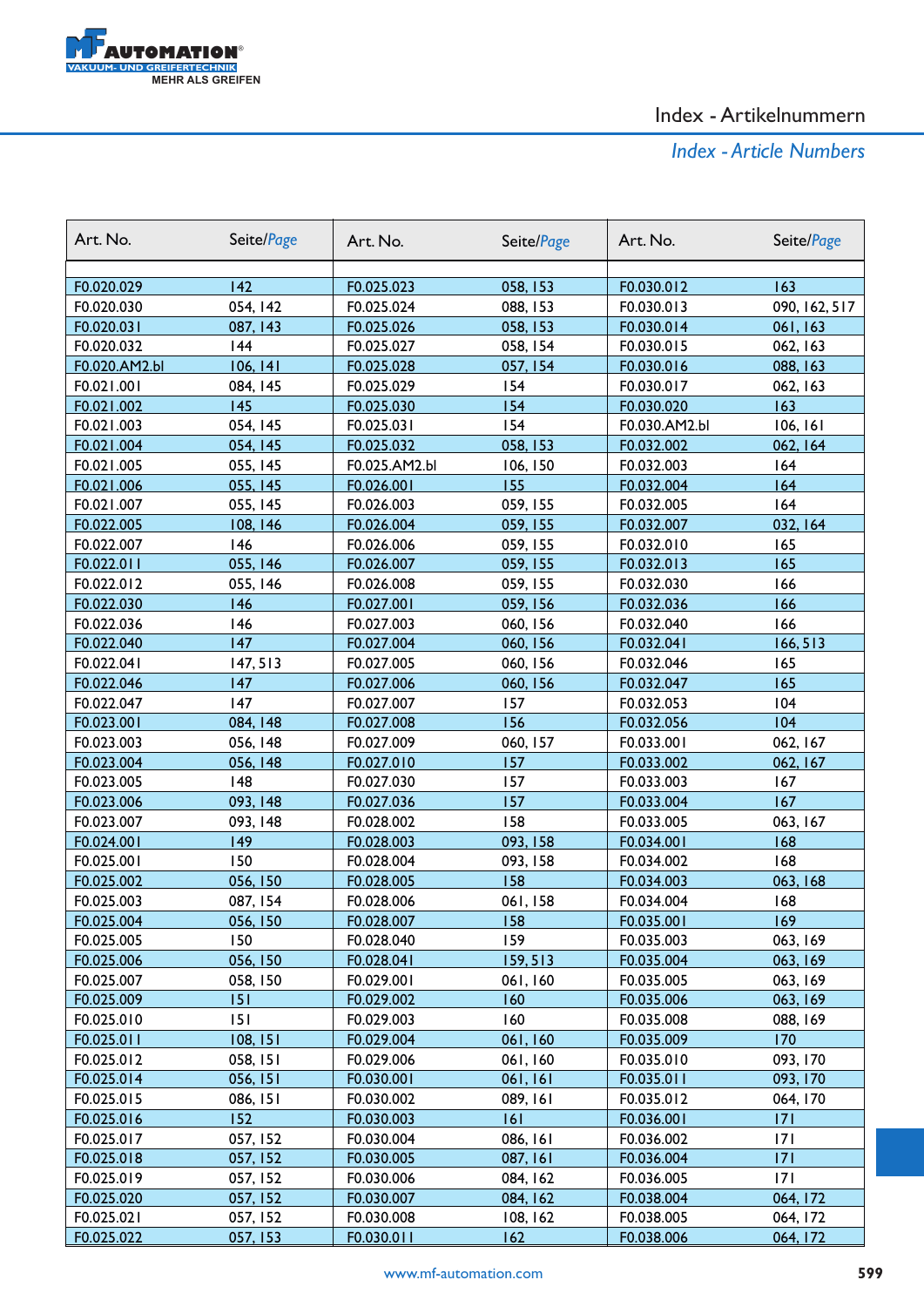

| Art. No.        | Seite/Page    | Art. No.        | Seite/Page | Art. No.        | Seite/Page |
|-----------------|---------------|-----------------|------------|-----------------|------------|
|                 |               |                 |            |                 |            |
| F0.040.002      | 173           | F0.053.036      | 182        | F0.190.002      | 206        |
| F0.040.003      | 064, 173      | F0.053.040      | 182        | F0.200.001      | 098, 207   |
| F0.040.004      | 173           | F0.053.041      | 182        | F0.200.002      | 099, 208   |
| F0.040.005      | 064, 173      | F0.053.046      | 182        | F0.210.002      | 209        |
| F0.040.006      | 173           | F0.053.047      | 182        | F0.215.001.EPDM | 101        |
| F0.040.007      | 089, 174      | F0.053.053      | 104        | F0.215.002      | 209        |
| F0.040.008      | 065, 174      | F0.053.056      | 104        | F0.240.001      | 210        |
| F0.040.009      | 087, 174      | F0.054.001      | 183        | F0.260.001      | 211        |
| F0.040.011      | 174           | F0.055.001      | 183        | F0.270.001      | 211        |
| F0.040.014      | 174           | F0.060.001      | 086, 184   | F0.300.001      | 213        |
| F0.040.015      | 086, 174      | F0.060.002      | 185        | F0.315.001.EPDM | 101        |
| F0.040.016      | 090, 175, 517 | F0.060.003      | 185        | F0.340.001      | 214        |
| F0.040.017      | 065, 175      | F0.060.004      | 185        | F0.400.001      | 215        |
| F0.040.018      | 088, 175      | F0.060.005      | 087, 184   | F0.500.001      | 215        |
| F0.040.019      | 175           | F0.060.006      | 185        | F0.600.001      | 215        |
| F0.040.AM2.bl   | 106, 173      | F0.063.001      | 066, 187   | F1.030.001      | 096, 163   |
| F0.042.003      | 176           | F0.064.001      | 187        | F1.040.001      | 173        |
| F0.042.004      | 065, 176      | F0.064.002      | 066, 187   | F1.043.001.EPDM | 101        |
| F0.042.030      | 177           | F0.065.001      | 188        | F1.050.001      | 096, 180   |
| F0.042.036      | 177           | F0.065.003      | 188        | F1.050.002      | 180        |
| F0.042.040      | 176           | F0.065.004      | 066, 187   | F1.053.001      | 8          |
| F0.042.041      | 176           | F0.065.005      | 188        | F1.060.001      | 097, 184   |
| F0.042.046      | 177           | F0.066.001      | 188        | F1.060.001.M10  | 097, 184   |
| F0.042.047      | 177           | F0.067.001.EPDM | 101        | F1.060.003      | 185        |
| F0.042.053      | 104           | F0.070.001      | 099, 189   | F1.060.004      | 185        |
| F0.042.056      | 104           | F0.070.002      | 189        | F1.067.001.EPDM | 101        |
| F0.043.001.EPDM | 0             | F0.070.003      | 189        | F1.075.001      | 096, 190   |
| F0.043.002      | 065, 176      | F0.075.001      | 190        | F1.080.001      | 097, 192   |
| F0.043.003      | 094, 177      | F0.076.001      | 9          | F1.080.001.M10  | 097, 192   |
| F0.043.004      | 094, 177      | F0.080.001      | 193        | F1.080.002      | 193        |
| F0.044.001      | 178           | F0.080.002      | 193        | F1.080.003      | 192        |
| F0.044.002      | 178           | F0.080.003      | 192        | F1.095.001      | 097, 196   |
| F0.044.003      | 065, 178      | F0.087.002      | 194        | F1.095.001.M10  | 097, 196   |
| F0.046.001      | 178           | F0.090.001      | 195        | FI.100.001      | 096, 197   |
| F0.048.001      | 065, 178      | F0.093.001      | 195        | F1.107.001.EPDM | 0          |
| F0.050.001      | 087, 179      | F0.095.001      | 195        | FI.109.001      | 198        |
| F0.050.003      | 089, 179      | F0.100.001      | 099, 197   | F1.138.001      | 202        |
| F0.050.004      | 179           | F0.105.001      | 198        | F1.145.001.EPDM | 101        |
| F0.050.005      | 086, 179      | F0.105.002      | 198        | F1.150.001      | 096, 203   |
| F0.050.007      | 180           | F0.107.001.EPDM | 0          | FI.156.001      | 204        |
| F0.050.008      | 180           | FO.115.001      | 199        | F1.190.002      | 206        |
| F0.050.010      | 088, 180      | F0.120.001      | 098, 200   | FI.190.003      | 206        |
| F0.050.011      | 180           | F0.130.001      | 201        | F1.210.002      | 209        |
| F0.050.AM2.bl   | 106, 179      | F0.130.002      | 201        | F1.215.001.EPDM | 0          |
| F0.052.001      | 066, 181      | F0.140.001      | 202        | F1.225.001      | 096, 210   |
| F0.053.005      | 094, 181      | F0.145.001.EPDM | 101        | F1.270.001      | 211        |
| F0.053.006      | 094, 181      | F0.150.001      | 098, 203   | F1.288.001      | 212        |
| F0.053.030      | 182           | F0.160.002      | 204        | F1.300.001      | 096, 213   |
| F0.053.035      | 104           | F0.180.001      | 205        | F1.315.001.EPDM | 101        |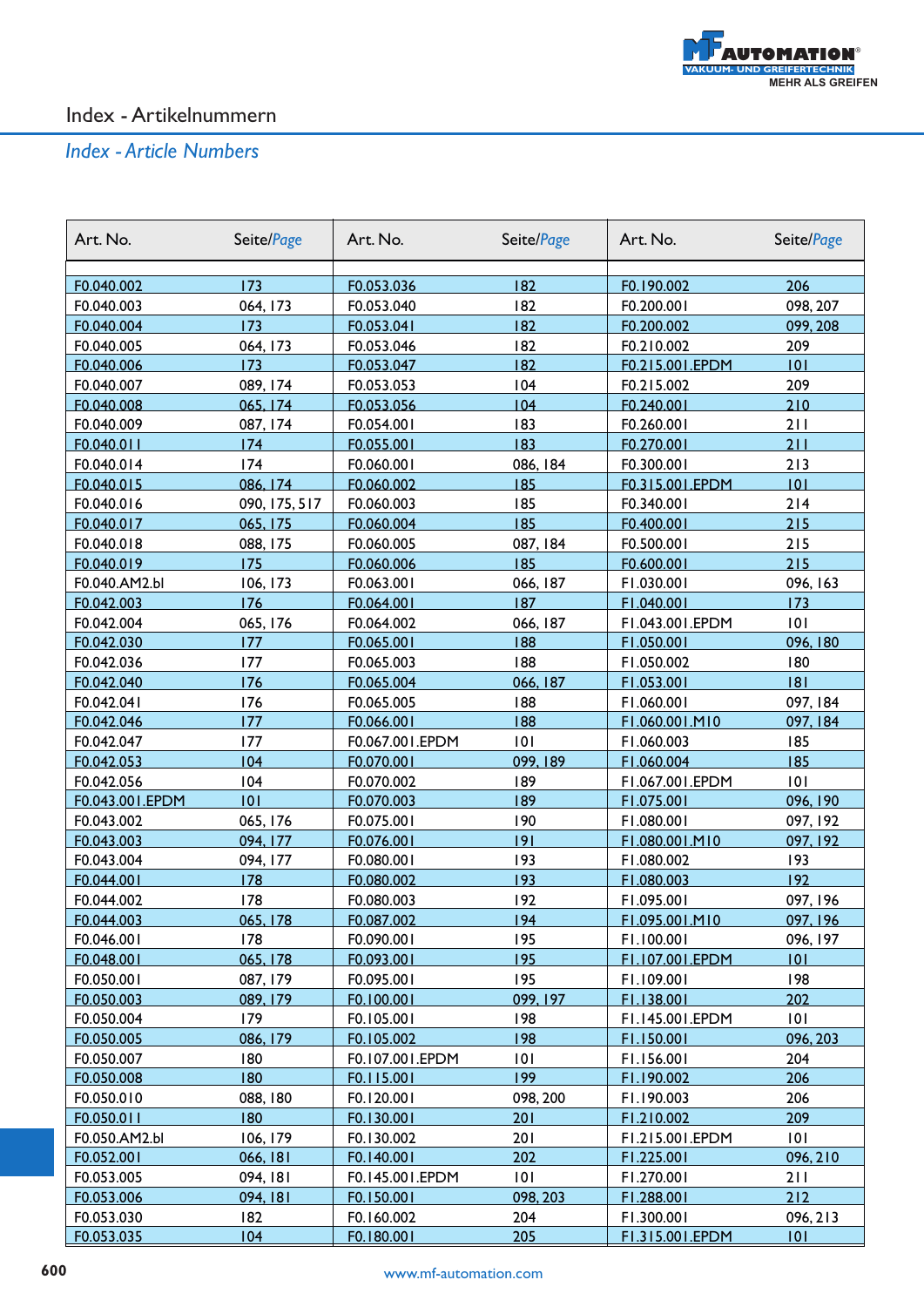

| Art. No.   | Seite/Page | Art. No.                 | Seite/Page | Art. No.           | Seite/Page |
|------------|------------|--------------------------|------------|--------------------|------------|
|            |            |                          |            |                    |            |
| F2.005.002 | 095, 115   | FEC.200.10<br>FEC.300.11 | 545<br>545 | FIF.2.66.PV        | 556<br>556 |
| F2.008.001 | 095, 119   |                          |            | FIF.3.88.PV        |            |
| F2.010.001 | 095, 123   | FEC.300.12               | 545        | FIF.4.66.PV        | 556        |
| F2.015.001 | 095, 130   | FED.050.01               | 545        | FIF.5.88.PV        | 556        |
| F2.015.002 | 3          | FED.050.02               | 545        | <b>FIF.6.10.PV</b> | 556        |
| F2.020.001 | 143        | FED.100.03               | 545        | FIF.HI             | 556        |
| F2.030.001 | 095, 163   | FED.100.04               | 545        | FIF.H <sub>2</sub> | 556        |
| F2.030.005 | 6          | FED.200.05               | 545        | <b>FSP.017</b>     | 338        |
| F2.040.001 | 095, 175   | FED.200.06               | 545        | <b>FSP.028</b>     | 338        |
| F2.053.001 | 8          | FED.300.07               | 545        | <b>FSP.038</b>     | 338        |
| F2.055.001 | 095, 183   | FED.300.08               | 545        | <b>FSP.050</b>     | 338        |
| F2.065.002 | 188        | FEE.050.01               | 546        | FSP.070            | 338        |
| F2.075.001 | 095, 190   | FEE.050.02               | 546        | <b>FSP.113</b>     | 338        |
| F2.075.002 | 9          | FEE.100.03               | 546        | <b>FSP.147</b>     | 338        |
| F2.076.001 | 9          | FEE.100.04               | 546        | <b>FSQ.011</b>     | 339,560    |
| F2.100.001 | 095, 197   | FEE.200.05               | 546        | FSQ.015            | 339, 560   |
| F2.100.002 | 198        | FEE.200.06               | 546        | <b>FSQ.021</b>     | 339, 560   |
| F2.120.001 | 199        | FEE.300.07               | 546        | FSR.010            | 339, 560   |
| F2.120.002 | 199        | FEE.300.08               | 546        | <b>FSR.015</b>     | 339,560    |
| F2.125.001 | 095, 201   | FEF.050.01               | 546        | FSR.030            | 339, 560   |
| FEA.050.01 | 544        | FEF.100.02               | 546        | <b>FST.0001</b>    | 474        |
| FEA.050.02 | 544        | FEF.200.03               | 546        | FST.0001.V         | 474        |
| FEA.050.03 | 544        | FEF.200.04               | 546        | <b>FST.0002</b>    | 474        |
| FEA.050.04 | 544        | FEF.300.05               | 546        | FST.0002.V         | 474        |
| FEA.100.05 | 544        | FEF.300.06               | 546        | <b>FST.0003</b>    | 474        |
| FEA.100.06 | 544        | FEG.050.01               | 547        | FST.0003.V         | 474        |
| FEA.100.07 | 544        | FEG.050.02               | 547        | <b>FST.0004</b>    | 474        |
| FEA.100.08 | 544        | FEG.100.03               | 547        | FST.0004.V         | 474        |
| FEA.200.09 | 544        | FEG.100.04               | 547        | <b>FST.0012.V</b>  | 483        |
| FEA.200.10 | 544        | FEG.200.05               | 547        | FST.0013.V         | 483        |
| FEA.300.11 | 544        | FEG.200.06               | 547        | <b>FST.0014.V</b>  | 483        |
| FEA.300.12 | 544        | FEG.300.07               | 547        | FST.0015.V         | 483        |
| FEB.050.01 | 544        | FEG.300.08               | 547        | FST.0016.V         | 483        |
| FEB.050.02 | 544        | FEH.050.01               | 547        | FST.0017.V         | 483        |
| FEB.100.03 | 544        | FEH.100.02               | 547        | <b>FST.0018.V</b>  | 483        |
| FEB.100.04 | 544        | FEH.200.03               | 547        | FST.0019.V         | 483        |
| FEB.200.05 | 544        | FEH.200.04               | 547        | FST.0020.V         | 483        |
| FEB.200.06 | 544        | FEH.300.05               | 547        | FST.0021.V         | 483        |
| FEB.300.07 | 544        | FEH.300.06               | 547        | <b>FST.0024</b>    | 484        |
| FEB.300.08 | 544        | FF.024                   | 038        | FST.0025           | 485        |
| FEC.050.01 | 545        | FF.037                   | 038        | <b>FST.0026</b>    | 484        |
| FEC.050.02 | 545        | FF.070                   | 038        | FST.0027           | 478, 484   |
| FEC.050.03 | 545        | FF.090                   | 039        | <b>FST.0029</b>    | 476        |
| FEC.050.04 | 545        | FF.120                   | 039        | FST.0030           | 476        |
| FEC.100.05 | 545        | FF.160                   | 039        | <b>FST.0031.V</b>  | 341, 475   |
| FEC.100.06 | 545        | FF.190                   | 040        | FST.0032.V         | 341, 475   |
| FEC.100.07 | 545        | FF.250                   | 040        | FST.0033.V         | 341, 475   |
| FEC.100.08 | 545        | FF.310                   | 040        | FST.0034.V         | 474        |
| FEC.200.09 | 545        | <b>FIF.1.44.PV</b>       | 556        | FST.0035.V         | 475        |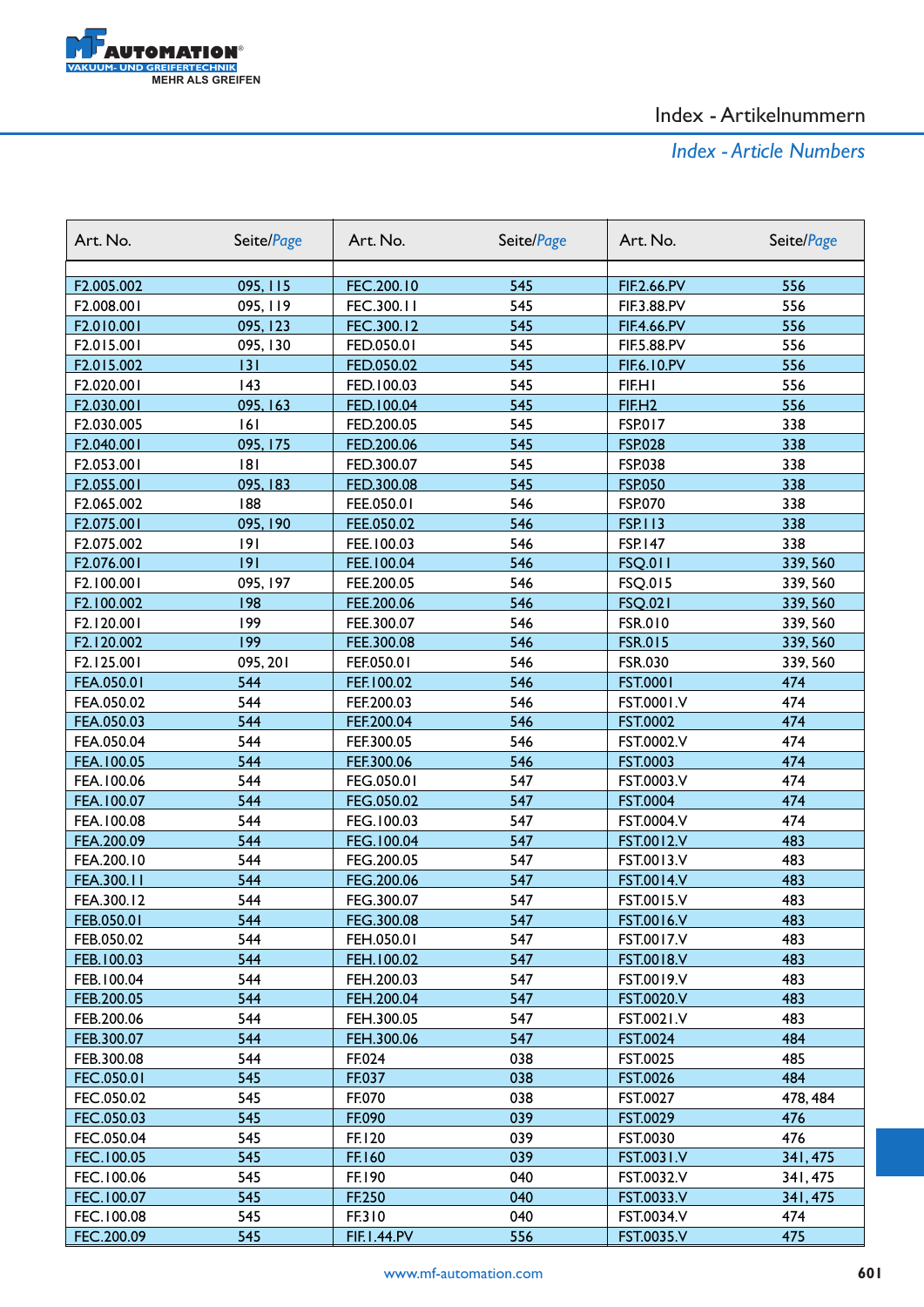

| Art. No.          | Seite/Page | Art. No.          | Seite/Page | Art. No.         | Seite/Page         |
|-------------------|------------|-------------------|------------|------------------|--------------------|
|                   |            |                   |            |                  |                    |
| FST.0036.V        | 475        | <b>FST.0086</b>   | 480        | GSL 3/8"         | 487                |
| FST.0037.V        | 475        | FST.0087          | 480        | <b>GSV 1/4"</b>  | 021,487            |
| <b>FST.0038.V</b> | 475        | <b>FST.0088</b>   | 480        | <b>GSV 1/8"</b>  | 021,487            |
| FST.0039          | 486        | FST.0089          | 480        | GSV 3/8"         | 021,487            |
| <b>FST.0040</b>   | 476        | FST.0090          | 480        | <b>GSVF 1/4"</b> | 021,487            |
| FST.0041          | 476        | FST.0091          | 480        | <b>GSVF 1/8"</b> | 021,487            |
| FST.0042          | 476        | FST.0092          | 480        | <b>GSVF 3/8"</b> | 021,487            |
| FST.0043          | 476        | FST.0093          | 480        | <b>HR.001</b>    | 216,338            |
| <b>FST.0044</b>   | 476        | FST.0094.V        | 480        | HR.002           | 216,338            |
| FST.0045          | 476        | FST.0095.V        | 480        | HR.003           | 216,338            |
| <b>FST.0046</b>   | 477        | FST.0096.V        | 480        | HV.04.04         | 568                |
| FST.0047          | 477        | FST.0097.V        | 480        | HV.06.06         | 568                |
| <b>FST.0048</b>   | 477        | <b>FST.0100</b>   | 481        | HV.06.14         | 569                |
| FST.0049          | 477        | <b>FST.0101</b>   | 481        | HV.06.18         | 569                |
| <b>FST.0050</b>   | 477        | FST.0102          | 481        | HV.06.38         | 569                |
| <b>FST.0051</b>   | 477        | FST.0103          | 481        | HV.08.06         | 568                |
| <b>FST.0052</b>   | 477        | <b>FST.0104</b>   | 481        | HV.08.08         | 568                |
| FST.0053          | 477        | FST.0105          | 481        | HV.08.14         | 569                |
| <b>FST.0054</b>   | 477        | <b>FST.0106</b>   | 481        | HV.08.18         | 569                |
| FST.0055          | 477        | FST.0107          | 481        | HV.08.38         | 569                |
| <b>FST.0056</b>   | 477        | <b>FST.0108</b>   | 482        | <b>HV.10.10</b>  | 568                |
| FST.0057          | 477        | FST.0109          | 482        | HV.10.12         | 569                |
| <b>FST.0058</b>   | 478        | <b>FST.0110</b>   | 482        | <b>HV.10.14</b>  | 569                |
| FST.0059          | 478        | <b>FST.0111</b>   | 482        | HV.10.38         | 569                |
| <b>FST.0060</b>   | 478        | <b>FST.0112</b>   | 482        | HV.12.10         | 568                |
| <b>FST.0061</b>   | 478        | <b>FST.0113</b>   | 482        | HV.12.10.1       | 569                |
| FST.0062          | 478        | <b>FST.0114</b>   | 482        | HV.12.12         | 568                |
| FST.0063          | 478        | <b>FST.0115</b>   | 482        | HV.12.12.1       | 569                |
| <b>FST.0064</b>   | 478        | <b>FST.0116</b>   | 482        | HV.12.12.2       | 569                |
| FST.0065          | 478        | FST.0117          | 482        | HV.12.14         | 569                |
| FST.0066          | 478        | <b>FST.0118</b>   | 482        | HV.12.38         | 569                |
| FST.0067          | 478        | FST.0119          | 482        | HV.14.06         | 569                |
| <b>FST.0068</b>   | 478        | <b>FST.0120</b>   | 485        | <b>HV.14.08</b>  | 569                |
| FST.0070          | 479        | <b>FST.0121</b>   | 484        | HV.14.10         | 569                |
| <b>FST.0071</b>   | 479        | <b>FST.0122.V</b> | 486        | HV.14.12         | 569                |
| FST.0072          | 479        | FST.0123          | 486        | HV.14.14         | 568                |
| <b>FST.0073</b>   | 479        | <b>FT.112.NBR</b> | 041        | <b>HV.14.18</b>  | 568                |
| FST.0074          | 479        | <b>FT.140.NBR</b> | 041        | HV.18.06         | 569                |
| <b>FST.0075</b>   | 479        | <b>FT.160.NBR</b> | 041        | HV.18.08         | 569                |
| FST.0076          | 479        | FV.32.44          | 570        | HV.18.18         | 568                |
| <b>FST.0077</b>   | 479        | FV.32.66          | 570        | HV.38.06         | 569                |
| FST.0078          | 479        | FVG 3             | 540        | HV.38.08         | 569                |
| FST.0079          | 479        | FVG <sub>5</sub>  | 540        | HV.38.10         | 569                |
| FST.0080          | 479        | GG.01.14          | 489        | HV.38.12         | 569                |
| <b>FST.0081</b>   | 479        | GG.02.38          | 489        | HV.38.14         | 568                |
| FST.0082          | 479        | GG.03.12          | 489        | HV.38.38         | 568                |
| <b>FST.0083</b>   | 479        | <b>GSL 1/2"</b>   | 487        | <b>ISF.44</b>    | 530, 531, 553, 554 |
| FST.0084          | 479        | <b>GSL 1/4"</b>   | 487        | <b>ISF.66</b>    | 530, 531, 553, 554 |
| <b>FST.0085</b>   | 479        | GSL 1/8"          | 487        | <b>KG.15</b>     | 488                |
|                   |            |                   |            |                  |                    |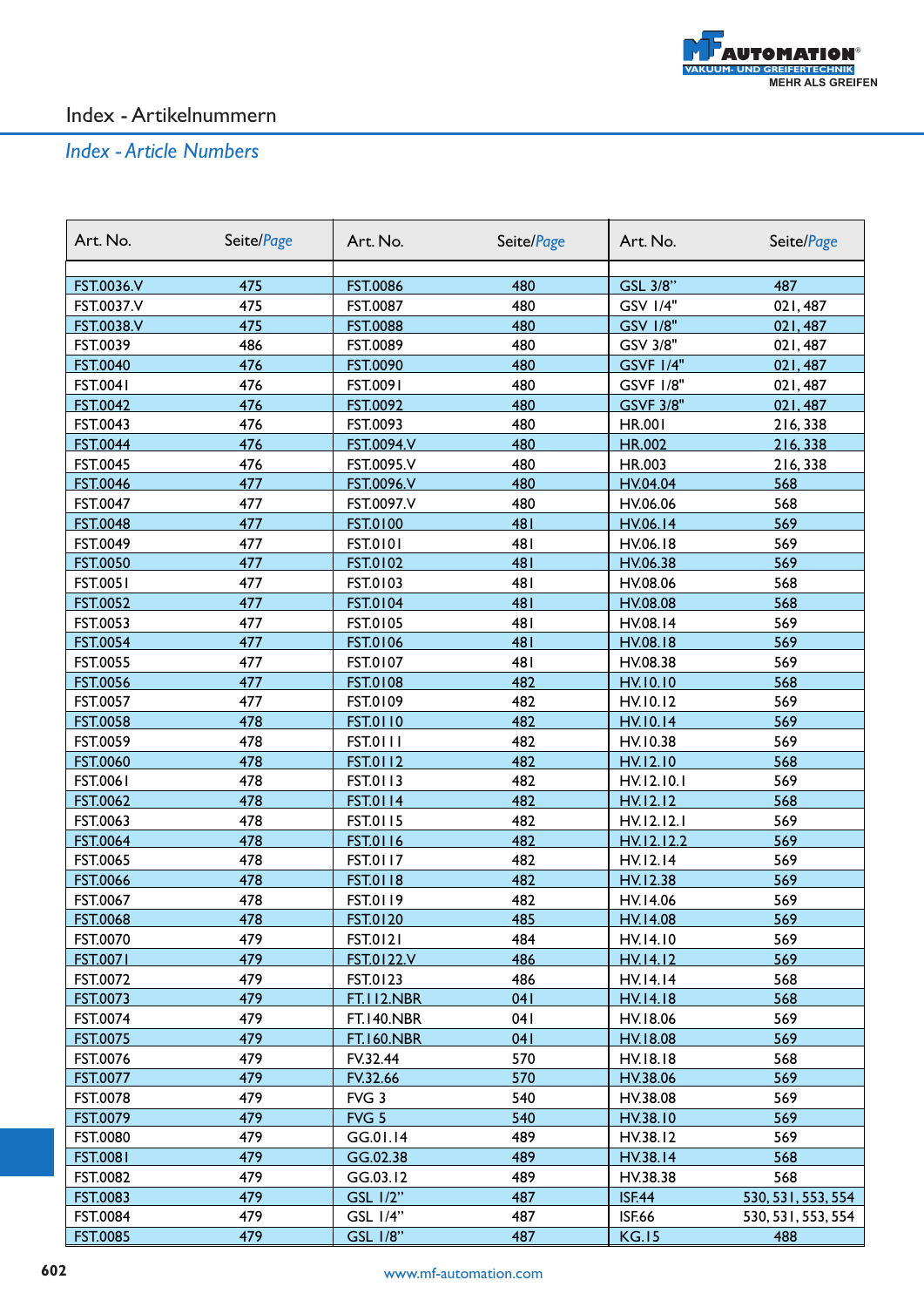

| Art. No.           | Seite/Page     | Art. No.         | Seite/Page    | Art. No.           | Seite/Page |
|--------------------|----------------|------------------|---------------|--------------------|------------|
| <b>KG.20</b>       | 488            | <b>MF.OK.9/4</b> | 343, 358, 376 | NV.066.V           | 522        |
| <b>KG.28</b>       | 488            | MF.UE-0425-B-ESD | 498, 499      | NV.082.V           | 522        |
| KS.035.001         | 035            | MF.UL04-2B       | 498, 499      | <b>NV.115.NBR</b>  | 522        |
| KS.040.002         | 035            | <b>MF.VP.003</b> | 112, 501, 502 | <b>NV.121.V</b>    | 522        |
| KS.050.003         | 035            | <b>MF.VP.005</b> | 115,502       | NVF.055.01         | 523        |
| KS.063.004         | 035            | <b>MF.VP.006</b> | 116, 501, 502 | NVH.120.01         | 523        |
| KS.075.005         | 036            | <b>MF.VP.009</b> | 120, 501, 502 | NVH.120x2.01       | 525        |
| KS.085.006         | 036            | MF.VP.011        | 124, 501, 502 | NVH.120x2.02       | 525        |
| KSA.026.001.ES     | 036, 339, 560  | <b>MF.VP.015</b> | 130, 501, 502 | NVH.145x2.01       | 525        |
| KSA.038.002.ES     | 036, 339, 560  | <b>MF.VP.018</b> | 138, 501, 502 | NVHP.150.01        | 524        |
| KSA.048.003.ES     | 036, 339, 560  | MF.VP.021        | 145, 501, 502 | NVHP.160x080.01    | 524        |
| KSA.058.004.ES     | 036, 339, 560  | MF.VP.Ad-gebogen | 501           | NVHP.205.01        | 524        |
| KSA.073.005.ES     | 036, 339, 560  | MF.VP.Ad-gerade  | 501           | <b>NVHP.240.01</b> | 526        |
| KSA.084.006.ES     | 036, 339, 560  | MF.VPL-SET       | 501           | OV.004x002.001.    | 364        |
| <b>LIF.I.44</b>    | 553, 554       | MF.VPM-SET       | 501           | OV.004x002.002.    | 364        |
| LIF.1.44.PV.       | 555            | MF.VPZ-2         | 498, 499      | OV.004x002.AM2bl   | 358        |
| LIE2               | 553, 554       | MF.VPZ-2-S       | 498, 499      | OV.007x004.001.    | 364        |
| LIF.2.66           | 553, 554       | MF.VPZ-6         | 498, 499      | OV.007x004.002.    | 364        |
| LIF.2.66.PV        | 555            | MF.VPZ-6-S       | 498, 499      | OV.007x004.AM2bl   | 358        |
| LIF.2.PV           | 555            | MF.VTA.ESD.S-SET | 498, 499      | OV.010x003.001     | 343, 365   |
| LIE.3              | 553, 554       | MF.VTA.ESD-SET   | 498, 499      | OV.010x004.001     | 341, 365   |
| LIF.3.66           | 553, 554       | MF.VTA-SET-V     | 498, 499      | OV.010x005.001     | 365        |
| LIF.3.66.PV        | 555            | MF.VTA-SET       | 498, 499      | OV.010x005.002     | 341        |
| LIF.3.PV           | 555            | MF.VTB.ESD.S-SET | 498, 499      | OV.010x006.003     | 341,366    |
| <b>LIF.4.88</b>    | 553, 554       | MF.VTB.ESD-SET   | 498, 499      | OV.011x005.001     | 366        |
| <b>LIF.4.88.PV</b> | 555            | MF.VTB-SET       | 498, 499      | OV.012x004.001     | 366        |
| LIF.5.10           | 553, 554       | MF.VT-NBR-SET    | 498, 499      | OV.014x010.001     | 075, 366   |
| LIF.5.10.PV        | 555            | MF.VT-SI-SET     | 498, 499      | OV.015x005.002     | 343, 367   |
| LIF.H2             | 553, 554, 555  | MF.VUK.05        | 498, 499      | OV.015x005.AM2.bl  | 358, 367   |
| LIF.H3             | 553, 554, 555  | MIF.1.44         | 553, 554      | OV.015x007.001     | 367        |
| <b>LSF.12</b>      | 105            | MIF.2.44         | 553, 554      | OV.016x007.001     | 368        |
| <b>LSF.15</b>      | 105            | MIF.2.44.PV      | 555           | OV.018x006.003     | 343, 368   |
| <b>LSF.20</b>      | 105            | MIF.3.66         | 553, 554      | OV.018x006.AM2.bl  | 358, 368   |
| <b>LSF.25</b>      | 105            | MIF.4.66         | 553, 554      | OV.019x005.001     | 368        |
| <b>LSF.30</b>      | 105            | MIF.4.66.PV      | 555           | OV.020x004.004     | 341,369    |
| <b>LSF.35</b>      | 105            | MIF.5.55         | 553, 554      | OV.020x005.001     | 342, 369   |
| <b>LSF.40</b>      | 105            | MIF.6.55         | 553, 554      | Ov.020x005.005     | 341,370    |
| <b>LSF.50</b>      | 105            | MIF.EI5          | 553, 554      | OV.020x006.006     | 341, 370   |
| <b>LSK.06</b>      | 105            | MIF.E25          | 553, 554      | OV.020x007.001     | 342, 369   |
| LSK.09             | 105            | MIF.HI           | 553, 554      | OV.020x008.007     | 341, 370   |
| LSK.II             | 105            | MIF.HI.PV        | 555           | OV.020x009.001     | 342, 369   |
| <b>LSK.13</b>      | 105            | MS.001.001       | 080           | OV.020x012.001     | 075, 371   |
| <b>LSK.19</b>      | 105            | MS.001.002       | 080           | OV.021x017.001     | 075, 371   |
| <b>LSK.25</b>      | 105            | MS.002.003       | 080           | OV.022x012.001     | 371        |
| <b>MF.OK.11/3</b>  | 347, 373, 379  | MS.002.004       | 080           | OV.023x011.001     | 371        |
| <b>MF.OK.13/4</b>  | 343, 376, 359  | MS.003.005       | 080           | OV.024x008.004     | 343, 372   |
| <b>MF.OK.18/4</b>  | 344, 347, 359, | MS.004.006       | 080           | OV.024x008.AM2.bl  | 359, 372   |
|                    | 379, 382, 388, | <b>MU.38.ES</b>  | 539           | OV.025x005.001     | 372        |
|                    | 389, 392, 398  | <b>NV.054.V</b>  | 522           | OV.025x009.001     | 075, 372   |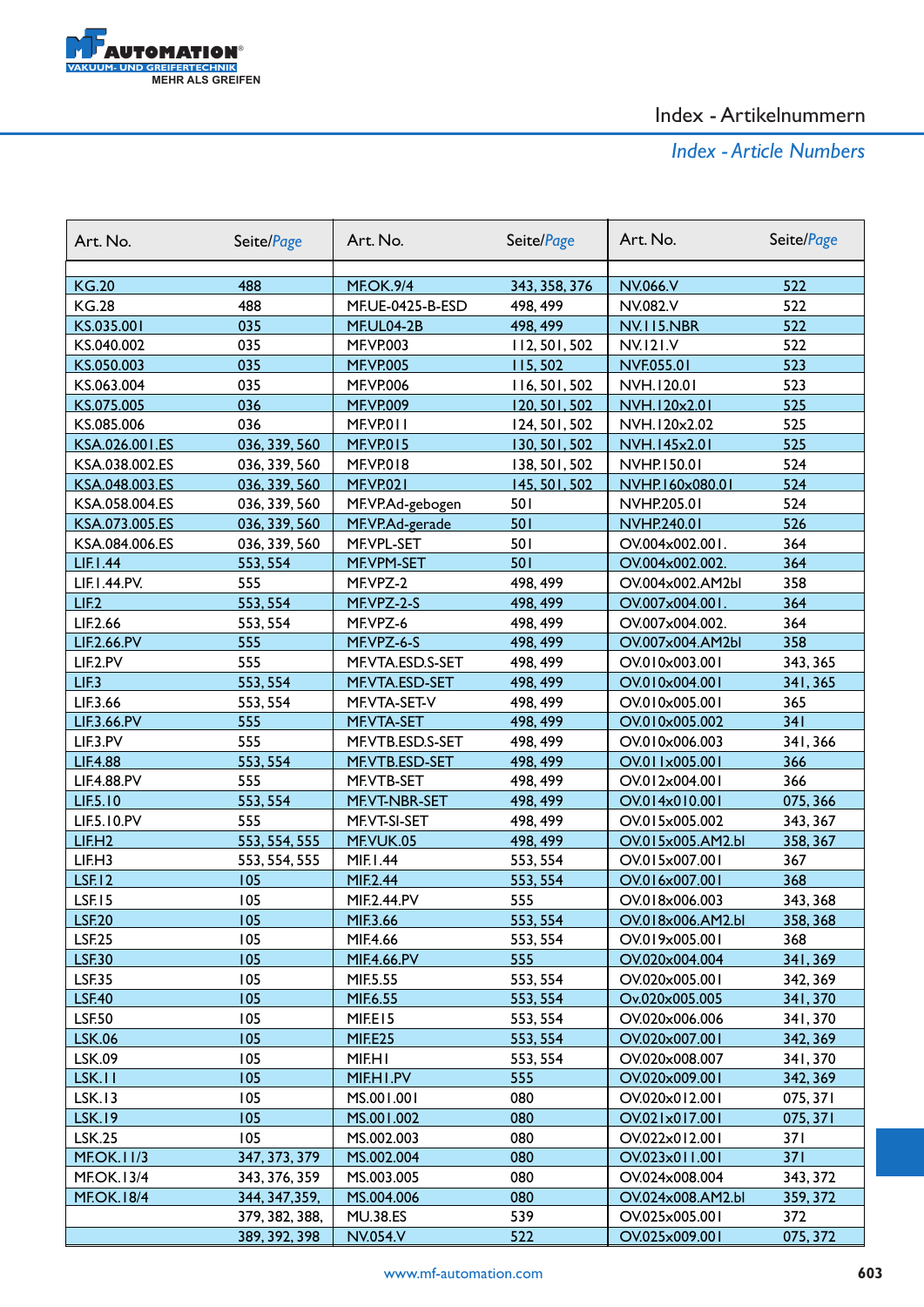

| Art. No.                         | Seite/Page           | Art. No.                              | Seite/Page | Art. No.                           | Seite/Page      |
|----------------------------------|----------------------|---------------------------------------|------------|------------------------------------|-----------------|
|                                  |                      |                                       |            |                                    |                 |
| OV.030x004.008<br>OV.030x005.001 | 341, 374<br>342, 374 | OV.200x090.001<br>OV.207x047.001.EPDM | 415<br>360 | OV1.100x032.002<br>OV1.105x052.001 | 397<br>346, 400 |
| OV.030x005.009                   | 341, 375             | OV.250x055.001                        | 416        | OV1.106x026.001.EPDM               | 360             |
| OV.030x006.001                   | 342, 374             | OV.250x080.001                        | 416        | OVI.110x065.001                    | 401             |
| OV.030x006.010                   | 341, 375             | OV.280x100.001                        | 417        | OV1.113x042.001                    | 401             |
| OV.030x007.001                   | 342, 374             | OV.280x100.002                        | 417        | OV1.116x027.001                    | 345, 402        |
| OV.030x008.011                   | 341, 375             | OV.280x107.001                        | 418        | OV1.123x060.001                    | 346, 403        |
| OV.030x009.001                   | 342, 374             | OV.300x030.001                        | 353, 419   | OV1.135x060.001                    | 404             |
| OV.030x010.005                   | 343, 376             | OV.300x035.001                        | 355, 420   | OV1.145x034.001                    | 345, 405        |
| OV.030x010.AM2.bl                | 359, 376             | OV.300x040.001                        | 353, 420   | OV1.145x072.001                    | 346, 404        |
| OV.036x012.006                   | 343, 376             | OV.300x050.001                        | 354, 421   | OV1.150x080.001                    | 408             |
| OV.039x037.001                   | 075, 377             | OV.300x055.001                        | 421        | OV1.152x051.001                    | 409             |
| OV.040x020.001                   | 378                  | OV.300x100.002                        | 354, 422   | OV1.180x074.001                    | 410             |
| OV.045x015.007                   | 344, 379             | OV.300x120.001                        | 423        | OV1.190x090.001                    | 410             |
| OV.045x015.AM2.bl                | 359, 379             | OV.375x080.001                        | 426        | OV1.204x076.001                    | 415             |
| OV.046x016.001                   | 380                  | OV.430x180.001                        | 428        | OV1.207x047.001.EPDM               | 360             |
| OV.050x020.001                   | 380                  | OV.450x130.001                        | 429        | OV1.250x080.001                    | 416             |
| OV.050x030.002                   | 381                  | OV.450x150.001                        | 429        | OV1.300x030.001                    | 353, 419        |
| OV.060x020.002                   | 383                  | OV.470x060.001                        | 356, 430   | OV1.300x100.001                    | 422             |
| OV.060x020.008                   | 344, 382             | OV.470x470.001                        | 431        | OV1.580x180.001                    | 433             |
| OV.060x020.AM2.bl                | 359, 382             | OV.500x180.002                        | 432        | OV2.010x004.001                    | 341, 365        |
| OV.060x030.002                   | 350, 383             | OV.580x180.001                        | 433        | OV2.010x005.002                    | 341, 365        |
| OV.075x025.009                   | 344, 388             | OV.750x200.001                        | 434        | OV2.010x006.003                    | 341, 365        |
| OV.075x025.AM2.bl                | 359, 388             | OV.800x400.001                        | 435        | OV2.020x004.004                    | 341, 369        |
| OV.080x030.001                   | 390                  | OV.820x420.001                        | 436        | OV2.020x005.005                    | 341,370         |
| OV.085x028.010                   | 344, 392             | OV1.040x015.001                       | 378        | OV2.020x006.006                    | 341, 370        |
| OV.085x042.001                   | 393                  | OV1.040x020.001                       | 378        | OV2.020x008.007                    | 341, 370        |
| OV.085x055.001                   | 393                  | OV1.040x020.002                       | 378        | OV2.025x013.001                    | 372             |
| OV.090x030.AM2.bl                | 359, 392             | OV1.050x020.001                       | 380        | OV2.030x004.008                    | 341, 374        |
| OV.095x035.001                   | 346, 394             | OV1.050x020.002                       | 381        | OV2.030x005.009                    | 341, 375        |
| OV.100x030.001                   | 350, 396             | OV1.053x018.001                       | 346, 382   | OV2.030x006.010                    | 341, 375        |
| OV.100x030.002                   | 396                  | OV1.060x020.001                       | 382        | OV2.030x008.011                    | 341, 375        |
| OV.100x033.002                   | 397                  | OV1.060x020.002                       | 383        | OV2.070x035.001                    | 387             |
| OV.100x035.011                   | 344, 398             | OV1.060x038.001                       | 384        | OVB.025x008.001                    | 347, 373        |
| OV.100x040.001                   | 350, 398             | OV1.060x042.001                       | 384        | OVB.035x019.001                    | 348, 377        |
| OV.100x055.002                   | 399                  | OV1.065x023.001                       | 385        | OVB.035x028.001                    | 348, 377        |
| OV.106x026.001.EPDM              | 360                  | OV1.065x025.001                       | 346, 385   | OVB.043x015.001                    | 348, 378        |
| OV.110x040.001                   | 400                  | OV1.065x032.001                       | 386        | OVB.045x015.002                    | 347, 379        |
| OV.120x030.001                   | 402                  | OV1.066x046.001                       | 357, 386   | OVB.045x028.001                    | 348, 379        |
| OV.125x055.001                   | 403                  | OV1.070x044.001                       | 357, 388   | OVB.050x025.001                    | 349, 381        |
| OV.150x040.001                   | 351,406              | OV1.075x025.002                       | 345, 389   | OVB.062x032.001                    | 385             |
| OV.150x055.002                   | 406                  | OV1.081x053.001                       | 357, 390   | OVB.070x030.005                    | 349, 387        |
| OV.200x020.001                   | 351, 412             | OV1.085x028.001                       | 344, 392   | OVB.075x025.003                    | 347, 389        |
| OV.200x030.001                   | 351,412              | OV1.085x042.001                       | 346, 393   | OVB.082x042.001                    | 391             |
| OV.200x035.001                   | 412                  | OV1.095x035.001                       | 346, 394   | OVB.097x055.001                    | 395             |
| OV.200x035.002                   | 355, 413             | OV1.096x027.003                       | 345, 394   | OVB.100x040.003                    | 349, 399        |
| OV.200x040.001                   | 352, 413             | OV1.099x051.001                       | 395        | OVB.150x070.001                    | 407             |
| OV.200x050.001                   | 352, 413             | OV1.100x030.001                       | 350, 396   | OVB.190x100.001                    | 411             |
| OV.200x055.001                   | 414                  | OV1.100x032.001                       | 397        | OVB.190x100.002                    | 411             |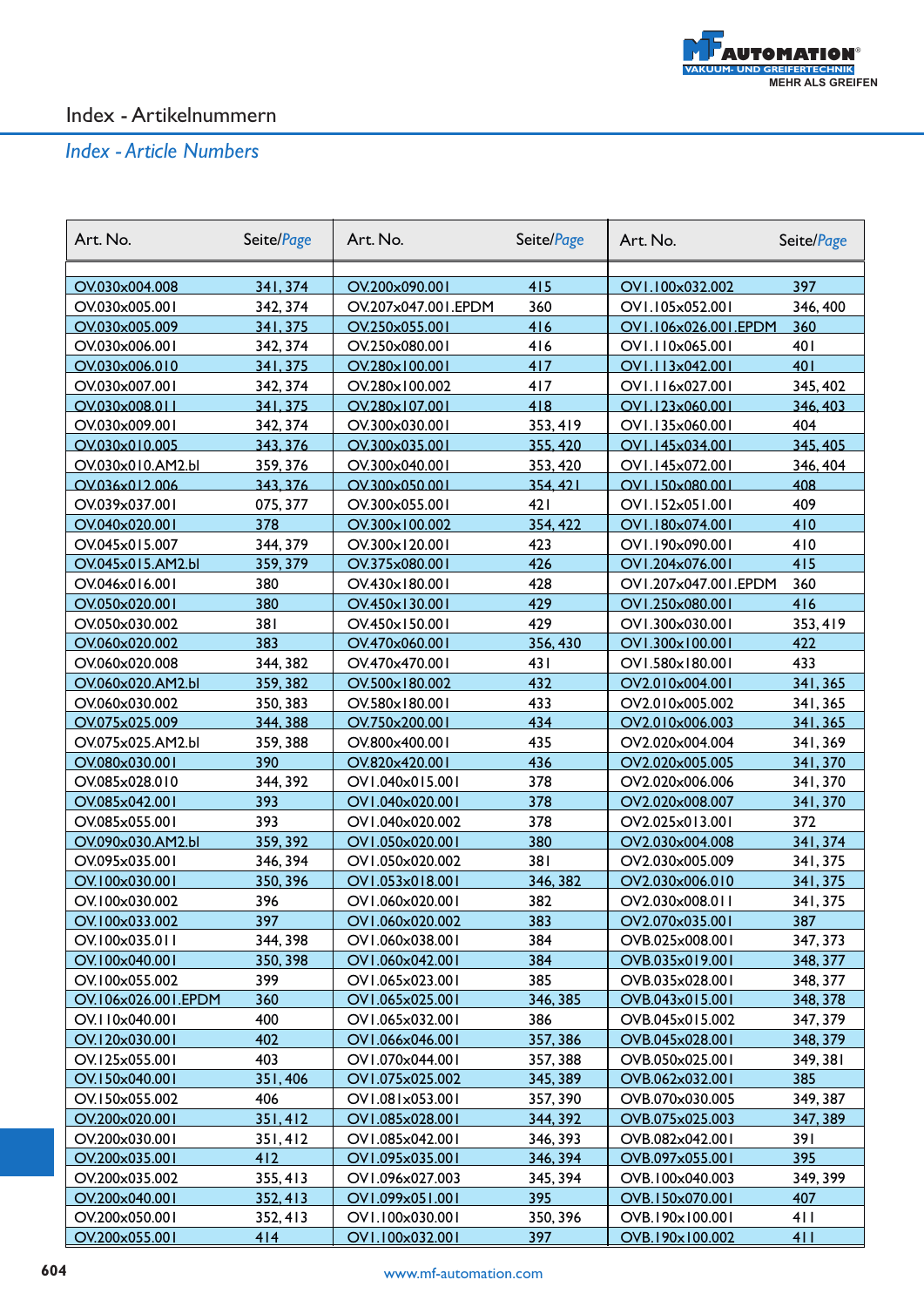

| Art. No.          | Seite/Page | Art. No.           | Seite/Page | Art. No.          | Seite/Page |
|-------------------|------------|--------------------|------------|-------------------|------------|
| OVB.200x082.001   | 414        | <b>PRW.418</b>     | 575        | <b>RGN.04M6</b>   | 493        |
| OVB.300x150.001   | 424        | PRW.4M5            | 575        | <b>RGN.0614</b>   | 493        |
| OVB.300x150.002   | 424        | <b>PRW.614</b>     | 575        | <b>RGN.0618</b>   | 493        |
| OVB.350x100.001   | 425        | PRW.618            | 575        | <b>RGN.06M5</b>   | 493        |
| OVB.350x100.002   | 425        | <b>PRW.6M5</b>     | 575        | <b>RGN.06M6</b>   | 493        |
| OVB.400x200.001   | 427        | <b>PRW.814</b>     | 575        | <b>RGN.0814</b>   | 493        |
| OVB.400x200.002   | 427        | <b>PRW.818</b>     | 575        | <b>RGN.0818</b>   | 493        |
| PAL.I             | 519,520    | <b>PRWO.418</b>    | 576        | <b>RGN.0838</b>   | 493        |
| <b>PAL.2</b>      | 519,520    | PRWO.4M5           | 576        | <b>RGN.1012</b>   | 493        |
| PAL.3             | 519,520    | <b>PRWO.614</b>    | 576        | <b>RGN.1014</b>   | 493        |
| PCE.I             | 519,520    | <b>PRWO.618</b>    | 576        | <b>RGN.1018</b>   | 493        |
| PCE.2             | 519,520    | PRWO.6M5           | 576        | <b>RGN.1038</b>   | 493        |
| <b>PCWO.1014</b>  | 577        | <b>PRWO.814</b>    | 576        | <b>RGN.1212</b>   | 493        |
| PCWO.1038         | 577        | <b>PRWO.818</b>    | 576        | <b>RGN.1214</b>   | 493        |
| <b>PCWO.III2</b>  | 577        | <b>PVP 05</b>      | 537        | <b>RGN.1238</b>   | 493        |
| <b>PCWO.1238</b>  | 577        | PVP14 SX           | 538        | RMF.12.12A        | <b>571</b> |
| <b>PCWO.418</b>   | 577        | PVP18 SX           | 538        | <b>RMF.14.14A</b> | <b>571</b> |
| PCWO.4M5          | 577        | PVP7 SX            | 538        | RMF.18.18A        | <b>571</b> |
| <b>PCWO.614</b>   | 577        | PVR I              | 541        | RMF.38.38A        | 571        |
| <b>PCWO.618</b>   | 577        | PVR <sub>4</sub>   | 541        | <b>RMFH.1212</b>  | 495        |
| PCWO.6M5          | 577        | RB.052x025.001     | 037        | <b>RMFH.1238</b>  | 495        |
| <b>PCWO.814</b>   | 577        | RB.052x025.001.X.V | 037        | <b>RMFH.1414</b>  | 495        |
| <b>PCWO.818</b>   | 577        | RB.052x025.002     | 037        | <b>RMFH.1418</b>  | 495        |
| <b>PCWO.838</b>   | 577        | RB.052x025.002.X.V | 037        | <b>RMFH.1814</b>  | 495        |
| <b>PEA.44</b>     | 572        | RB.060x029.003     | 037        | <b>RMFH.1818</b>  | 495        |
| <b>PEA.66</b>     | 572        | RB.060x029.003.X.V | 037        | RMFH.3812         | 495        |
| <b>PEG.44</b>     | 572        | RB.079x029.004     | 037        | <b>RMFH.3838</b>  | 495        |
| <b>PEG.66</b>     | 572        | RB.079x029.004.X.V | 037        | <b>RMMH.1212</b>  | 495        |
| <b>PES.44</b>     | 572        | RB.080x022.005     | 037        | <b>RMMH.1238</b>  | 495        |
| <b>PES.66</b>     | 572        | RB.080x022.005.X.V | 037        | <b>RMMH.1414</b>  | 495        |
| PGA.4             | 578        | RB.080x030.006     | 037        | <b>RMMH.1418</b>  | 495        |
| PGA.6             | 578        | RB.080x030.006.X.V | 037        | <b>RMMH.1814</b>  | 495        |
| PGA.8             | 578        | RB.080x040.007     | 037        | <b>RMMH.1818</b>  | 495        |
| PGG.14            | 578        | RB.080x040.007.X.V | 037        | <b>RMMH.3812</b>  | 495        |
| <b>PGG.18</b>     | 578        | RB.080x050.008     | 037        | <b>RMMH.3838</b>  | 495        |
| PGG.M5            | 578        | RB.080x050.008.X.V | 037        | RMS.04.18A        | 571        |
| <b>PGS.44</b>     | 578        | <b>RGH.0418</b>    | 494        | <b>RMS.04.M5A</b> | 571        |
| <b>PGS.66</b>     | 578        | <b>RGH.04M5</b>    | 494        | RMS.04.M6A        | <b>571</b> |
| <b>PGS.88</b>     | 578        | <b>RGH.04M6</b>    | 494        | <b>RMS.06.14A</b> | 571        |
| <b>PRG.44</b>     | 575        | <b>RGH.0614</b>    | 494        | RMS.06.18A        | <b>571</b> |
| <b>PRG.64</b>     | 575        | <b>RGH.0618</b>    | 494        | RMS.08.14A        | 571        |
| <b>PRG.66</b>     | 575        | <b>RGH.0814</b>    | 494        | RMS.08.18A        | 571        |
| <b>PRG.86</b>     | 575        | <b>RGH.0818</b>    | 494        | <b>RMS.10.12A</b> | 571        |
| <b>PRG.88</b>     | 575        | <b>RGH.1012</b>    | 494        | RMS.10.38A        | 571        |
| <b>PRGO.44576</b> |            | <b>RGH.1038</b>    | 494        | RMS.12.12A        | <b>571</b> |
| PRGO.64576        |            | <b>RGH.1212</b>    | 494        | RMS.12.38A        | 571        |
| <b>PRGO.66576</b> |            | <b>RGH.1238</b>    | 494        | <b>RMS.04.M5B</b> | 571        |
| PRGO.86576        |            | <b>RGN.0418</b>    | 493        | RMS.04.M6B        | 57 I       |
| <b>PRGO.88576</b> |            | <b>RGN.04M5</b>    | 493        | RMS.04.18B        | <b>571</b> |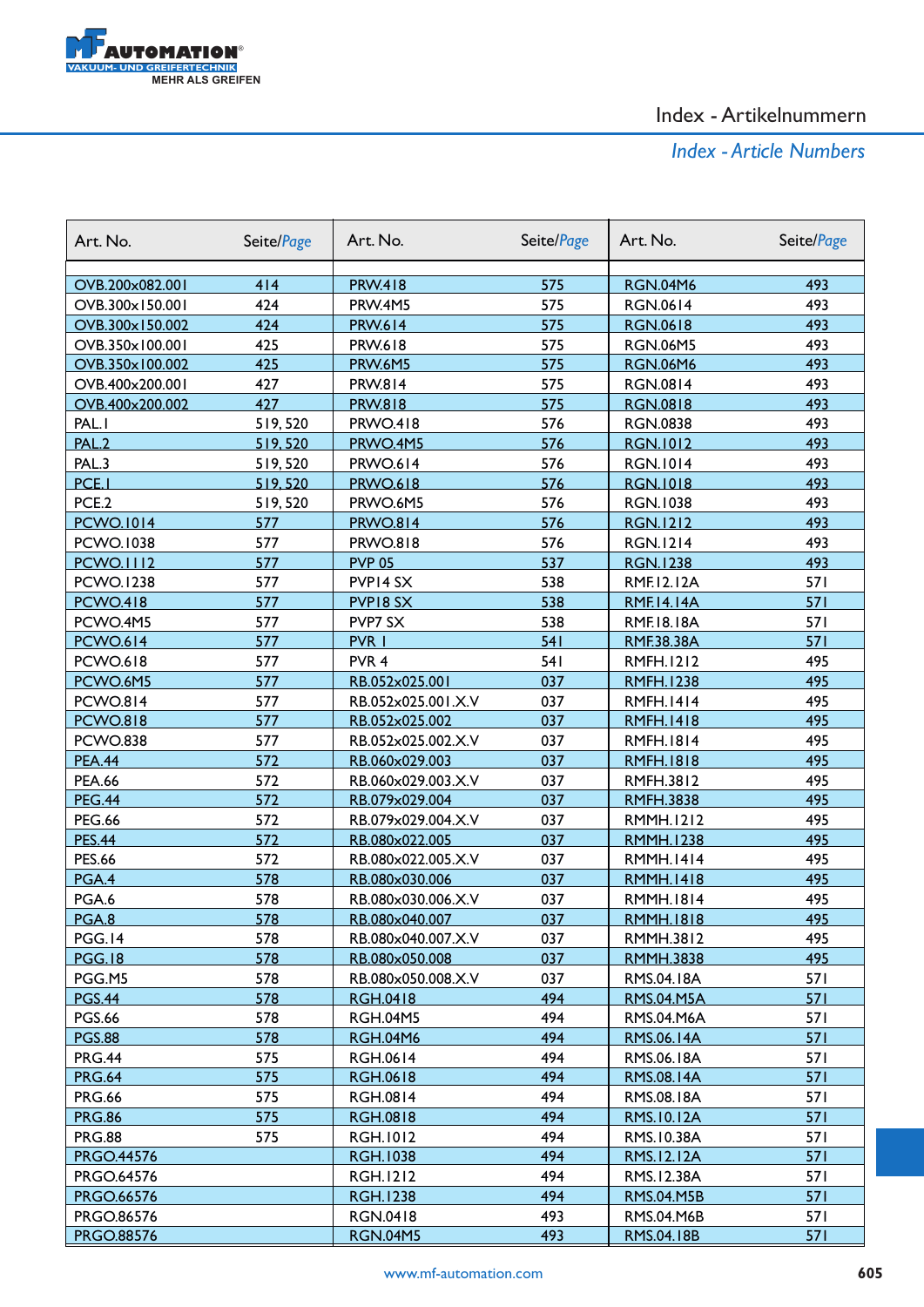

| Art. No.                 | Seite/Page        | Art. No.                   | Seite/Page      | Art. No.            | Seite/Page |
|--------------------------|-------------------|----------------------------|-----------------|---------------------|------------|
|                          |                   |                            |                 |                     |            |
| RMS.06.18B<br>RMS.06.14B | 571<br><b>571</b> | SD.17x48.08                | 549             | SVL.M4              | 563        |
|                          |                   | SD.26x48.38<br>SD.29x55.12 | 549             | SVL.M5              | 563        |
| RMS.08.18B               | 571               |                            | 549<br>549      | SVL.M5F.VC          | 563        |
| RMS.08.14B               | 571               | SDFF.10x21.M5              |                 | SVL.M5M.VC          | 563        |
| RMS.10.38B               | 571               | SDFF.14x41.18              | 513,549         | SVL.M6              | 563        |
| RMS.10.12B               | 571               | SDFF.20x65.14              | 549             | SVL.RI8             | 563        |
| RMS.12.38B               | 571               | SDFF.24x64.38              | 549             | <b>TAS.0320</b>     | 582        |
| RMS.12.12B               | <b>571</b>        | SDFF.30x121.12             | 549             | <b>TAS.0425</b>     | 582        |
| RS.023x020.001           | 342.371           | SDFF.40x119.34             | 549             | <b>TAS.0640</b>     | 582        |
| <b>RSS.10</b>            | 571               | SDFF.49x119.10             | 549             | TAS.0850            | 582        |
| <b>RSS.12</b>            | 571               | SDG.05 550                 |                 | TAS.1065            | 582        |
| <b>RSS.44</b>            | 530, 531, 571     | <b>SDG.10</b>              | 550             | TAS.1280            | 582        |
| <b>RSS.66</b>            | 530, 531, 571     | <b>SDG.12</b>              | 550             | TB.04-2             | 584        |
| <b>RSS.88</b>            | 571               | SDG.14                     | 550             | TB.04-3             | 584        |
| <b>RWH.0418</b>          | 494               | <b>SDG.18</b>              | 550             | TB.04-4             | 584        |
| <b>RWH.04M5</b>          | 494               | SDG.34                     | 550             | TB.06-2             | 584        |
| <b>RWH.04M6</b>          | 494               | <b>SDG.38</b>              | 550             | TB.06-3             | 584        |
| RWH.0614                 | 494               | <b>SDS.10</b>              | 550             | TB.06-4             | 584        |
| <b>RWH.0618</b>          | 494               | <b>SDS.10</b>              | 559             | TB.08-2             | 584        |
| <b>RWH.0814</b>          | 494               | <b>SDS.12</b>              | 550, 559        | TB.08-3             | 584        |
| <b>RWH.0818</b>          | 494               | <b>SDS.14</b>              | 550, 559        | TB.08-4             | 584        |
| <b>RWH.1012</b>          | 494               | <b>SDS.18</b>              | 550, 559        | TB.10-2             | 584        |
| <b>RWH.1038</b>          | 494               | <b>SDS.34</b>              | 550, 559        | <b>TB.10-4</b>      | 584        |
| <b>RWH.1212</b>          | 494               | <b>SDS.38</b>              | 550, 559        | TB.12-2             | 584        |
| <b>RWH.1238</b>          | 494               | <b>SIF.18</b>              | 552             | $TB.12-4$           | 584        |
| RWN.0418                 | 493               | <b>SIF.33</b>              | 552             | <b>TCM.16</b>       | 584        |
| <b>RWN.04M5</b>          | 493               | SIF.E                      | 552             | <b>TCS.16</b>       | 584        |
| <b>RWN.04M6</b>          | 493               | SIF.M3                     | 552             | <b>TPL 12</b>       | 580        |
| <b>RWN.0614</b>          | 493               | SSX 3/8"                   | 539             | <b>TPL 16</b>       | 580        |
| RWN.0618                 | 493               | SSX 1/4"                   | 540             | <b>TPL 18</b>       | 580        |
| <b>RWN.06M5</b>          | 493               | <b>SSX 3/4"R</b>           | 538             | TPL <sub>2</sub>    | 580        |
| <b>RWN.06M6</b>          | 493               | SV.020.002                 | 085, 143        | TPL <sub>4</sub>    | 580        |
| <u>RWN.0814</u>          | 493               | <u>SV.040.003</u>          | <u>085, I75</u> | TPL 6               | 580        |
| RWN.0818                 | 493               | SV.060.004                 | 085, 186        | TPL 8               | 580        |
| <b>RWN.0838</b>          | 493               | SV.080.005                 | 085, 194        | TPL 9               | 580        |
| RWN.1012                 | 493               | SV.140.006                 | 085, 202        | TPV.01810.TPU       | 580        |
| <b>RWN.1014</b>          | 493               | <b>SVE.1012</b>            | 583             | <b>TPV.0320.TPU</b> | 580        |
| RWN.1018                 | 493               | SVE.1214                   | 583             | <b>TPV.0425.NS</b>  | 581        |
| <b>RWN.1038</b>          | 493               | <b>SVE.1416</b>            | 583             | <b>TPV.0425.TPU</b> | 580        |
| RWN.1212                 | 493               | SVE.1618                   | 583             | <b>TPV.0640.TPU</b> | 580        |
| <b>RWN.1214</b>          | 493               | <b>SVE.1820</b>            | 583             | <b>TPV.0640.NS</b>  | 581        |
| RWN.1238                 | 493               | SVE.2022                   | 583             | <b>TPV.0850.TPU</b> | 580        |
| SD.10x20.M6              | 549               | <b>SVE.2224</b>            | 583             | <b>TPV.0860.NS</b>  | 581        |
| SD.10x22.M5              | 549               | SVE.2427                   | 583             | <b>TPV.1065.TPU</b> | 580        |
| SD.10x30.04              | 549               | SVE.3234                   | 583             | <b>TPV.1075.NS</b>  | 581        |
| SD.15x15.M10             | 549               | SVE.4042                   | 583             | <b>TPV.1280.TPU</b> | 580        |
| SD.15x22.18              | 513,549           | <b>SVE.5154</b>            | 583             | <b>TPV.1290.NS</b>  | 581        |
| SD.15x34.06              | 549               | SVE.6164                   | 583             | TPV.1611.TPU        | 580        |
| SD.17x30.14              | 549               | SVL.M3                     | 563             | <b>TPV.1613.NS</b>  | 581        |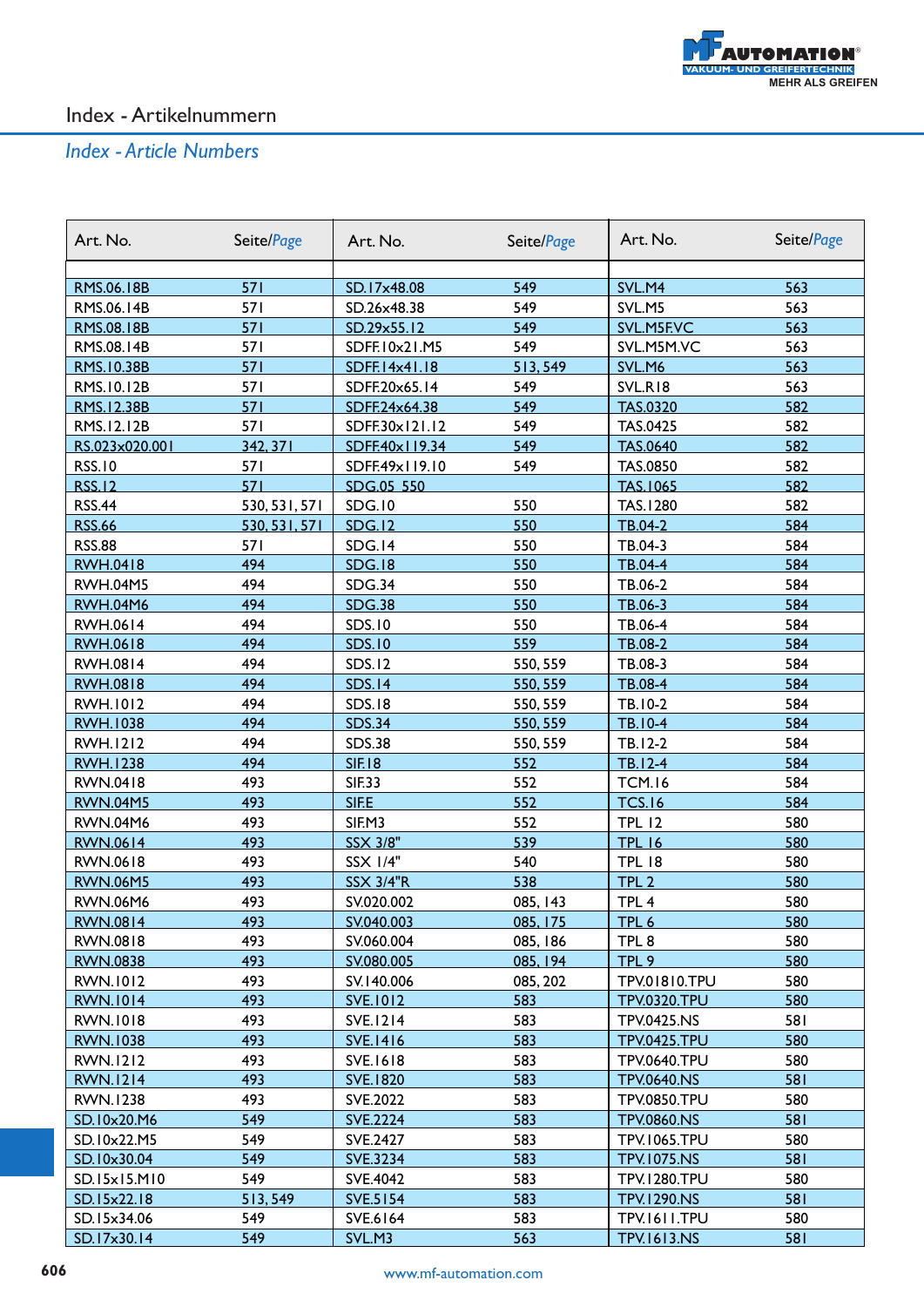

| 582<br>581<br><b>VEP 40 80</b><br>020<br>TR.0425<br>TSP.08.3200<br>581<br>582<br>TR.0640<br>TSP.08.4700<br><b>VEP 50 100</b><br>020<br>584<br>582<br>TR.075<br>TSP.10.1000<br><b>VEP 60 120</b><br>020<br>581<br>582<br><b>VEP 70 140</b><br>020<br>TR.0860<br>TSP.10.1400<br><b>TR.100</b><br>584<br>582<br><b>VES 30 60</b><br>020<br>TSP.10.2100<br>581<br>582<br><b>VES 40 80</b><br>TR.1075<br>TSP.10.3000<br>020<br>581<br>582<br>TR.1290<br>TSP.10.4200<br><b>VES 50 100</b><br>020<br>584<br>582<br>TR.160<br>TSP.12.1000<br><b>VES 70 140</b><br>020<br>582<br>584<br>534<br><b>TR.200</b><br>TSP.12.1400<br><b>VES.14.13</b><br>580<br>582<br>TS.0420.PA<br>TSP.12.2000<br><b>VES.18.07</b><br>534<br>582<br>580<br>TSP.12.2800<br>534<br><b>TS.0420.PFA</b><br><b>VES.M5.06</b><br>580<br>582<br>TS.0425.PA<br>TSP.12.4000<br><b>VFA.06</b><br>557<br>580<br>557<br><b>TS.0425.PFA</b><br><b>TV.001.K</b><br>101,564<br><b>VFA.08</b><br>TS.0640.PA<br>580<br>TV.001.O<br>557<br>101,564<br><b>VFA.10</b><br>580<br>101,564<br>557<br><b>TS.0640.PFA</b><br><b>TV.001.U</b><br>VFA.12<br>580<br>557<br>TS.0860.PA<br><b>TV.002.K</b><br>101,564<br>VFA.16<br>580<br>101,564<br>558<br><b>TS.0860.PFA</b><br><b>TV.002.O</b><br><b>VFE.001</b><br>580<br>558<br>TS.1075.PA<br>TV.002.U<br>101,564<br><b>VFE.003</b><br><b>TS.1075.PFA</b><br>580<br><b>TV.006</b><br>565<br><b>VFE.006</b><br>558<br>580<br>TV.007<br><b>VFG.06</b><br>TS.1080.PA<br>566<br>557<br>580<br>566<br><b>VFG.08</b><br>557<br><b>TS.1080.PFA</b><br><b>TV.008</b><br>580<br>TV.009<br>566<br><b>VFG.10</b><br>557<br>TS.1210.PA<br>565<br>VFG.12<br><b>TS.1210.PFA</b><br>580<br><b>TV.010</b><br>557<br>580<br>565<br>557<br>TS.1290.PA<br><b>TV.011</b><br>VFG.16<br>580<br>565<br><b>TV.012</b><br><b>VFK.20</b><br>557<br><b>TS.1290.PFA</b><br>580<br>VFT.06.06<br>TS.1613.PA<br>TV.013<br>206, 401, 565<br>557 |
|-----------------------------------------------------------------------------------------------------------------------------------------------------------------------------------------------------------------------------------------------------------------------------------------------------------------------------------------------------------------------------------------------------------------------------------------------------------------------------------------------------------------------------------------------------------------------------------------------------------------------------------------------------------------------------------------------------------------------------------------------------------------------------------------------------------------------------------------------------------------------------------------------------------------------------------------------------------------------------------------------------------------------------------------------------------------------------------------------------------------------------------------------------------------------------------------------------------------------------------------------------------------------------------------------------------------------------------------------------------------------------------------------------------------------------------------------------------------------------------------------------------------------------------------------------------------------------------------------------------------------------------------------------------------------------------------------------------------------------------------------------------------------------------------------------------------------------------------------------------------------------------------------------------|
|                                                                                                                                                                                                                                                                                                                                                                                                                                                                                                                                                                                                                                                                                                                                                                                                                                                                                                                                                                                                                                                                                                                                                                                                                                                                                                                                                                                                                                                                                                                                                                                                                                                                                                                                                                                                                                                                                                           |
|                                                                                                                                                                                                                                                                                                                                                                                                                                                                                                                                                                                                                                                                                                                                                                                                                                                                                                                                                                                                                                                                                                                                                                                                                                                                                                                                                                                                                                                                                                                                                                                                                                                                                                                                                                                                                                                                                                           |
|                                                                                                                                                                                                                                                                                                                                                                                                                                                                                                                                                                                                                                                                                                                                                                                                                                                                                                                                                                                                                                                                                                                                                                                                                                                                                                                                                                                                                                                                                                                                                                                                                                                                                                                                                                                                                                                                                                           |
|                                                                                                                                                                                                                                                                                                                                                                                                                                                                                                                                                                                                                                                                                                                                                                                                                                                                                                                                                                                                                                                                                                                                                                                                                                                                                                                                                                                                                                                                                                                                                                                                                                                                                                                                                                                                                                                                                                           |
|                                                                                                                                                                                                                                                                                                                                                                                                                                                                                                                                                                                                                                                                                                                                                                                                                                                                                                                                                                                                                                                                                                                                                                                                                                                                                                                                                                                                                                                                                                                                                                                                                                                                                                                                                                                                                                                                                                           |
|                                                                                                                                                                                                                                                                                                                                                                                                                                                                                                                                                                                                                                                                                                                                                                                                                                                                                                                                                                                                                                                                                                                                                                                                                                                                                                                                                                                                                                                                                                                                                                                                                                                                                                                                                                                                                                                                                                           |
|                                                                                                                                                                                                                                                                                                                                                                                                                                                                                                                                                                                                                                                                                                                                                                                                                                                                                                                                                                                                                                                                                                                                                                                                                                                                                                                                                                                                                                                                                                                                                                                                                                                                                                                                                                                                                                                                                                           |
|                                                                                                                                                                                                                                                                                                                                                                                                                                                                                                                                                                                                                                                                                                                                                                                                                                                                                                                                                                                                                                                                                                                                                                                                                                                                                                                                                                                                                                                                                                                                                                                                                                                                                                                                                                                                                                                                                                           |
|                                                                                                                                                                                                                                                                                                                                                                                                                                                                                                                                                                                                                                                                                                                                                                                                                                                                                                                                                                                                                                                                                                                                                                                                                                                                                                                                                                                                                                                                                                                                                                                                                                                                                                                                                                                                                                                                                                           |
|                                                                                                                                                                                                                                                                                                                                                                                                                                                                                                                                                                                                                                                                                                                                                                                                                                                                                                                                                                                                                                                                                                                                                                                                                                                                                                                                                                                                                                                                                                                                                                                                                                                                                                                                                                                                                                                                                                           |
|                                                                                                                                                                                                                                                                                                                                                                                                                                                                                                                                                                                                                                                                                                                                                                                                                                                                                                                                                                                                                                                                                                                                                                                                                                                                                                                                                                                                                                                                                                                                                                                                                                                                                                                                                                                                                                                                                                           |
|                                                                                                                                                                                                                                                                                                                                                                                                                                                                                                                                                                                                                                                                                                                                                                                                                                                                                                                                                                                                                                                                                                                                                                                                                                                                                                                                                                                                                                                                                                                                                                                                                                                                                                                                                                                                                                                                                                           |
|                                                                                                                                                                                                                                                                                                                                                                                                                                                                                                                                                                                                                                                                                                                                                                                                                                                                                                                                                                                                                                                                                                                                                                                                                                                                                                                                                                                                                                                                                                                                                                                                                                                                                                                                                                                                                                                                                                           |
|                                                                                                                                                                                                                                                                                                                                                                                                                                                                                                                                                                                                                                                                                                                                                                                                                                                                                                                                                                                                                                                                                                                                                                                                                                                                                                                                                                                                                                                                                                                                                                                                                                                                                                                                                                                                                                                                                                           |
|                                                                                                                                                                                                                                                                                                                                                                                                                                                                                                                                                                                                                                                                                                                                                                                                                                                                                                                                                                                                                                                                                                                                                                                                                                                                                                                                                                                                                                                                                                                                                                                                                                                                                                                                                                                                                                                                                                           |
|                                                                                                                                                                                                                                                                                                                                                                                                                                                                                                                                                                                                                                                                                                                                                                                                                                                                                                                                                                                                                                                                                                                                                                                                                                                                                                                                                                                                                                                                                                                                                                                                                                                                                                                                                                                                                                                                                                           |
|                                                                                                                                                                                                                                                                                                                                                                                                                                                                                                                                                                                                                                                                                                                                                                                                                                                                                                                                                                                                                                                                                                                                                                                                                                                                                                                                                                                                                                                                                                                                                                                                                                                                                                                                                                                                                                                                                                           |
|                                                                                                                                                                                                                                                                                                                                                                                                                                                                                                                                                                                                                                                                                                                                                                                                                                                                                                                                                                                                                                                                                                                                                                                                                                                                                                                                                                                                                                                                                                                                                                                                                                                                                                                                                                                                                                                                                                           |
|                                                                                                                                                                                                                                                                                                                                                                                                                                                                                                                                                                                                                                                                                                                                                                                                                                                                                                                                                                                                                                                                                                                                                                                                                                                                                                                                                                                                                                                                                                                                                                                                                                                                                                                                                                                                                                                                                                           |
|                                                                                                                                                                                                                                                                                                                                                                                                                                                                                                                                                                                                                                                                                                                                                                                                                                                                                                                                                                                                                                                                                                                                                                                                                                                                                                                                                                                                                                                                                                                                                                                                                                                                                                                                                                                                                                                                                                           |
|                                                                                                                                                                                                                                                                                                                                                                                                                                                                                                                                                                                                                                                                                                                                                                                                                                                                                                                                                                                                                                                                                                                                                                                                                                                                                                                                                                                                                                                                                                                                                                                                                                                                                                                                                                                                                                                                                                           |
|                                                                                                                                                                                                                                                                                                                                                                                                                                                                                                                                                                                                                                                                                                                                                                                                                                                                                                                                                                                                                                                                                                                                                                                                                                                                                                                                                                                                                                                                                                                                                                                                                                                                                                                                                                                                                                                                                                           |
|                                                                                                                                                                                                                                                                                                                                                                                                                                                                                                                                                                                                                                                                                                                                                                                                                                                                                                                                                                                                                                                                                                                                                                                                                                                                                                                                                                                                                                                                                                                                                                                                                                                                                                                                                                                                                                                                                                           |
|                                                                                                                                                                                                                                                                                                                                                                                                                                                                                                                                                                                                                                                                                                                                                                                                                                                                                                                                                                                                                                                                                                                                                                                                                                                                                                                                                                                                                                                                                                                                                                                                                                                                                                                                                                                                                                                                                                           |
|                                                                                                                                                                                                                                                                                                                                                                                                                                                                                                                                                                                                                                                                                                                                                                                                                                                                                                                                                                                                                                                                                                                                                                                                                                                                                                                                                                                                                                                                                                                                                                                                                                                                                                                                                                                                                                                                                                           |
|                                                                                                                                                                                                                                                                                                                                                                                                                                                                                                                                                                                                                                                                                                                                                                                                                                                                                                                                                                                                                                                                                                                                                                                                                                                                                                                                                                                                                                                                                                                                                                                                                                                                                                                                                                                                                                                                                                           |
|                                                                                                                                                                                                                                                                                                                                                                                                                                                                                                                                                                                                                                                                                                                                                                                                                                                                                                                                                                                                                                                                                                                                                                                                                                                                                                                                                                                                                                                                                                                                                                                                                                                                                                                                                                                                                                                                                                           |
| 580<br>565<br><b>TS.1613.PFA</b><br><b>TV.014</b><br><b>VFT.08.08</b><br>557                                                                                                                                                                                                                                                                                                                                                                                                                                                                                                                                                                                                                                                                                                                                                                                                                                                                                                                                                                                                                                                                                                                                                                                                                                                                                                                                                                                                                                                                                                                                                                                                                                                                                                                                                                                                                              |
| 582<br>TV.020<br>TSP.03.0210<br>567<br><b>VFT.10.10</b><br>557                                                                                                                                                                                                                                                                                                                                                                                                                                                                                                                                                                                                                                                                                                                                                                                                                                                                                                                                                                                                                                                                                                                                                                                                                                                                                                                                                                                                                                                                                                                                                                                                                                                                                                                                                                                                                                            |
| 582<br>581<br><b>TV.0425</b><br><b>VFT.12.12</b><br>557<br>TSP.03.0450                                                                                                                                                                                                                                                                                                                                                                                                                                                                                                                                                                                                                                                                                                                                                                                                                                                                                                                                                                                                                                                                                                                                                                                                                                                                                                                                                                                                                                                                                                                                                                                                                                                                                                                                                                                                                                    |
| 582<br>TV.0640<br>581<br>557<br>TSP.03.0700<br><b>VFT.16.16</b>                                                                                                                                                                                                                                                                                                                                                                                                                                                                                                                                                                                                                                                                                                                                                                                                                                                                                                                                                                                                                                                                                                                                                                                                                                                                                                                                                                                                                                                                                                                                                                                                                                                                                                                                                                                                                                           |
| 582<br>581<br>535<br>TSP.03.1200<br>TV.0860<br><b>VGB.E07.6</b>                                                                                                                                                                                                                                                                                                                                                                                                                                                                                                                                                                                                                                                                                                                                                                                                                                                                                                                                                                                                                                                                                                                                                                                                                                                                                                                                                                                                                                                                                                                                                                                                                                                                                                                                                                                                                                           |
| 582<br>581<br>TSP.04.0360<br>TV.1075<br><b>VGB.E07.6.S</b><br>536                                                                                                                                                                                                                                                                                                                                                                                                                                                                                                                                                                                                                                                                                                                                                                                                                                                                                                                                                                                                                                                                                                                                                                                                                                                                                                                                                                                                                                                                                                                                                                                                                                                                                                                                                                                                                                         |
| 582<br>581<br>535<br><b>TV.1290</b><br>TSP.04.0540<br><b>VGB.E10.6</b>                                                                                                                                                                                                                                                                                                                                                                                                                                                                                                                                                                                                                                                                                                                                                                                                                                                                                                                                                                                                                                                                                                                                                                                                                                                                                                                                                                                                                                                                                                                                                                                                                                                                                                                                                                                                                                    |
| 582<br>583<br>TSP.04.1100<br>TVS.1610<br><b>VGB.E10.6.S</b><br>536                                                                                                                                                                                                                                                                                                                                                                                                                                                                                                                                                                                                                                                                                                                                                                                                                                                                                                                                                                                                                                                                                                                                                                                                                                                                                                                                                                                                                                                                                                                                                                                                                                                                                                                                                                                                                                        |
| 582<br>583<br>TSP.04.1500<br><b>TVS.1812</b><br><b>VGB.E12.6</b><br>535                                                                                                                                                                                                                                                                                                                                                                                                                                                                                                                                                                                                                                                                                                                                                                                                                                                                                                                                                                                                                                                                                                                                                                                                                                                                                                                                                                                                                                                                                                                                                                                                                                                                                                                                                                                                                                   |
| TSP.04.2100<br>582<br>TVS.2014<br>583<br>536<br><b>VGB.E12.6.S</b>                                                                                                                                                                                                                                                                                                                                                                                                                                                                                                                                                                                                                                                                                                                                                                                                                                                                                                                                                                                                                                                                                                                                                                                                                                                                                                                                                                                                                                                                                                                                                                                                                                                                                                                                                                                                                                        |
| 582<br>583<br>TSP.04.3200<br><b>TVS.2216</b><br><b>VGB.H05.4</b><br>535                                                                                                                                                                                                                                                                                                                                                                                                                                                                                                                                                                                                                                                                                                                                                                                                                                                                                                                                                                                                                                                                                                                                                                                                                                                                                                                                                                                                                                                                                                                                                                                                                                                                                                                                                                                                                                   |
| 582<br>583<br>TSP.04.4400<br>TVS.2418<br><b>VGB.H05.4.S</b><br>536                                                                                                                                                                                                                                                                                                                                                                                                                                                                                                                                                                                                                                                                                                                                                                                                                                                                                                                                                                                                                                                                                                                                                                                                                                                                                                                                                                                                                                                                                                                                                                                                                                                                                                                                                                                                                                        |
| 583<br>582<br>535<br>TSP.06.0500<br><b>TVS.2720</b><br><b>VGB.H07.6</b>                                                                                                                                                                                                                                                                                                                                                                                                                                                                                                                                                                                                                                                                                                                                                                                                                                                                                                                                                                                                                                                                                                                                                                                                                                                                                                                                                                                                                                                                                                                                                                                                                                                                                                                                                                                                                                   |
| 583<br>582<br>536<br>TSP.06.0700<br><b>TVS.3325</b><br><b>VGB.H07.6.S</b>                                                                                                                                                                                                                                                                                                                                                                                                                                                                                                                                                                                                                                                                                                                                                                                                                                                                                                                                                                                                                                                                                                                                                                                                                                                                                                                                                                                                                                                                                                                                                                                                                                                                                                                                                                                                                                 |
| TSP.06.1300<br>582<br>583<br>535<br><b>TVS.4332</b><br><b>VGB.H10.6</b>                                                                                                                                                                                                                                                                                                                                                                                                                                                                                                                                                                                                                                                                                                                                                                                                                                                                                                                                                                                                                                                                                                                                                                                                                                                                                                                                                                                                                                                                                                                                                                                                                                                                                                                                                                                                                                   |
| 582<br>583<br>TSP.06.1900<br>TVS.5340<br><b>VGB.H10.6.S</b><br>536                                                                                                                                                                                                                                                                                                                                                                                                                                                                                                                                                                                                                                                                                                                                                                                                                                                                                                                                                                                                                                                                                                                                                                                                                                                                                                                                                                                                                                                                                                                                                                                                                                                                                                                                                                                                                                        |
| 582<br>583<br>535<br>TSP.06.2800<br><b>TVS.6450</b><br><b>VGB.H12.6</b>                                                                                                                                                                                                                                                                                                                                                                                                                                                                                                                                                                                                                                                                                                                                                                                                                                                                                                                                                                                                                                                                                                                                                                                                                                                                                                                                                                                                                                                                                                                                                                                                                                                                                                                                                                                                                                   |
| 582<br><b>VC.010</b><br>109<br>TSP.06.3900<br><b>VGB.H12.6.S</b><br>536                                                                                                                                                                                                                                                                                                                                                                                                                                                                                                                                                                                                                                                                                                                                                                                                                                                                                                                                                                                                                                                                                                                                                                                                                                                                                                                                                                                                                                                                                                                                                                                                                                                                                                                                                                                                                                   |
| 582<br>109<br>535<br>TSP.06.5600<br><b>VC.020</b><br><b>VGB.L05.4</b>                                                                                                                                                                                                                                                                                                                                                                                                                                                                                                                                                                                                                                                                                                                                                                                                                                                                                                                                                                                                                                                                                                                                                                                                                                                                                                                                                                                                                                                                                                                                                                                                                                                                                                                                                                                                                                     |
| 582<br>VC.030<br>109<br>TSP.08.0750<br><b>VGB.L05.4.S</b><br>536                                                                                                                                                                                                                                                                                                                                                                                                                                                                                                                                                                                                                                                                                                                                                                                                                                                                                                                                                                                                                                                                                                                                                                                                                                                                                                                                                                                                                                                                                                                                                                                                                                                                                                                                                                                                                                          |
| 582<br><b>VEK.38.5</b><br>539<br>535<br>TSP.08.1200<br><b>VGB.L07.6</b>                                                                                                                                                                                                                                                                                                                                                                                                                                                                                                                                                                                                                                                                                                                                                                                                                                                                                                                                                                                                                                                                                                                                                                                                                                                                                                                                                                                                                                                                                                                                                                                                                                                                                                                                                                                                                                   |
| 582<br>536<br>TSP.08.1700<br><b>VEP 30 60</b><br>020<br><b>VGB.L07.6.S</b>                                                                                                                                                                                                                                                                                                                                                                                                                                                                                                                                                                                                                                                                                                                                                                                                                                                                                                                                                                                                                                                                                                                                                                                                                                                                                                                                                                                                                                                                                                                                                                                                                                                                                                                                                                                                                                |
| TSP.08.2400<br>582<br><b>VEP 30 90</b><br>020<br><b>VGB.LI0.6</b><br>535                                                                                                                                                                                                                                                                                                                                                                                                                                                                                                                                                                                                                                                                                                                                                                                                                                                                                                                                                                                                                                                                                                                                                                                                                                                                                                                                                                                                                                                                                                                                                                                                                                                                                                                                                                                                                                  |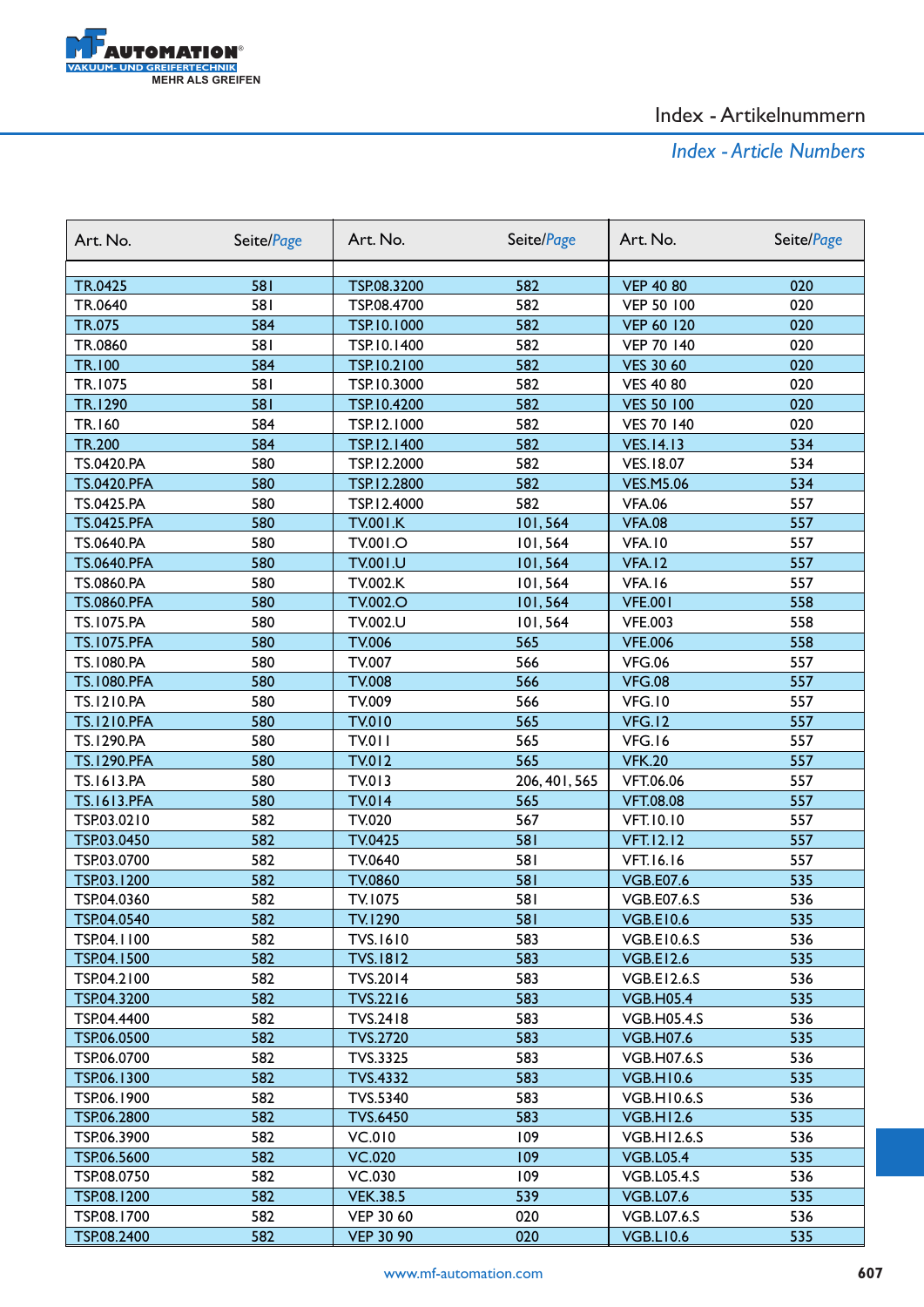

| Art. No.                          | Seite/Page | Art. No.                                | Seite/Page | Art. No.                               | Seite/Page                               |
|-----------------------------------|------------|-----------------------------------------|------------|----------------------------------------|------------------------------------------|
| <b>VGB.LI0.6.S</b>                | 536        |                                         | 491        |                                        | 491                                      |
| VGS.6x2                           | 535        | <b>VK.012.MSV</b><br><b>VK.014.MSV</b>  | 491        | <b>VLI3.01012.MSV</b>                  | 491                                      |
| <b>VGS.12x20</b>                  | 535        | <b>VK.018.MSV</b>                       | 491        | VLI3.03412.MSV<br><b>VLI3.11412.MS</b> | 491                                      |
| VIF.8x2                           | 529        | <b>VK.020.MSV</b>                       | 491        | VLI4.01012.MSV                         | 491                                      |
| <b>VIG.H/L.05</b>                 | 529        | <b>VK.034.MSV</b>                       | 491        | VLI4.03412.MSV                         | 491                                      |
| <b>VIG.H/L.07</b>                 | 529        | <b>VK.038.MSV</b>                       | 491        | <b>VMA.H3.M53</b>                      | 528                                      |
| VIG.H05.014                       | 529        | <b>VK.112.MSV</b>                       | 491        | <b>VMA.H3.M54</b>                      | 528                                      |
| VIG.H05.016                       | 529        | VK.II4.MSV                              | 491        | <b>VMA.H4.M53</b>                      | 528                                      |
| <b>VIG.H05.M54</b>                | 529        | <b>VLA2.01012.MSV</b>                   | 491        | <b>VMA.H4.M54</b>                      | 528                                      |
| VIG.H05.M56                       | 529        | VLA2.03412.MSV                          | 491        | <b>VMA.H5.M54</b>                      | 528                                      |
| <b>VIG.H05.M64</b>                | 529        | <b>VLA2.11412.MS</b>                    | 491        | <b>VMA.L3.M53</b>                      | 528                                      |
| VIG.H05.M66                       | 529        | VLA3.01012.MSV                          | 491        | <b>VMA.L3.M54</b>                      | 528                                      |
| VIG.H07.014                       | 529        | <b>VLA3.03412.MSV</b>                   | 491        | <b>VMA.L4.M53</b>                      | 528                                      |
| VIG.H07.016                       | 529        | VLA3.11412.MS                           | 491        | <b>VMA.L4.M54</b>                      | 528                                      |
| <b>VIG.H07.M54</b>                | 529        |                                         | 491        |                                        | 528                                      |
| VIG.H07.M56                       | 529        | <b>VLA4.01012.MSV</b><br>VLA4.03412.MSV | 491        | <b>VMA.L5.M54</b><br><b>VMB.H3.M53</b> | 528                                      |
|                                   | 529        | <b>VLD2.1214</b>                        | 490        | <b>VMB.H3.M54</b>                      | 528                                      |
| <b>VIG.H07.M64</b><br>VIG.H07.M66 | 529        | <b>VLD2.1418</b>                        | 490        | <b>VMB.H4.M53</b>                      | 528                                      |
|                                   | 529        |                                         | 490        | <b>VMB.H4.M54</b>                      | 528                                      |
| VIG.L05.014<br>VIG.L05.016        | 529        | <b>VLD2.18M5</b><br><b>VLD2.3814</b>    | 490        | <b>VMB.H5.M54</b>                      | 528                                      |
|                                   | 529        |                                         | 490        |                                        | 528                                      |
| <b>VIG.L05.M54</b>                | 529        | <b>VLD2.3818</b>                        | 490        | <b>VMB.L3.M53</b>                      |                                          |
| VIG.L05.M56                       |            | <b>VLD4.1214</b>                        | 490        | <b>VMB.L3.M54</b>                      | 528                                      |
| <b>VIG.L05.M64</b>                | 529        | <b>VLD4.1418</b>                        |            | <b>VMB.L4.M53</b>                      | 528                                      |
| VIG.L05.M66                       | 529<br>529 | <b>VLD4.18M5</b>                        | 490        | <b>VMB.L4.M54</b>                      | 528                                      |
| VIG.L07.014                       |            | <b>VLD4.3814</b>                        | 490        | <b>VMB.L5.M54</b>                      | 528                                      |
| VIG.L07.016                       | 529        | <b>VLD4.3818</b>                        | 490        | <b>VMP.H05.4</b>                       | 530, 531, 532, 533                       |
| <b>VIG.L07.M54</b>                | 529<br>529 | <b>VLD6.1214</b>                        | 490<br>490 | <b>VMP.H05.4A</b>                      | 530, 531, 532, 533                       |
| VIG.L07.M56                       | 529        | <b>VLD6.1418</b>                        | 490        | <b>VMP.H05.6</b><br><b>VMP.H05.6A</b>  | 530, 531, 532, 533                       |
| <b>VIG.L07.M64</b><br>VIG.L07.M66 | 529        | <b>VLD6.18M5</b>                        | 490        | <b>VMP.H07.4</b>                       | 530, 531, 532, 533                       |
| <b>VIS.H/L.05</b>                 | 529        | <b>VLD6.3814</b><br><b>VLD6.3818</b>    | 490        | <b>VMP.H07.4A</b>                      | 530, 531, 532, 533<br>530, 531, 532, 533 |
| <b>VIS.H/L.07</b>                 | 529        | <b>VLE2.1214</b>                        | 490        | <b>VMP.H07.6</b>                       | 530, 531, 532, 533                       |
| <b>VIS.H05.44</b>                 | 529        | <b>VLE2.1418</b>                        | 490        | <b>VMP.H07.6A</b>                      | 530, 531, 532, 533                       |
| VIS.H05.46                        | 529        | <b>VLE2.18M5</b>                        | 490        | <b>VMP.L05.4</b>                       |                                          |
| <b>VIS.H05.64</b>                 | 529        | <b>VLE2.3814</b>                        | 490        | VMP.L05.4A                             | 530, 531, 532, 533<br>530, 531, 532, 533 |
| VIS.H05.66                        | 529        | <b>VLE2.3818</b>                        | 490        | <b>VMP.L05.6</b>                       | 530, 531, 532, 533                       |
| <b>VIS.H07.44</b>                 | 529        | <b>VLE4.1214</b>                        | 490        | VMP.L05.6A                             | 530, 531, 532, 533                       |
| VIS.H07.46                        | 529        | <b>VLE4.1418</b>                        | 490        | <b>VMP.L07.4</b>                       | 530, 531, 532, 533                       |
| <b>VIS.H07.64</b>                 | 529        | <b>VLE4.18M5</b>                        | 490        | VMP.L07.4A                             | 530, 531, 532, 533                       |
| VIS.H07.66                        | 529        | <b>VLE4.3814</b>                        | 490        | <b>VMP.L07.6</b>                       | 530, 531, 532, 533                       |
| <b>VIS.L05.44</b>                 | 529        | <b>VLE4.3818</b>                        | 490        | VMP.L07.6A                             | 530, 531, 532, 533                       |
| <b>VIS.L05.46</b>                 | 529        | <b>VLE6.1214</b>                        | 490        | VMP.WH                                 | 530, 531                                 |
| <b>VIS.L05.64</b>                 | 529        | <b>VLE6.1418</b>                        | 490        | VMS.5x2                                | 528                                      |
| VIS.L05.66                        | 529        |                                         | 490        | <b>VOP 10 30</b>                       | 376                                      |
| <b>VIS.L07.44</b>                 | 529        | <b>VLE6.18M5</b><br><b>VLE6.3814</b>    | 490        | <b>VOP 1236</b>                        | 376                                      |
| VIS.L07.46                        | 529        | <b>VLE6.3818</b>                        | 490        | <b>VOP 1545</b>                        | 379                                      |
| <b>VIS.L07.64</b>                 | 529        | <b>VLI2.01012.MSV</b>                   | 491        | <b>VOP 20 60</b>                       | 382                                      |
| VIS.L07.66                        | 529        | VLI2.03412.MSV                          | 491        | <b>VOP 25 75</b>                       | 388                                      |
| <b>VK.010.MSV</b>                 | 491        | <b>VLI2.11412.MS</b>                    | 491        | <b>VOP 28 85</b>                       | 392                                      |